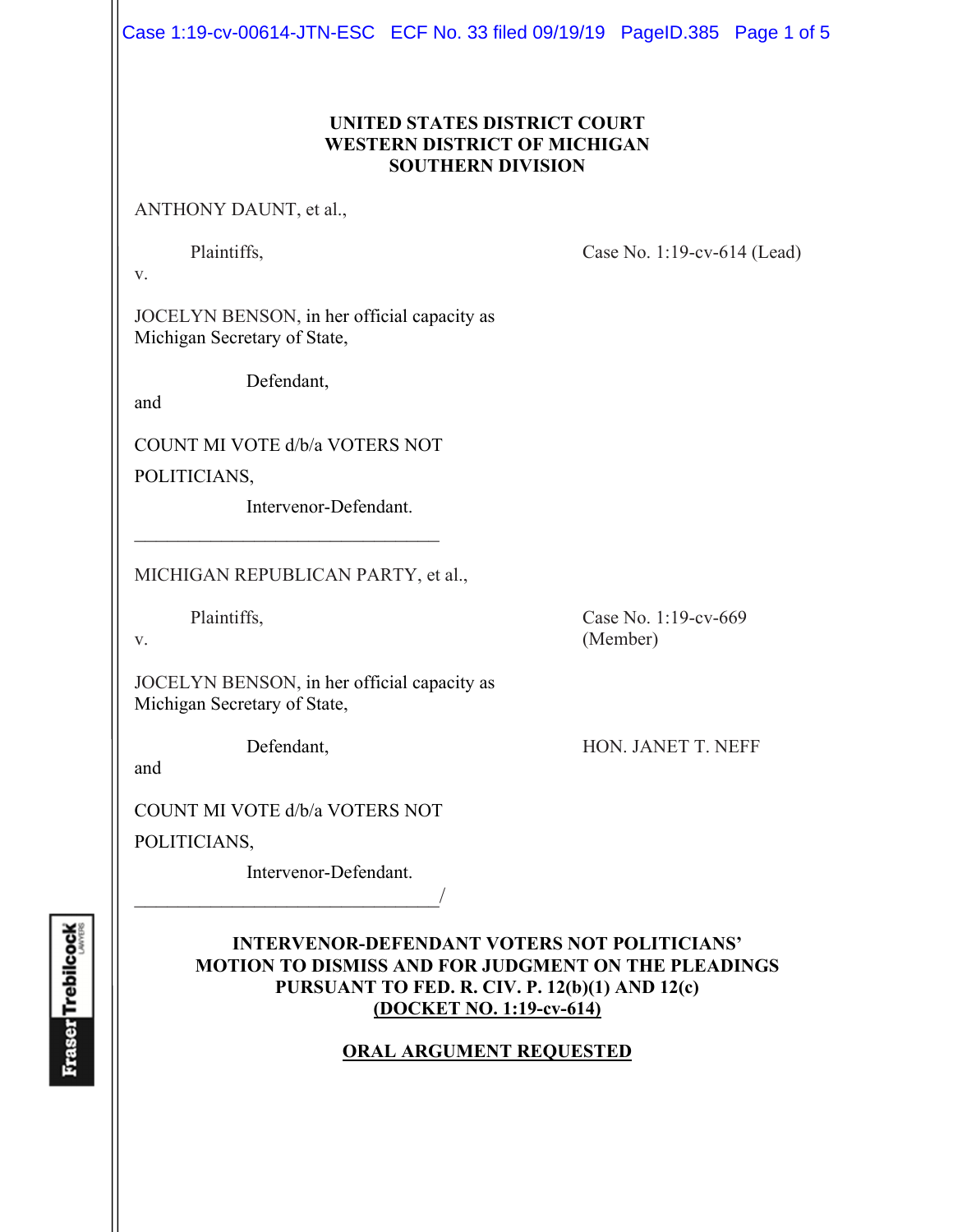NOW COMES Intervenor-Defendant Count MI Vote, d/b/a Voters Not Politicians ("Voters Not Politicians"), a Michigan non-profit corporation, by and through its attorneys, Fraser Trebilcock Davis & Dunlap, P.C. and the Campaign Legal Center, bringing this Motion to Dismiss and for Judgment on the Pleadings pursuant to Fed. R. Civ. P. 12(b)(1) and 12(c) in the case of *Anthony Daunt, et al. v. Jocelyn Benson, et al.* (Docket No. 1:19-cv-614), and in support of its motion, states the following:

1. Plaintiffs' Complaint for Declaratory and Injunctive Relief in this case (Docket No. 1:19-cv-614) asks this Court to render a declaratory ruling that Plaintiffs are being denied their rights of free speech and association and their right to petition the government guaranteed under the First Amendment, and their right to equal protection of the law guaranteed under the Fourteenth Amendment, by the constitutional qualifications for selection to serve as a member of the new Independent Citizens Redistricting Commission created by the voters' approval of Proposal 18-2 in the last general election.

2. In their Complaint and the Declarations accompanying their pending Motion for Preliminary Injunction in this case, Plaintiffs have expressed a desire to serve on the new Commission and represented that they would make application for appointment to do so butfor the challenged restrictions, but their Complaint and Motion for Preliminary Injunction have asked the Court to enjoin Defendant Secretary of State from taking any action for implementation of the new Commission, thus rendering it a nullity.

3. By this motion, Intervenor-Defendant Voters Not Politicians requests that Plaintiffs' Complaint be dismissed for lack of subject matter jurisdiction pursuant to Fed. R. Civ. P. 12(b)(1), but also requests that the Court address Plaintiffs' constitutional challenges and grant a final judgment in favor of the Defendant and Intervenor-Defendant on the pleadings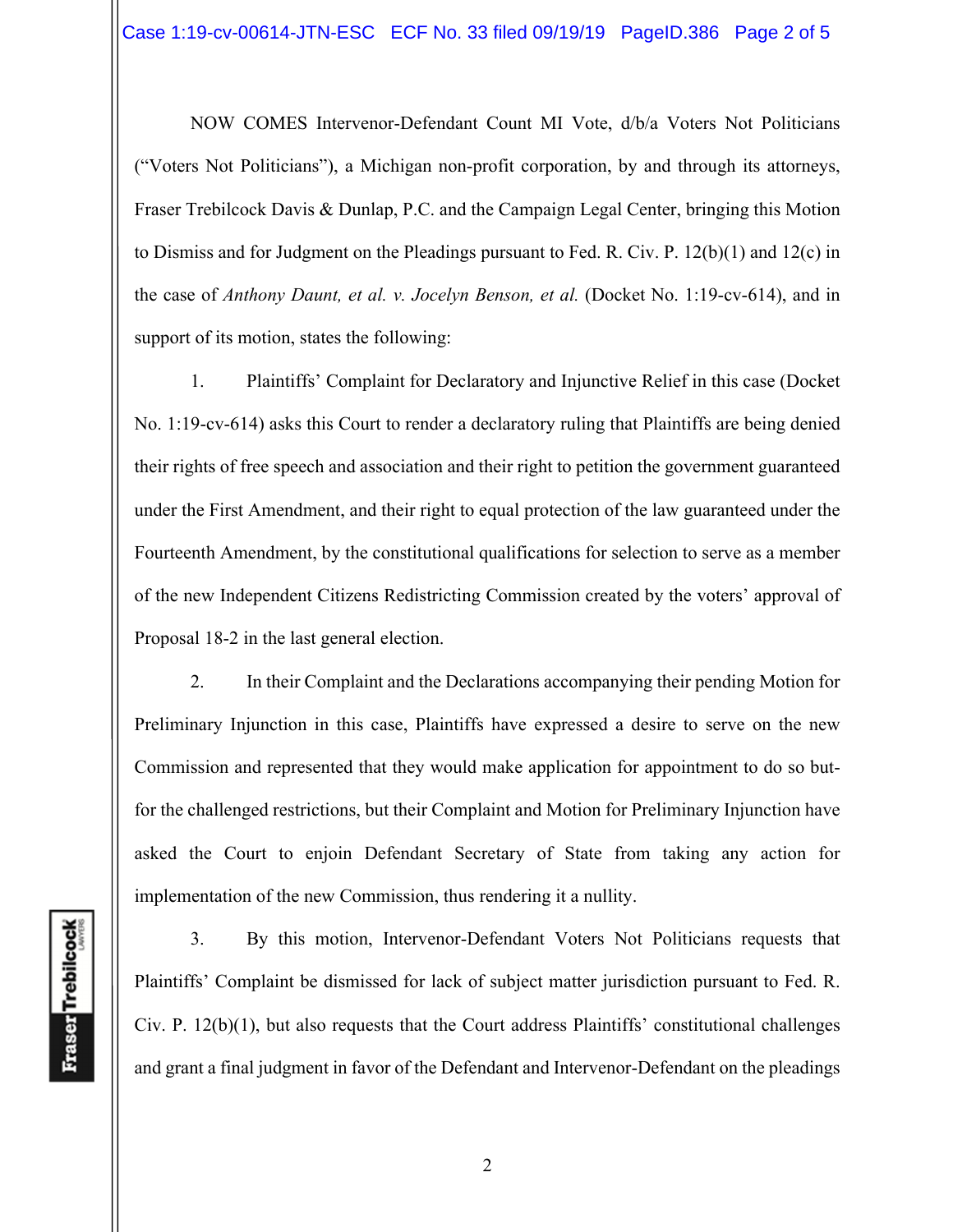pursuant to Fed. R. Civ. P. 12(c) as an additional, separate form of relief in order to facilitate complete and efficient final adjudication and review of all of the issues presented in this matter.

4. As explained in the accompanying brief, the Plaintiffs lack Article III standing to raise the constitutional challenges asserted in this case because those challenges assert generalized grievances and the relief that they have requested will not serve to remedy the injury that they have alleged. Plaintiffs' Complaint should therefore be dismissed for lack of subject matter jurisdiction pursuant to Fed. R. Civ. P. 12(b)(1).

5. As explained in the accompanying brief, the Plaintiffs' Complaint has failed to state a claim for which relief can be granted because the allegations stated therein have not established, and cannot establish, a denial or infringement of any rights guaranteed under the First Amendment or the Equal Protection Clause of the Fourteenth Amendment. Judgment should therefore be granted in favor of the Defendant and Intervenor-Defendant on the pleadings pursuant to Fed. R. Civ. P. 12(c).

 WHEREFORE, Intervenor-Defendant Count MI Vote, d/b/a Voters Not Politicians respectfully requests that this Honorable Court dismiss Plaintiffs' Complaint for lack of subject matter jurisdiction pursuant to Fed. R. Civ. P. 12(b)(1), and that upon consideration of Plaintiffs' constitutional challenges, the Court also grant a final judgment in favor of the Defendant and Intervenor-Defendant on the pleadings pursuant to Fed. R. Civ. P. 12(c).

#### *Respectfully submitted*,

 Fraser Trebilcock Davis & Dunlap, P.C. Attorneys for Intervenor-Defendant Count MI Vote, d/b/a Voters Not Politicians

Dated: September 19, 2019 By: /s/ Graham K. Crabtree

**Fraser** Trebilcock

Peter D. Houk (P15155) Graham K. Crabtree (P31590) Jonathan E. Raven (P25390)

Ryan K. Kauffman (P65357)

3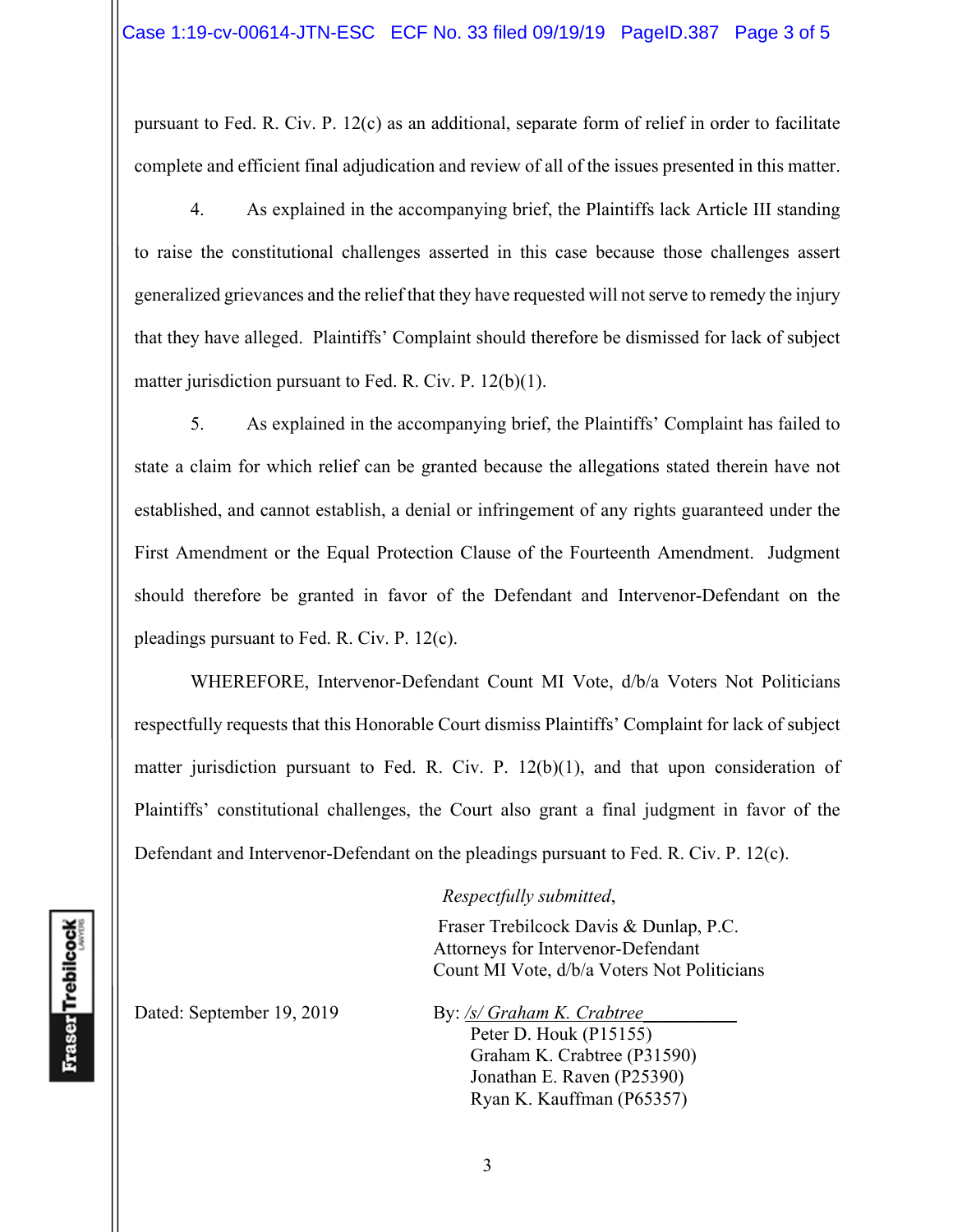Case 1:19-cv-00614-JTN-ESC ECF No. 33 filed 09/19/19 PageID.388 Page 4 of 5

124 W. Allegan, Suite 1000 Lansing, Michigan 48933 (517) 482-5800

and and state of the state of the state of the state of the state of the state of the state of the state of the state of the state of the state of the state of the state of the state of the state of the state of the state

 Paul M. Smith Mark Gaber Campaign Legal Center 1101 14<sup>th</sup> Street N.W., Suite 400 Washington D.C. 20005

Annabelle Harless 73 W. Monroe Street, Suite 302 Chicago, Illinois 60603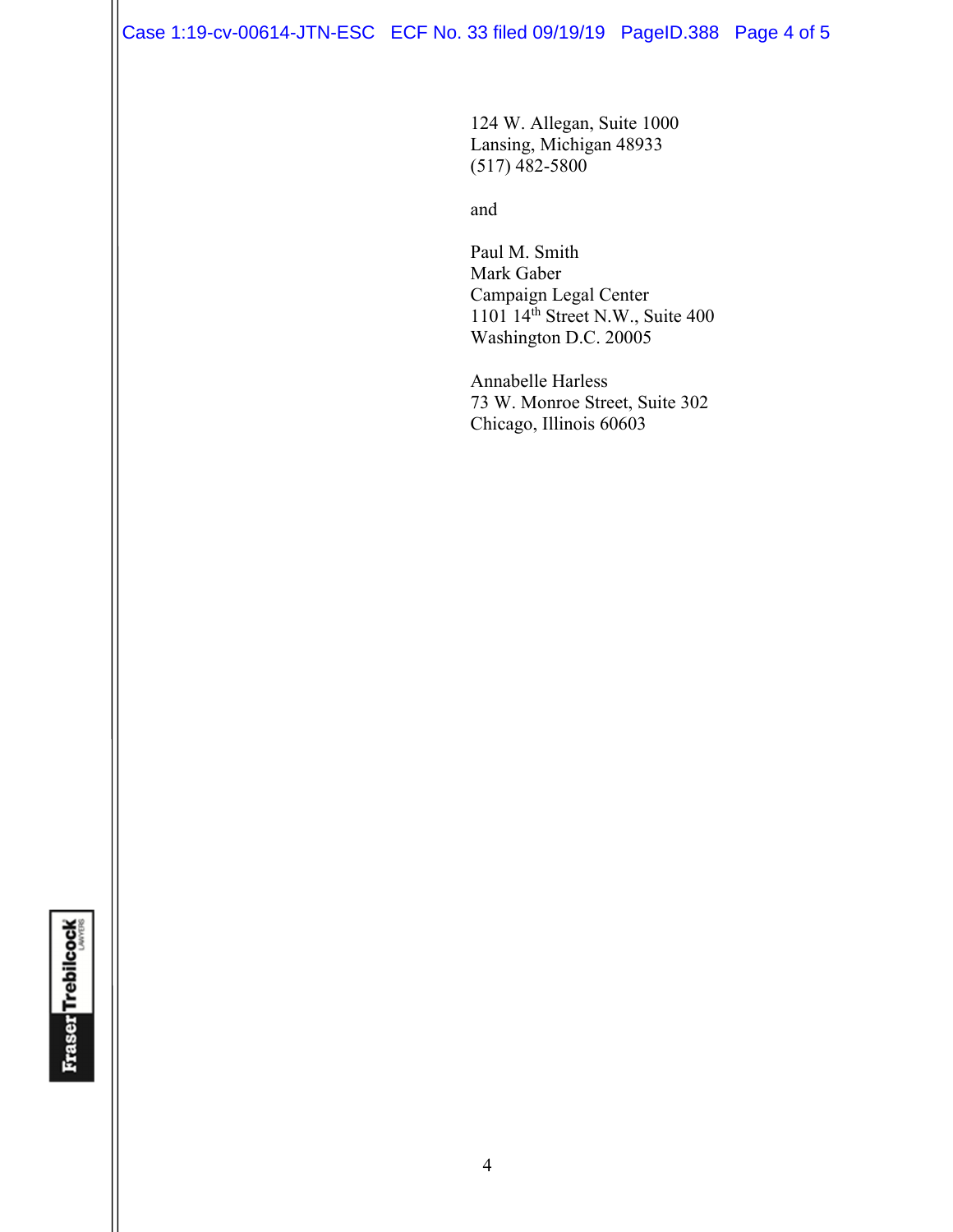Case 1:19-cv-00614-JTN-ESC ECF No. 33 filed 09/19/19 PageID.389 Page 5 of 5

### **CERTIFICATE OF SERVICE**

I hereby certify that on September 19, 2019, I electronically filed the foregoing paper with the Clerk of the Court using the ECF system which will send notification of such filing to the attorneys of record.

*Respectfully submitted*,

**FRASER TREBILCOCK DAVIS & DUNLAP, P.C.** Attorneys for Intervenor-Defendant Count MI Vote d/b/a Voters Not Politicians

Dated: September 19, 2019 By: /s/ Graham K. Crabtree Graham K. Crabtree (P31590) 124 W. Allegan, Suite 1000 Lansing, Michigan 48933 (517) 482-5800

**Fraser** Trebilcock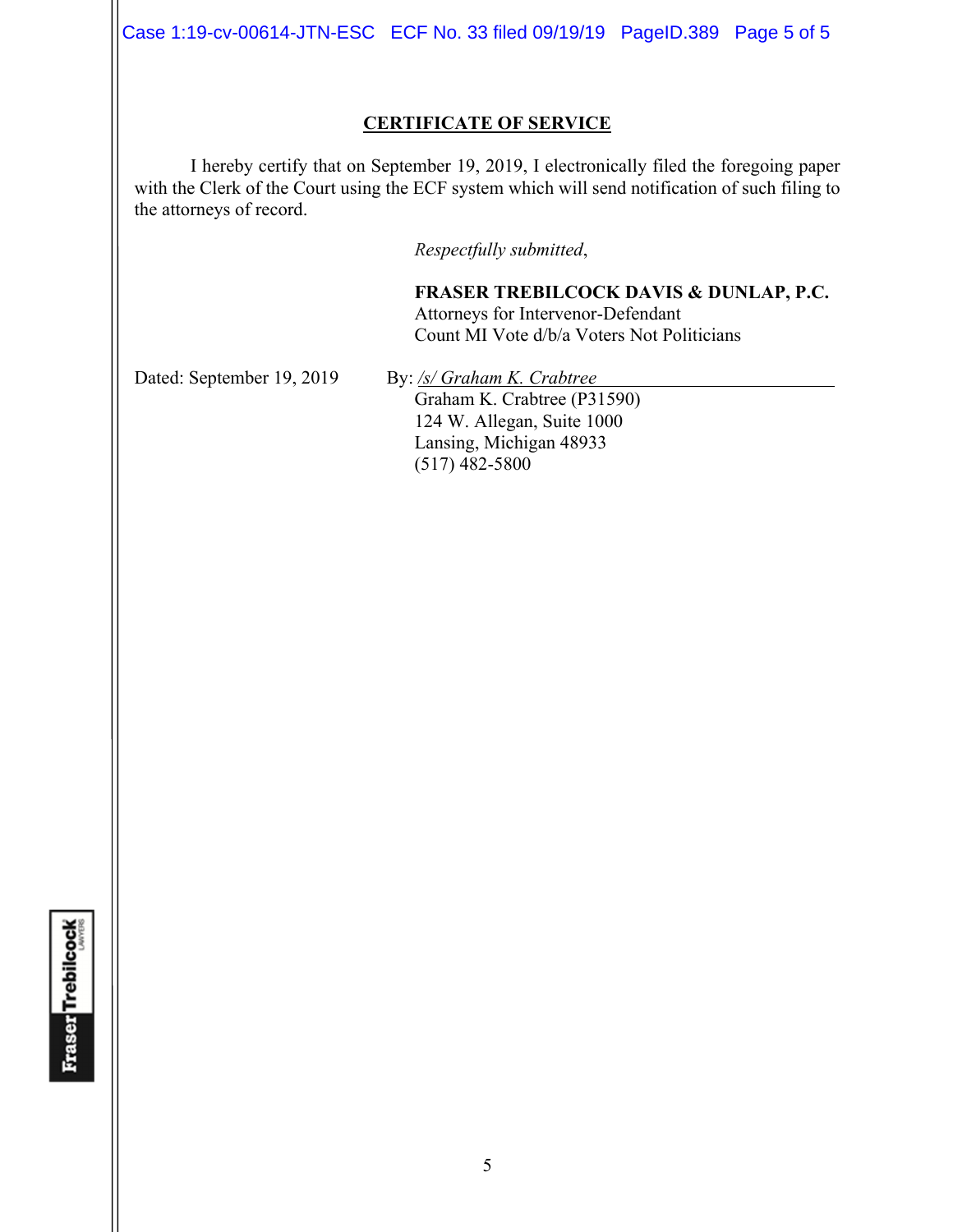Case 1:19-cv-00614-JTN-ESC ECF No. 34 filed 09/19/19 PageID.390 Page 1 of 41

# **UNITED STATES DISTRICT COURT WESTERN DISTRICT OF MICHIGAN SOUTHERN DIVISION**

ANTHONY DAUNT, et al.,

Plaintiffs, Case No. 1:19-cv-614 (Lead)

v.

JOCELYN BENSON, in her official capacity as Michigan Secretary of State,

Defendant,

and

COUNT MI VOTE d/b/a VOTERS NOT

 $\mathcal{L}_\text{max}$  , where  $\mathcal{L}_\text{max}$  , we have the set of  $\mathcal{L}_\text{max}$ 

POLITICIANS,

Intervenor-Defendant.

MICHIGAN REPUBLICAN PARTY, et al.,

JOCELYN BENSON, in her official capacity as Michigan Secretary of State,

and

COUNT MI VOTE d/b/a VOTERS NOT

 $\overline{\phantom{a}}$ 

POLITICIANS,

Intervenor-Defendant.

# **INTERVENOR-DEFENDANT VOTERS NOT POLITICIANS' BRIEF IN SUPPORT OF MOTION TO DISMISS AND FOR JUDGMENT ON THE PLEADINGS PURSUANT TO FED. R. CIV. P. 12(b)(1) AND 12(c) (DOCKET NO. 1:19-cv-614)**

# **ORAL ARGUMENT REQUESTED**

**Fraser Trebilcock** 

Plaintiffs, Case No. 1:19-cv-669 v. (Member)

Defendant, HON. JANET T. NEFF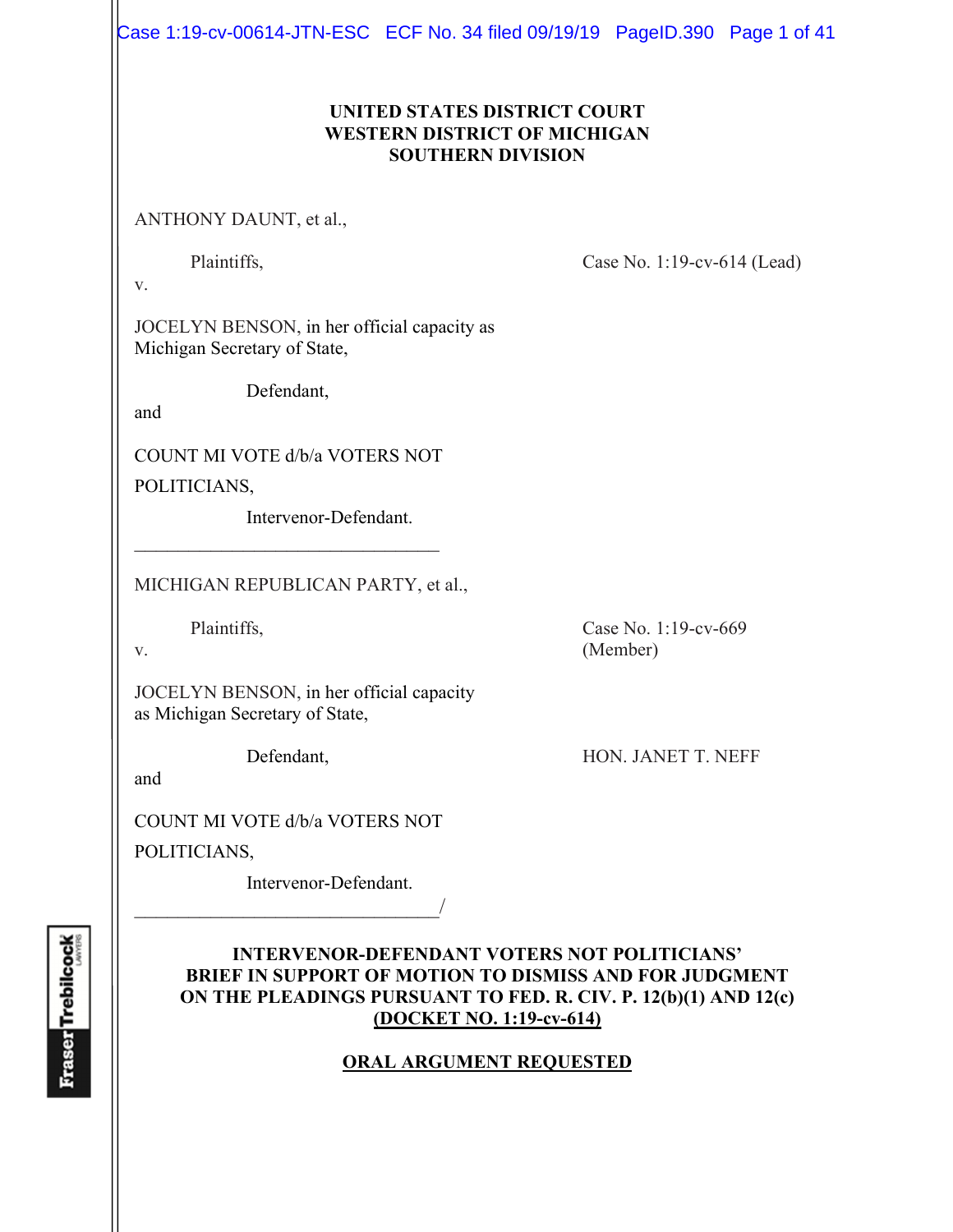Case 1:19-cv-00614-JTN-ESC ECF No. 34 filed 09/19/19 PageID.391 Page 2 of 41

### **INTERVENOR-DEFENDANT VOTERS NOT POLITICIANS' BRIEF IN SUPPORT OF MOTION TO DISMISS AND FOR JUDGMENT ON THE PLEADINGS PURSUANT TO FED. R. CIV. P. 12(b)(1) AND 12(c) (DOCKET NO. 1:19-cv-614)**

#### **ORAL ARGUMENT REQUESTED**

*Respectfully submitted,* 

#### **Fraser Trebilcock Davis & Dunlap, P.C.**

Peter D. Houk (P15155) Graham K. Crabtree (P31590) Jonathan E. Raven (P25390) Ryan K. Kauffman (P65357) Attorneys for Intervenor-Defendant Count MI Vote, d/b/a Voters Not Politicians 124 W. Allegan, Suite 1000 Lansing, Michigan 48933 (517) 482-5800

and

Paul M. Smith Mark Gaber Campaign Legal Center 1101 14th Street N.W., Suite 400 Washington D.C. 20005

Annabelle Harless Campaign Legal Center 73 W. Monroe Street, Suite 302 Chicago, Illinois 60603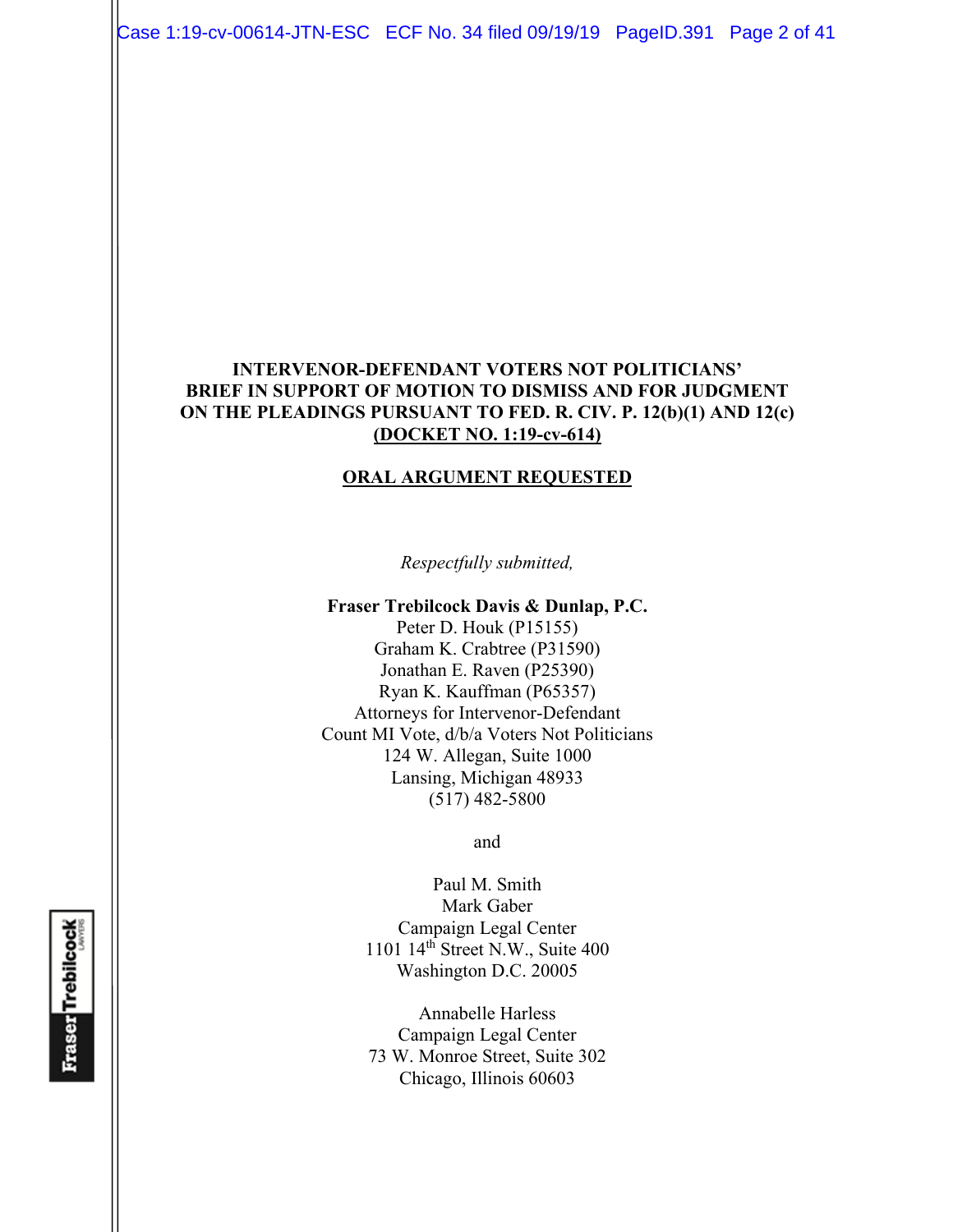# **TABLE OF CONTENTS**

| Ι.   |                |                                                                                                                                                                                                                                                                                                                                                                                                                                                                                                                                                                                                                                                                                                                                                                                                                                                                                                                                                                                    |  |
|------|----------------|------------------------------------------------------------------------------------------------------------------------------------------------------------------------------------------------------------------------------------------------------------------------------------------------------------------------------------------------------------------------------------------------------------------------------------------------------------------------------------------------------------------------------------------------------------------------------------------------------------------------------------------------------------------------------------------------------------------------------------------------------------------------------------------------------------------------------------------------------------------------------------------------------------------------------------------------------------------------------------|--|
| II.  |                | PLAINTIFFS' COMPLAINT SHOULD BE DISMISSED PURSUANT                                                                                                                                                                                                                                                                                                                                                                                                                                                                                                                                                                                                                                                                                                                                                                                                                                                                                                                                 |  |
| III. | A.<br>1.<br>2. | PLAINTIFFS' COMPLAINT HAS FAILED TO STATE A CLAIM<br>FOR WHICH RELIEF CAN BE GRANTED BECAUSE THE<br>ALLEGATIONS STATED THEREIN HAVE NOT ESTABLISHED,<br>AND CANNOT ESTABLISH, A DENIAL OR INFRINGEMENT OF<br>ANY RIGHTS GUARANTEED UNDER THE FIRST AMENDMENT<br>OR THE EQUAL PROTECTION CLAUSE OF THE FOURTEENTH<br>AMENDMENT. JUDGMENT SHOULD THEREFORE<br>BE<br><b>GRANTED IN FAVOR OF THE DEFENDANT AND INTERVENOR-</b><br>DEFENDANT ON THE PLEADINGS PURSUANT TO FED. R. CIV.<br>PLAINTIFFS' COMPLAINT HAS NOT IDENTIFIED ANY<br>LEGALLY SUFFICIENT BASIS FOR A FINDING THAT<br>THEY ARE BEING OR WILL BE DENIED THEIR RIGHTS<br>OF FREE SPEECH AND ASSOCIATION OR THEIR RIGHT<br>TO PETITION THE GOVERNMENT GUARANTEED<br>MICHIGAN HAS A CONSTITUTIONAL RIGHT TO<br>STRUCTURE ITS GOVERNMENT, AND THE<br>COMMISSION'S MEMBERSHIP QUALIFICATIONS<br>WERE PROPERLY APPROVED BY ITS CITIZENS IN<br>PLAINTIFFS HAVE NO FIRST AMENDMENT<br>INTEREST IN MEMBERSHIP ON<br><b>THE</b> |  |
|      | 3.             | MICHIGAN<br><b>HAS</b><br>A COMPELLING<br>GOVERNMENTAL INTEREST IN ENFORCING THE<br>COMMISSION'S MEMBERSHIP QUALIFICATIONS.                                                                                                                                                                                                                                                                                                                                                                                                                                                                                                                                                                                                                                                                                                                                                                                                                                                        |  |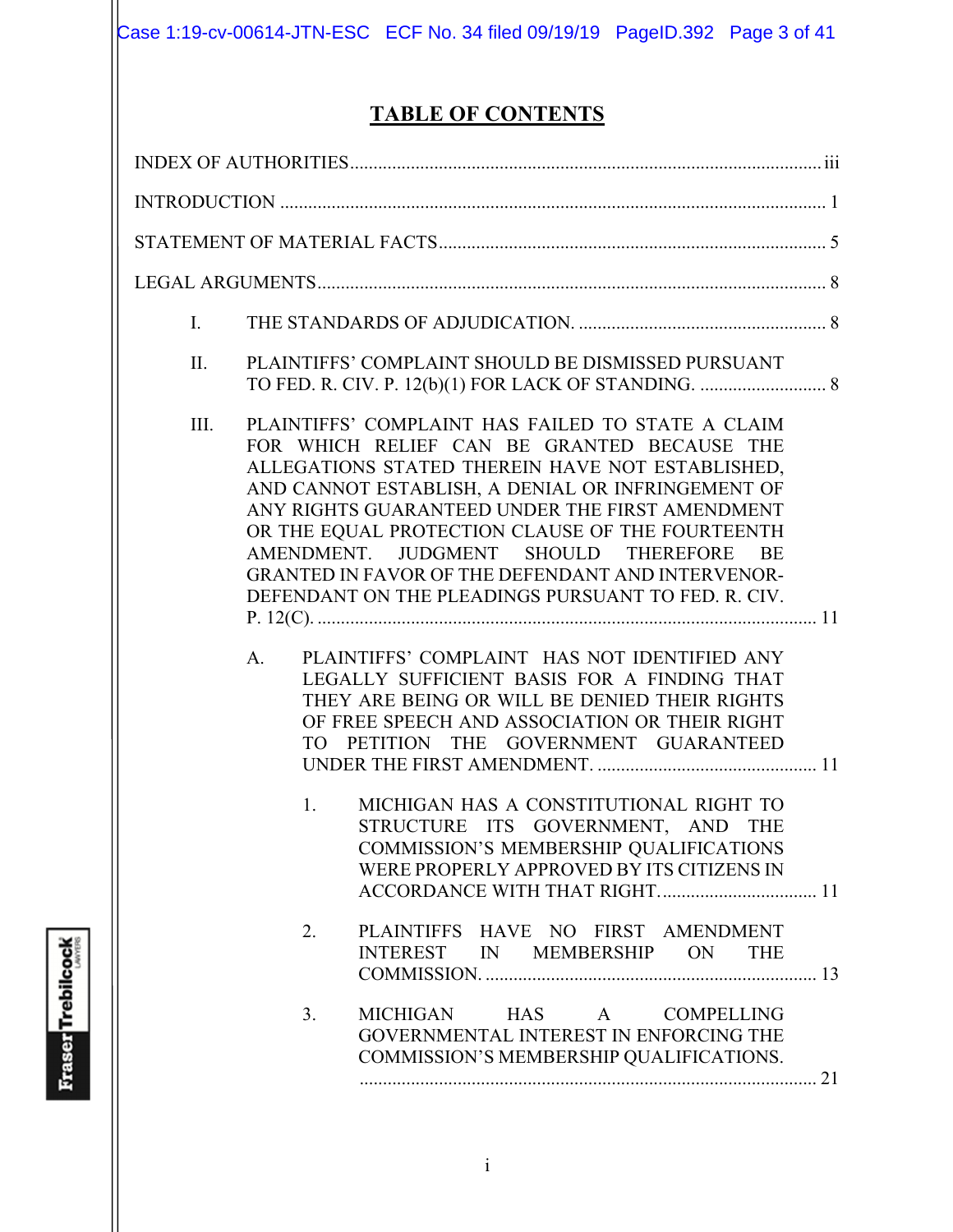Case 1:19-cv-00614-JTN-ESC ECF No. 34 filed 09/19/19 PageID.393 Page 4 of 41

| <b>B.</b>     | THE PLAINTIFFS' COMPLAINT HAS NOT IDENTIFIED<br>ANY LEGALLY SUFFICIENT BASIS FOR A FINDING<br>THAT THEY HAVE BEEN OR WILL BE DENIED THEIR<br>RIGHT TO EQUAL PROTECTION OF THE LAW<br>GUARANTEED UNDER THE EQUAL PROTECTION |  |
|---------------|----------------------------------------------------------------------------------------------------------------------------------------------------------------------------------------------------------------------------|--|
| $C_{\cdot}$   | THE PLAINTIFFS HAVE ERRONEOUSLY IGNORED THE<br>EXISTENCE AND EFFECT OF THE SEVERABILITY                                                                                                                                    |  |
| <b>RELIEF</b> |                                                                                                                                                                                                                            |  |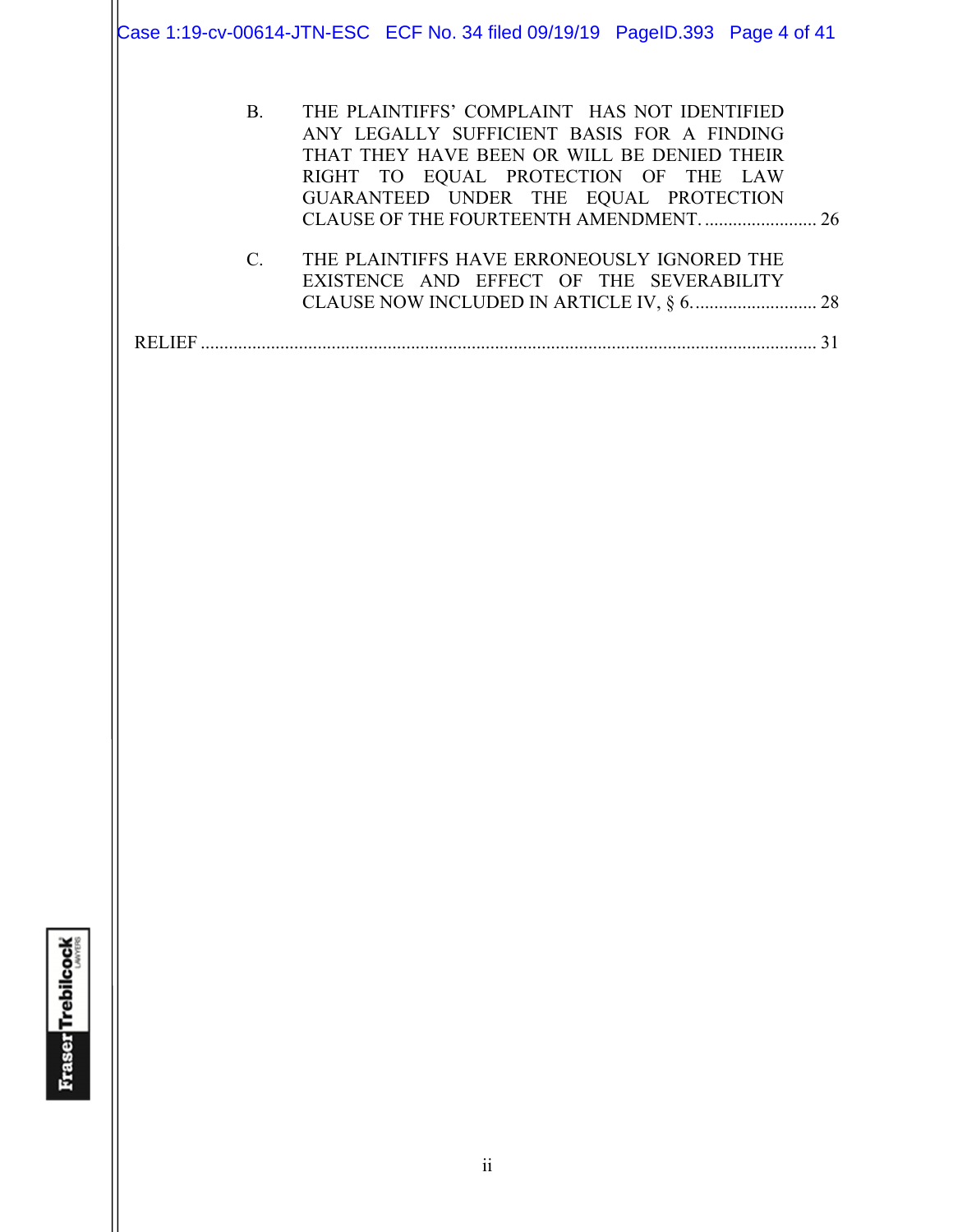Case 1:19-cv-00614-JTN-ESC ECF No. 34 filed 09/19/19 PageID.394 Page 5 of 41

# **INDEX OF AUTHORITIES**

# **Cases**

| Accord, Davis v. Detroit Public Schools Community District, 899 F.3d 437 (6 <sup>th</sup> Cir. |
|------------------------------------------------------------------------------------------------|
| Apportionment of State Legislature, 413 Mich 96; 321 NW2d 565 (1982)  29                       |
| Ariz. State Legislature v. Ariz. Indep. Redistricting Comm'n, 135 S.Ct. 2652,; 192             |
|                                                                                                |
|                                                                                                |
| Branti v. Finkel, 445 U.S. 507; 100 S.Ct. 1287; 63 L.Ed2d 574 (1980) 18, 19                    |
| Broadrick v. Oklahoma, 413 U.S. 601; 98 S.Ct. 2908; 37 L.Ed.2d 830 (1973)  24                  |
| Cf. Buckley v. Valeo, 424 U.S. 1, 26; 96 S.Ct. 612; 46 L.Ed.2d 659 (1976)  15                  |
|                                                                                                |
| Citizens Protecting Michigan's Constitution v. Secretary of State, 324 Mich. App. 561;         |
|                                                                                                |
|                                                                                                |
| Elrod v. Burns, 427 U.S. 347; 96 S.Ct 2673; 49 L.Ed.2d 547 (1976)  17, 18, 20                  |
| First Nat'l Bank of Boston v. Bellotti, 435 U.S. 765; 98 S.Ct. 1407; 55 L.Ed.2d 707            |
|                                                                                                |
| Gregory v. Ashcroft, 501 U.S. 452; 111 S.Ct. 2395; 115 L.Ed2d 410 (1991) 12, 27                |
| In re Apportionment of State Legislature - 1982, 413 Mich. 96; 321 N.W.2d 565 (1982)           |
|                                                                                                |
| League of Women Voters v. Jocelyn Benson, 373 F. Supp 3d 867 (E.D. Mich. 2019) 3               |
| Lucas v. Forty-Fourth General Assembly, 377 U.S. 713; 84 S.Ct. 1459; 12 L.Ed.2d 632            |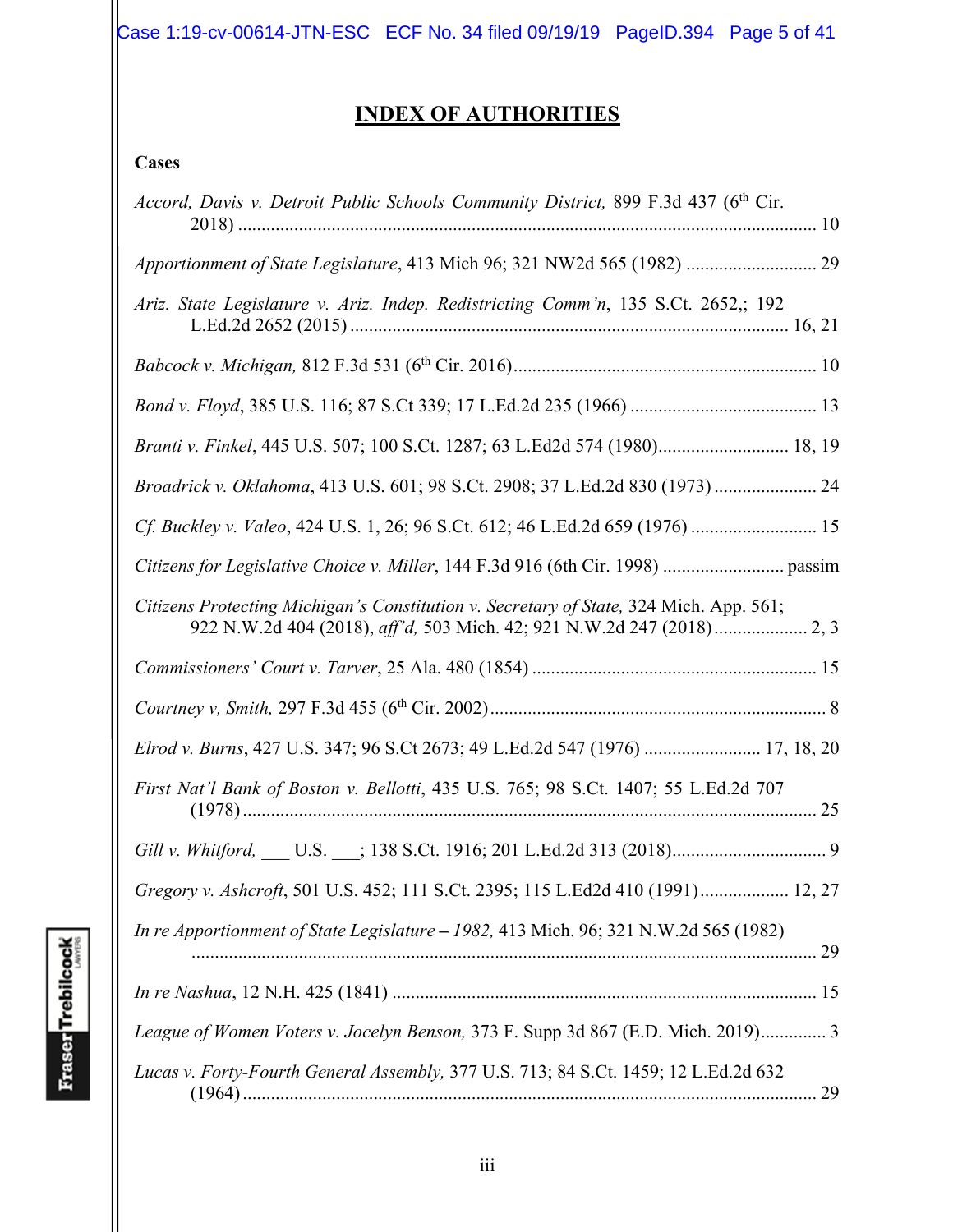| Lujan v Defenders of Wildlife, 504 U.S. 555; 112 S.Ct. 2130; 119 L.Ed2d 351 (1992) 9         |
|----------------------------------------------------------------------------------------------|
| McDaniel v. Paty, 435 U.S. 618; 98 S.Ct.1322; 55 L.Ed.2d 593 (1978) 13                       |
| Molina-Crespo v. U.S. Merit Systems Protection Bd., 547 F.3d 651 (6th Cir. 2008) 24, 25      |
|                                                                                              |
|                                                                                              |
| Nevada Commission on Ethics v. Carrigan, 564 U.S. 117; 131 S.Ct. 2343; 180 L.Ed.2d           |
|                                                                                              |
| Pickering v. Bd. of Educ., 391 U.S. 563; 88 S.Ct. 1731; 20 L.Ed2d 811 (1968) 25              |
| Printz v. United States, 521 U.S. 898; 117 S.Ct. 2365; 138 L.Ed.2d 914 (1997) 14             |
| Republican Party of Minn. v. White, 536 U.S. 765; 122 S.Ct. 2528; 153 L.Ed.2d 694            |
|                                                                                              |
| Rucho v. Common Cause, __ U.S.__; 139 S.Ct. 2484; 2014 L.Ed2d 931 (2019)  21                 |
| Rutan v. Republican Party of Ill., 497 U.S. 62; 110 S.Ct. 2729; 111 L.Ed.2d 52 (1990) 17, 18 |
| Shirvell v. Dep't of Atty. Gen., 308 Mich. App. 702; 866 N.W. 2d 478 (2015)  25              |
|                                                                                              |
| Steel Co v Citizens for a Better Environment, 523 U.S. 83; 118 S.Ct. 1003; 140 L.Ed.2d       |
|                                                                                              |
|                                                                                              |
|                                                                                              |
| U.S. Civil Serv. Comm'n v. Nat'l Ass'n of Letter Carriers AFL-CIO, 413 U.S. 548; 93          |
|                                                                                              |
| Vermont Agency of Natural Resources v. United States, ex rel. Stevens, 529 U.S. 765;         |
|                                                                                              |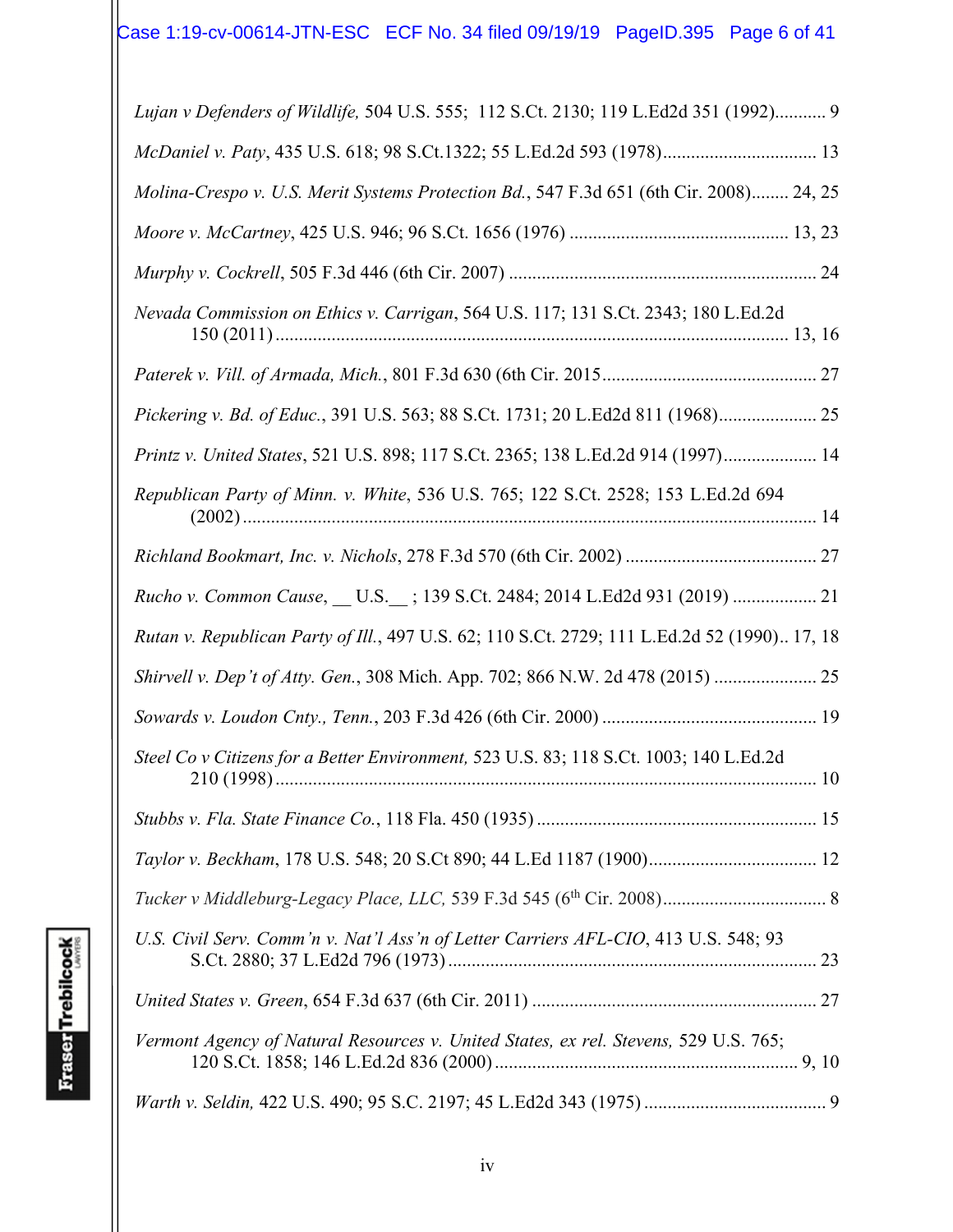# $\vert$ Case 1:19-cv-00614-JTN-ESC ECF No. 34 filed 09/19/19 PageID.396 Page 7 of 41

| Williamson v. Lee Optical of Okla. Inc., 348 U.S. 483; 75 S.Ct. 461; 99 L.Ed2d 563                                                                                                                                        |
|---------------------------------------------------------------------------------------------------------------------------------------------------------------------------------------------------------------------------|
| <b>Statutes</b>                                                                                                                                                                                                           |
|                                                                                                                                                                                                                           |
|                                                                                                                                                                                                                           |
|                                                                                                                                                                                                                           |
|                                                                                                                                                                                                                           |
|                                                                                                                                                                                                                           |
|                                                                                                                                                                                                                           |
| <b>Other Authorities</b>                                                                                                                                                                                                  |
|                                                                                                                                                                                                                           |
| A Manual of Parliamentary Practice of the Use of the Senate of the United States 31                                                                                                                                       |
| Board of State Canvassers, Official Ballot Wording approved by the Board of State<br>Canvassers August 30, 2018 Voters Not Politicians (2019),<br>https://www.michigan.gov/documents/so/Official_Ballot_Wording_Prop_1802 |
|                                                                                                                                                                                                                           |
| <b>Rules</b>                                                                                                                                                                                                              |
|                                                                                                                                                                                                                           |
|                                                                                                                                                                                                                           |
| <b>Constitutional Provisions</b>                                                                                                                                                                                          |
|                                                                                                                                                                                                                           |
|                                                                                                                                                                                                                           |
|                                                                                                                                                                                                                           |
|                                                                                                                                                                                                                           |
|                                                                                                                                                                                                                           |
|                                                                                                                                                                                                                           |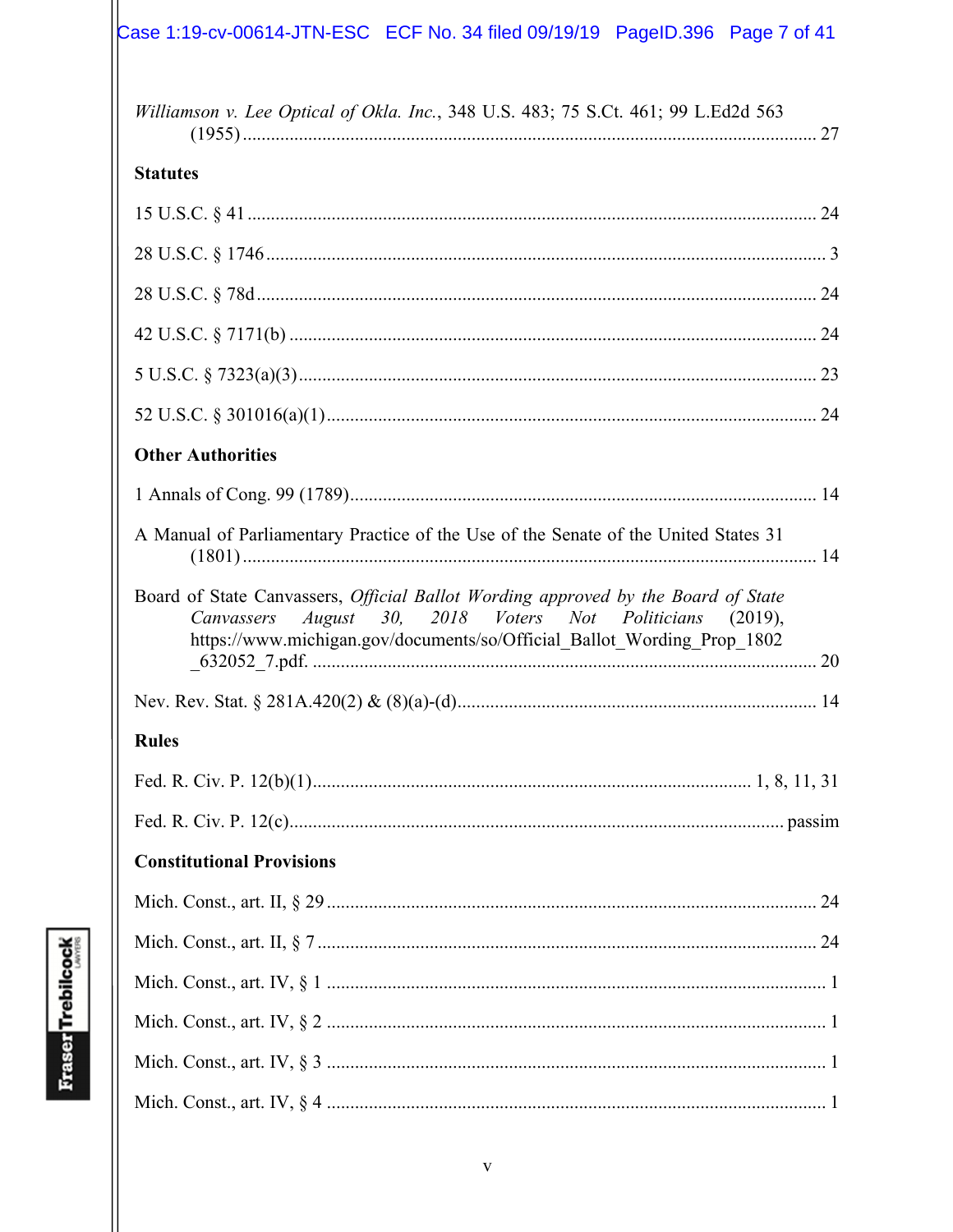# Case 1:19-cv-00614-JTN-ESC ECF No. 34 filed 09/19/19 PageID.397 Page 8 of 41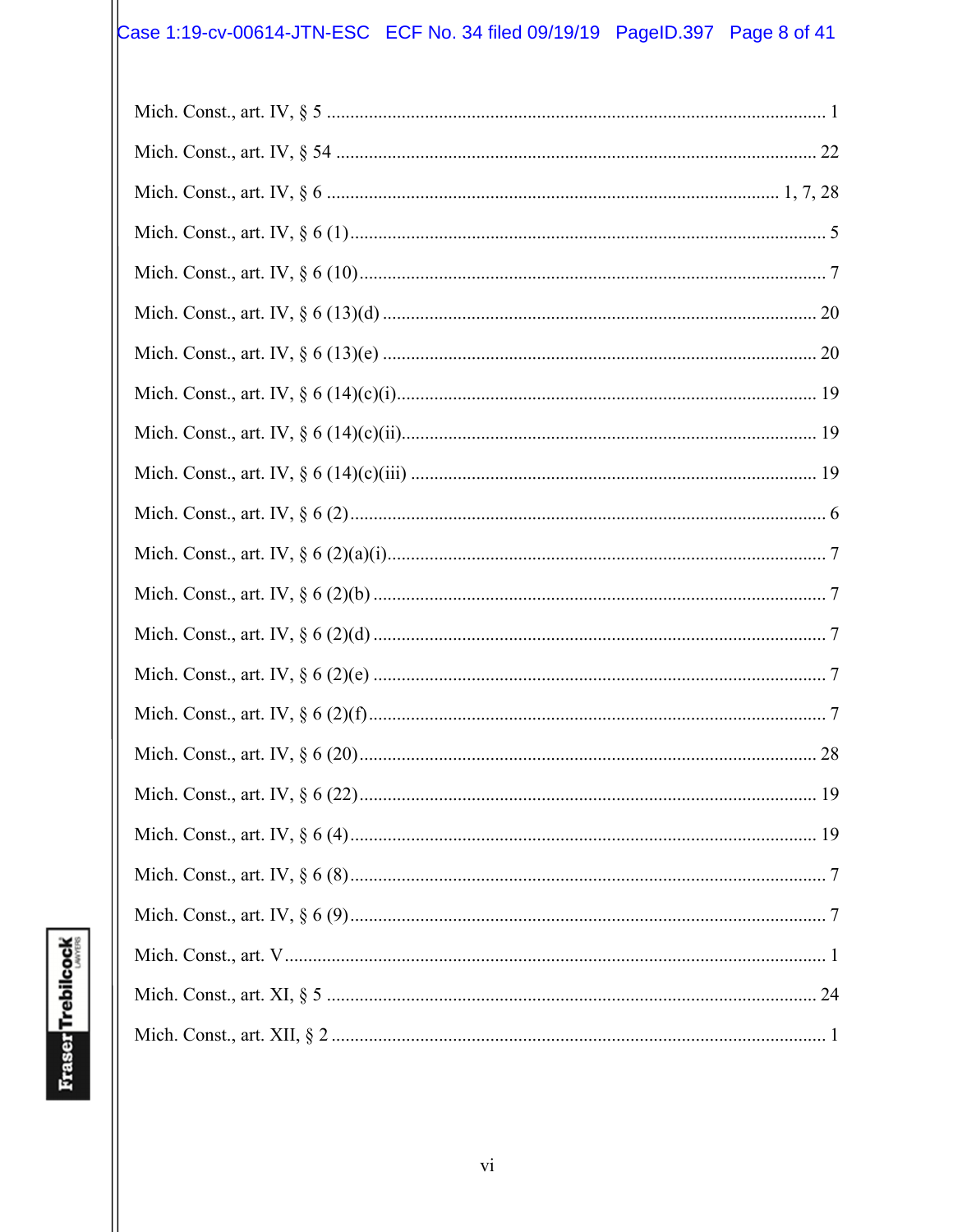### **INTRODUCTION**

As stated in their Complaint for Declaratory and Injunctive Relief, the Plaintiffs seek a declaratory ruling that they are being denied their rights of free speech and association and their right to petition the government guaranteed under the First Amendment, and their right to equal protection of the law guaranteed under the Fourteenth Amendment, by the constitutional qualifications for appointment to serve as a member of the new Independent Citizens Redistricting Commission created by the Michigan voters' approval of Proposal 18-2 in the last general election. In their Complaint and the Declarations accompanying their pending Motion for Preliminary Injunction, Plaintiffs have expressed a desire to serve on the new Commission and represented that they would apply to do so but-for the challenged restrictions, yet they ask this Court to invalidate the Commission on which they purportedly wish to serve, thus rendering it a nullity. Intervenor-Defendant Count MI Vote, d/b/a Voters Not Politicians ("Voters Not Politicians" or "VNP") was the sponsor of Proposal 18-2, and is therefore intensely interested in defending the new Independent Citizens Redistricting Commission against the constitutional challenges presented in Plaintiffs' Complaint.

VNP's proposal was presented by an initiative petition for amendment of the Michigan Constitution pursuant to Mich. Const. Article XII,  $\S$  2. As approved by 61% of the voters in November, it has amended Sections 1 through 6 of Article IV, pertaining to the legislative branch, and corresponding sections of Articles V and VI, pertaining to the executive and judicial branches. The purpose of the now adopted amendment was to create an Independent Citizens Redistricting Commission (the "Commission") for state legislative and congressional districts as a permanent commission in the legislative branch **–** a commission which will now have exclusive authority to develop and establish redistricting plans for the state House of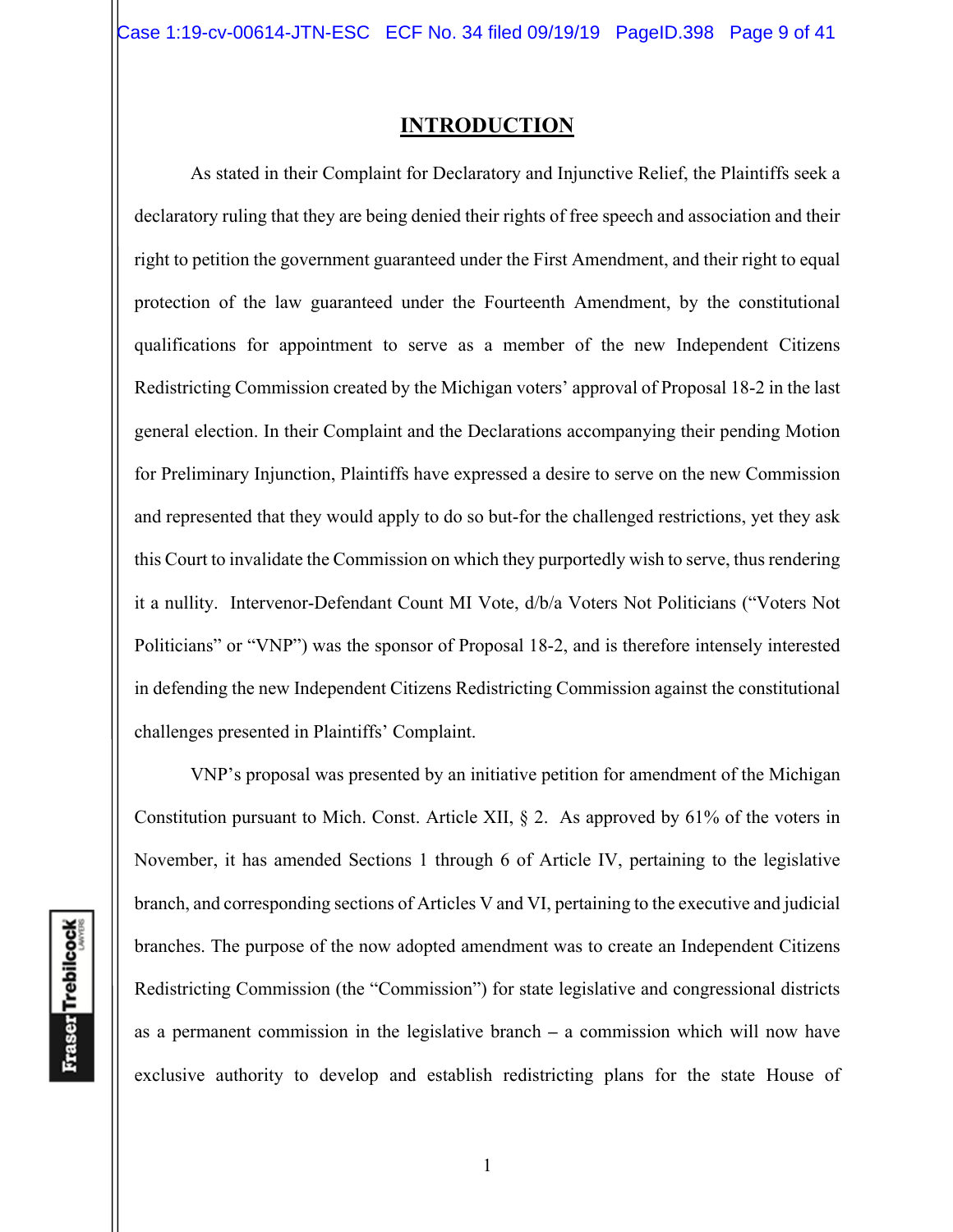Representatives and Senate districts and Michigan's congressional districts. As the Michigan Court of Appeals explained in its Opinion approving submission of VNP's proposal to the voters, the proposed constitutional amendment was offered to remedy the widely-perceived abuses associated with partisan gerrymandering of state legislative and congressional election districts by the establishment of new constitutionally mandated procedures designed to ensure that the redistricting process can no longer be dominated by one political party. *See, Citizens Protecting Michigan's Constitution v. Secretary of State,* 324 Mich. App. 561, 569; 922 N.W.2d 404 (2018), *aff'd,* 503 Mich. 42; 921 N.W.2d 247 (2018).

It is appropriate to note at the outset the glaring inconsistency between Plaintiffs' arguments regarding the alleged constitutional deficiencies and the relief sought in this matter because when that inconsistency shows Plaintiffs' lawsuit for what it really is. Plaintiffs have represented to the Court that they wish to serve on the newly created Commission, but are prevented from doing so by the specified criteria which eliminate them from eligibility for service, the enforcement of which has been claimed to improperly infringe their constitutional rights under the First Amendment and the Equal Protection Clause of the Fourteenth Amendment. But having made those claims, ostensibly based upon the denial of their opportunity to serve on the Commission, they have requested that the operation of the new Commission be enjoined in its entirety, based upon their additional claim that the challenged restrictions are non-severable **–** an argument which is clearly contrary to the plain language of the severability clause included in the new constitutional language.

Plaintiffs' prayer for relief provides convincing proof that they are not really motivated by a desire to serve on the Commission or aggrieved by their exclusion from eligibility for that service at all **–** that it is instead their desire to thwart the implementation of the new Commission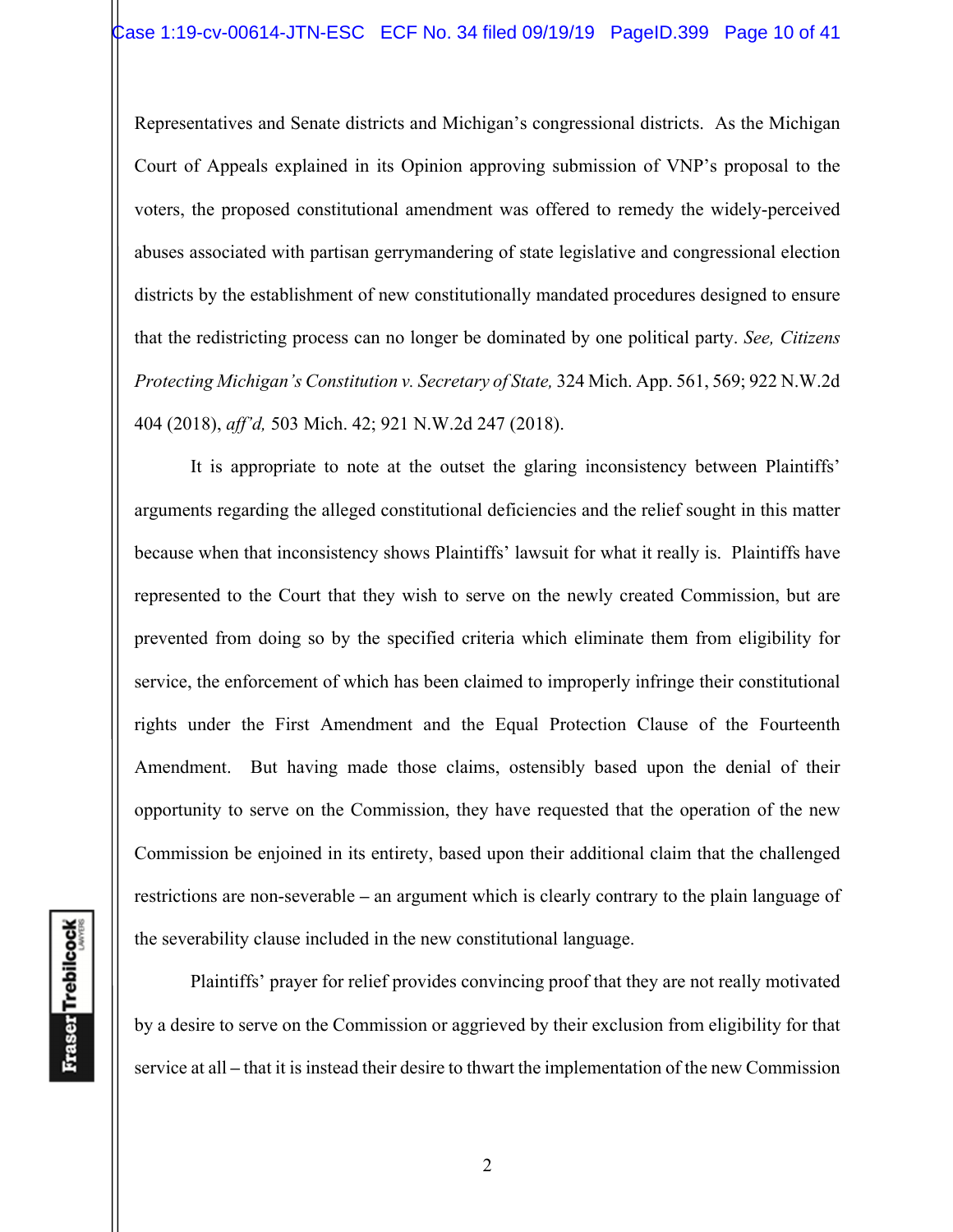and prevent its use to accomplish the purpose for which it was overwhelmingly approved by the voters. This motivation is consistent with, and reasonably deduced from the affiliations and interests of the Plaintiffs alleged in their Complaint and the Declarations<sup>1</sup> submitted in support of their Motion for Preliminary Injunction, which reveal that all of them are aligned with the Republican Party **–** the party whose operatives engineered the gerrymandering of Michigan's state legislative and congressional election districts in 2001 and  $2011$ ,<sup>2</sup> and which has a strong vested interest in preserving the unfair advantage that has been secured for its members by the gerrymandered redistricting accomplished in those years.3

This Court should conclude, at the outset, that Plaintiffs lack standing to assert their claim for the relief requested because their submissions have made it plain that the relief requested would not redress the injury alleged, and that their claims are, in reality, an assertion of a generalized grievance shared by all who opposed the approval of Proposal 18-2. But even if it could be assumed that any of these Plaintiffs do have a genuine interest in serving on the Commission if their constitutional challenges should be resolved in a way that would allow them to serve, it is also important to recognize the limited scope of their constitutional objections. When the new constitutional language is viewed in its proper context, it is apparent that it does not deny or burden the right of any of the Plaintiffs to speak freely on the subject of

<sup>&</sup>lt;sup>1</sup> It is noteworthy that those declarations, represented as having been made pursuant to 28 U.S.C. § 1746, do not include the certification under penalty of perjury that the declarations made therein are true and correct, required by that provision.<br><sup>2</sup> The purpose of the Republican Party and its operatives to maximize and perpetuate Republican

control of the Michigan Legislature and the U.S. House of Representatives, and the actions undertaken in pursuit of that purpose, are discussed at length in the Eastern District's recent decision in *League of Women Voters v. Jocelyn Benson,* 373 F. Supp 3d 867 (E.D. Mich. 2019). <sup>3</sup> It is also noteworthy that Plaintiffs are represented in this matter by Attorney Eric Doster, who also appeared as counsel for the plaintiffs in last year's action seeking to prevent the submission of VNP's proposal to the voters. *See, Citizens Protecting Michigan's Constitution v. Secretary of State, supra,* 324 Mich. App. at 564.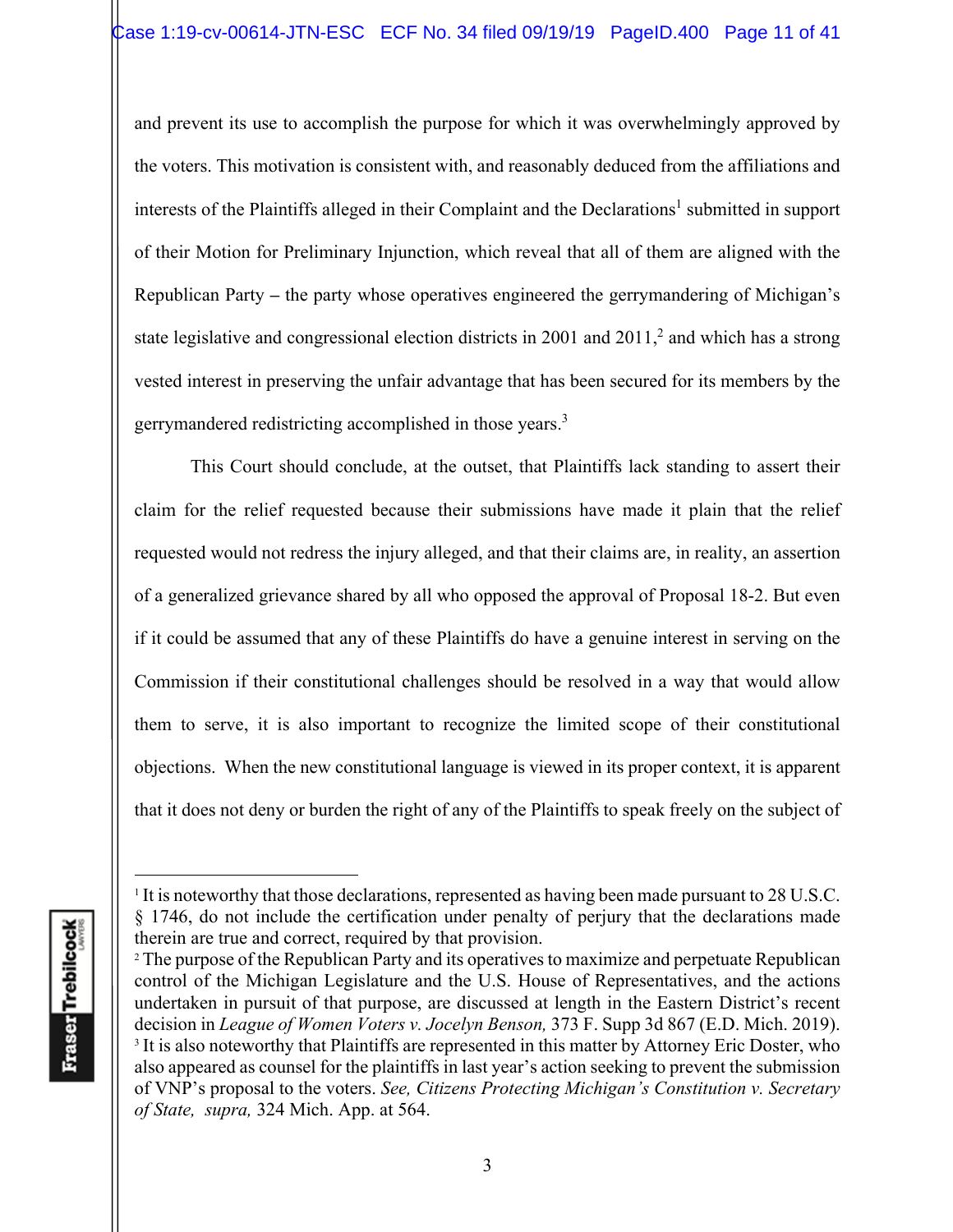redistricting or any other topic. Nor does it prevent any of them from freely associating or communicating with any person or entity, or from participation in the proceedings of the Commission to the same extent that any other persons are permitted to do so. The new constitutional language requires that all meetings of the Commission and all of its records be open to the public, and that all of its deliberations are to be conducted in public. Thus, each of the Plaintiffs will have ample opportunity to participate in the public proceedings and deliberations, to address the members of the Commission to make their wishes known, and to present any data or proposals that they might care to present. The only thing that any of these Plaintiffs will be prevented from doing is to sit as a member of the Commission with authority to cast a controlling vote for or against adoption of a redistricting plan.

The Plaintiffs' constitutional claims should be examined with the true scope of the alleged deprivation firmly in mind. When scrutinized in that light, it is apparent that the challenged restrictions do not impose any significant limitation upon Plaintiffs' right to express themselves, to associate with whomever they please, or to participate in the redistricting processes to the same extent as any other members of the public, and that the restrictions at issue have been reasonably tailored to protect the important interests of Michigan's citizens to ensure that future redistricting decisions will be made by an independent and politicallybalanced *Citizens* Commission protected from undue influence of politicians, special interests or any single political party. And again, Plaintiffs have ignored the severability clause contained within the new constitutional language which would allow a limitation of the restrictions in accordance with any potential finding of constitutional infirmity **–** a remedy which does not interest the Plaintiffs in light of their true desire to prevent any use of the new Commission.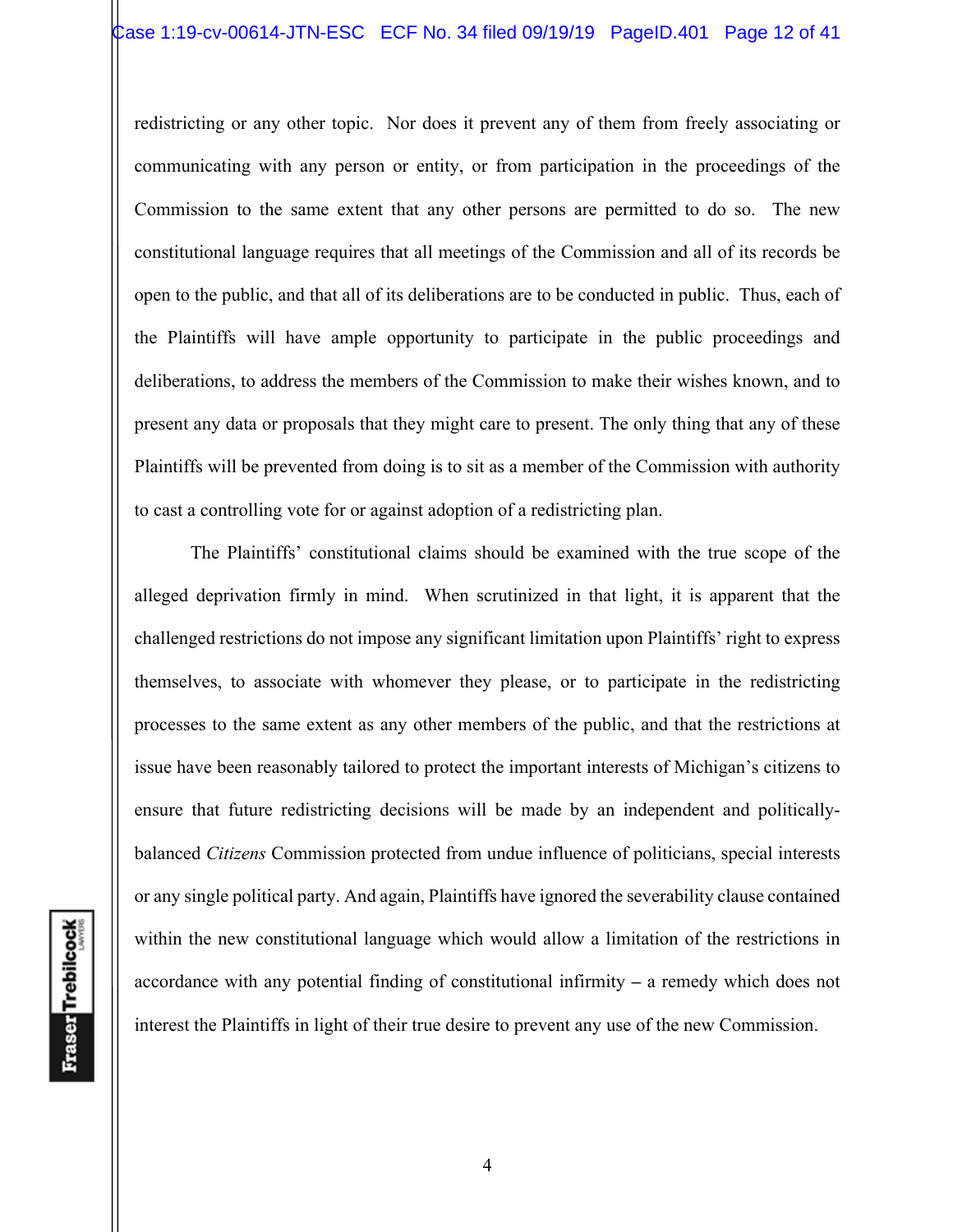When all of this is properly understood, it is plain that the Plaintiffs' Complaint has failed to state a claim for which relief may be granted because the allegations stated therein have not established, and cannot establish, a denial or infringement of any rights guaranteed under the First Amendment or the Equal Protection Clause of the Fourteenth Amendment. Judgment should therefore be granted in favor of the Defendant and Intervenor-Defendant on the pleadings pursuant to Fed. R. Civ. P. 12(c).

## **STATEMENT OF MATERIAL FACTS**

 Plaintiffs have correctly noted that their lawsuit presents only legal issues **–** questions of whether rights guaranteed to them by the First Amendment and the Equal Protection Clause of the Fourteenth Amendment are being denied by application of the constitutional qualifications for appointment to serve as members of the new Independent Citizens Redistricting Commission created by the voters' approval of Proposal 18-2 in the last general election. Because the questions are purely legal and their resolution depends upon application of the law to the new constitutional provisions alone, the pertinent facts are limited to the content of the constitutional language.

 The challenged restrictions are found in Article IV, § 6 (1) of the Michigan Constitution, as amended by Proposal 18-2. The new politically-balanced Commission created by that provision will consist of 13 members, four of whom will identify with each of the two major political parties, and five of whom will be identified as not being affiliated with either of those parties. The qualifications for selection to serve as a member of the Commission were designed to ensure that the Commission members will be able to fulfil their duties without being controlled or improperly influenced by politicians, special interests or political parties. The new language of Article IV,  $\S 6(1)$  lists the required qualifications as follows: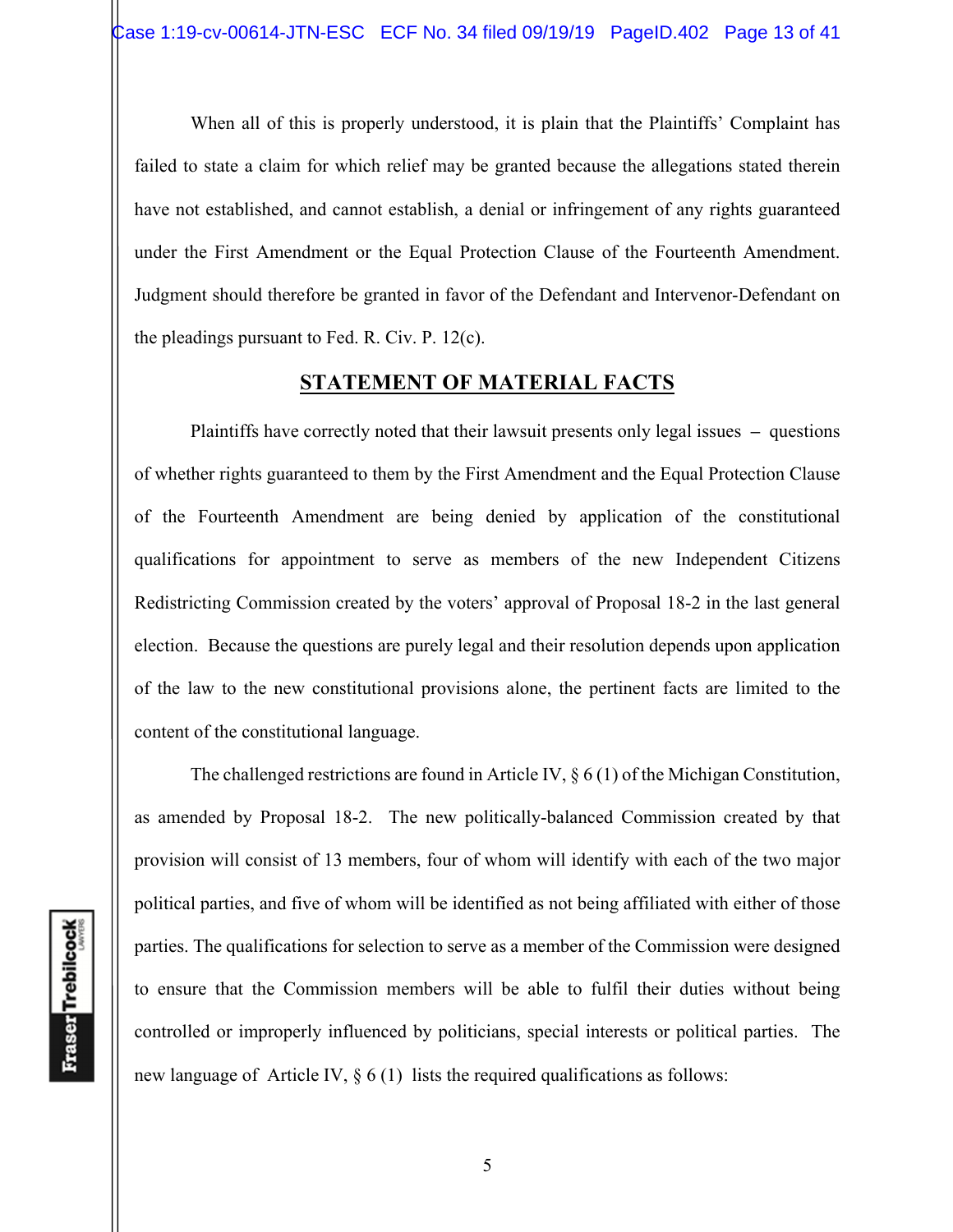"(1) An independent citizens redistricting commission for state legislative and congressional districts (hereinafter, the "commission") is hereby established as a permanent commission in the legislative branch. The commission shall consist of 13 commissioners. The commission shall adopt a redistricting plan for each of the following types of districts: state senate districts, state house of representative districts, and congressional districts. Each commissioner shall:

(a) Be registered and eligible to vote in the State of Michigan;

(b) Not currently be or in the past 6 years have been any of the following:

 (i) A declared candidate for partisan federal, state, or local office;

(ii) An elected official to partisan federal, state, or local office;

 (iii) An officer or member of the governing body of a national, state, or local political party;

 (iv) A paid consultant or employee of a federal, state, or local elected official or political candidate, of a federal, state, or local political candidate's campaign, or of a political action committee;

(v) An employee of the legislature;

 (vi) Any person who is registered as a lobbyist agent with the Michigan bureau of elections, or any employee of such person; or

 (vii) An unclassified state employee who is exempt from classification in state civil service pursuant to article XI, section 5, except for employees of courts of record, employees of the state institutions of higher education, and persons in the armed forces of the state;

 (c) Not be a parent, stepparent, child, stepchild, or spouse of any individual disqualified under part (1)(b) of this section; or

 (d) Not be otherwise disqualified for appointed or elected office by this constitution."

Under the new provisions of Article IV,  $\S 6(2)$ , the Secretary of State is required to

administer the process for selection of the Commissioners according to the timetable provided

therein. The Secretary is required to make applications for Commissioner available to the

public by January 1<sup>st</sup> of the year of the decennial census – 2020, in the first instance. Article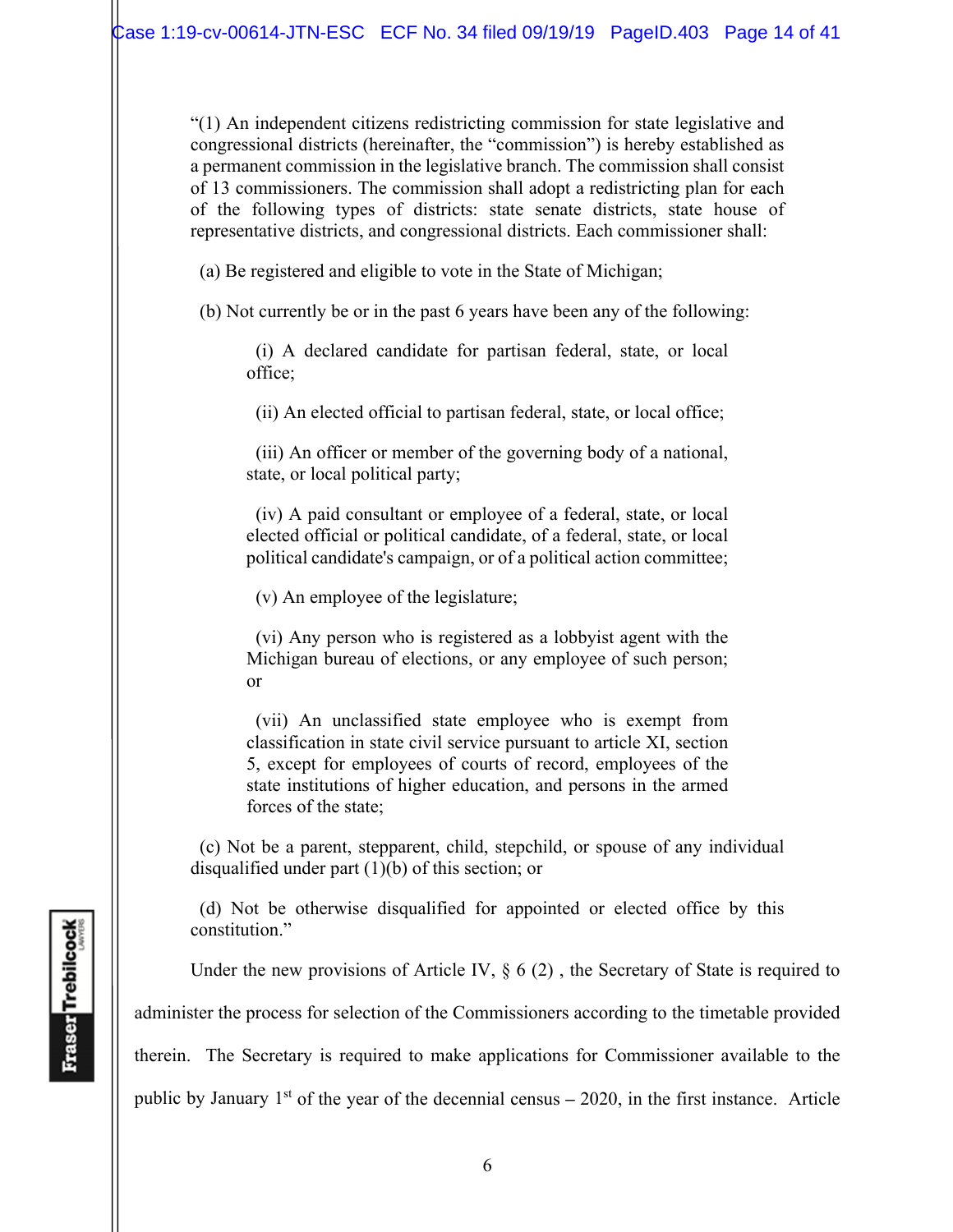IV, § 6 (2)(a)(i) . The Secretary is required to accept applications for Commissioner until June 1<sup>st</sup> of that year. Article IV,  $\S 6 (2)(b)$ . By July 1<sup>st</sup> of that year, the Secretary must eliminate incomplete applications and applications submitted by applicants who do not satisfy the required qualifications and separate the eligible candidates into separate pools for applicants identifying with each of the two major political parties and those who are identified as not being affiliated with either of those parties. Article IV,  $\S 6 (2)(d)$ . The majority and minority leaders of the state Senate and House of Representatives will each have an opportunity to strike up to five candidates from any of the pools of applicants until August  $1<sup>st</sup>$  of that year. Article IV,  $\S$  6  $(2)(e)$ . By September 1<sup>st</sup> of that year, the Secretary must make the final selection of the Commissioners from the remaining candidates from the three pools of candidates by random selection. Article IV,  $\S 6 (2)(f)$ .

 The new constitutional language requires that all meetings and deliberations of the Commission be open to the public, that it must receive proposed redistricting plans and supporting materials for consideration, and that all plans and other written materials submitted for its consideration will be public records. Article IV,  $\S 6 (8)$ , (9) and (10). Thus, each of the Plaintiffs will have an opportunity to participate in the public proceedings and deliberations, to address the members of the Commission to make their wishes known, and to present any data or proposals that they might care to present, to the same extent that all members of the public will be allowed to do so.

 It is important for the Court to note that the newly amended Article IV, § 6 also includes a severability clause which allows severance of any provision found to be in conflict with the U.S. Constitution or federal law, and directs that the provisions of that section be implemented to the maximum extent allowable under the U.S. Constitution and federal law: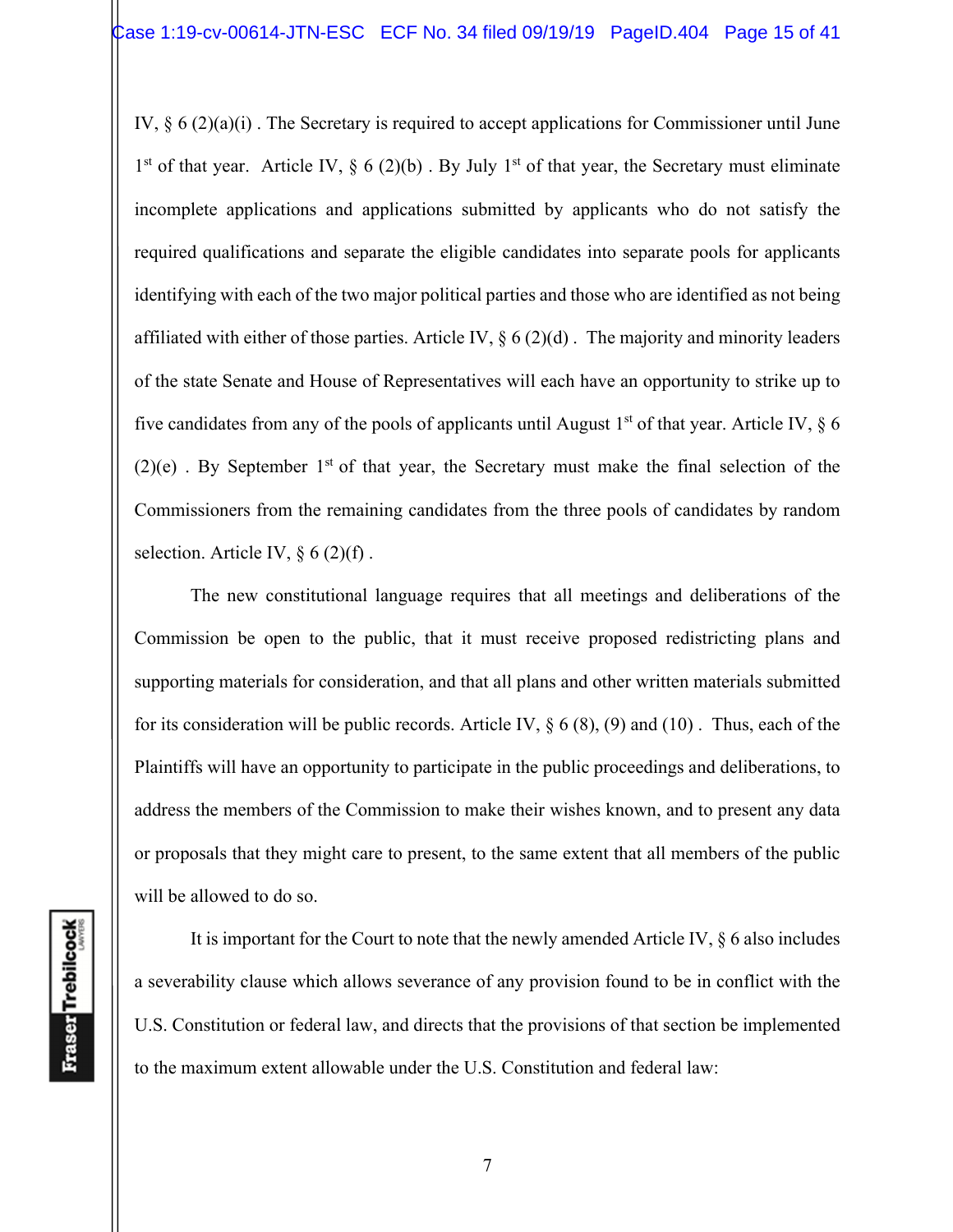"(20) This section is self-executing. If a final court decision holds any part or parts of this section to be in conflict with the United States constitution or federal law, the section shall be implemented to the maximum extent that the United States constitution and federal law permit. Any provision held invalid is severable from the remaining portions of this section."

# **LEGAL ARGUMENTS**

## **I. THE STANDARDS OF ADJUDICATION.**

A motion to dismiss for lack of subject matter jurisdiction based upon a lack of Article III standing may be brought pursuant to Fed. R. Civ. P.  $12(b)(1)$ . For purposes of ruling on a motion to dismiss for lack of standing, a complaint must be viewed in the light most favorable to the plaintiff; all material allegations of the complaint must be accepted as true, but the plaintiff, as the party invoking federal subject matter jurisdiction, has the burden of persuading the court that all of the requirements necessary to establish standing to bring the lawsuit have been met. *Courtney v, Smith,* 297 F.3d 455, 459 (6<sup>th</sup> Cir. 2002)

For purposes of a motion for judgment on the pleadings pursuant to Fed. R. Civ. P. 12(c), all well-pleaded material allegations of the pleadings of the opposing party must be taken as true, and the motion may be granted only if the moving party is nevertheless clearly entitled to judgment. A motion brought pursuant to Rule 12(c) is appropriately granted when no material issue of fact exists and the party making the motion is entitled to judgment as a matter of law. *Tucker v Middleburg-Legacy Place, LLC,* 539 F.3d 545, 549 (6<sup>th</sup> Cir. 2008).

# **II. PLAINTIFFS' COMPLAINT SHOULD BE DISMISSED PURSUANT TO FED. R. CIV. P. 12(b)(1) FOR LACK OF STANDING.**

Plaintiffs lack standing to seek the relief requested in their Complaint and Motion for Preliminary Injunction because their submissions have made it plain that the relief requested would not redress the injury alleged, and that their claims are, in reality, an assertion of a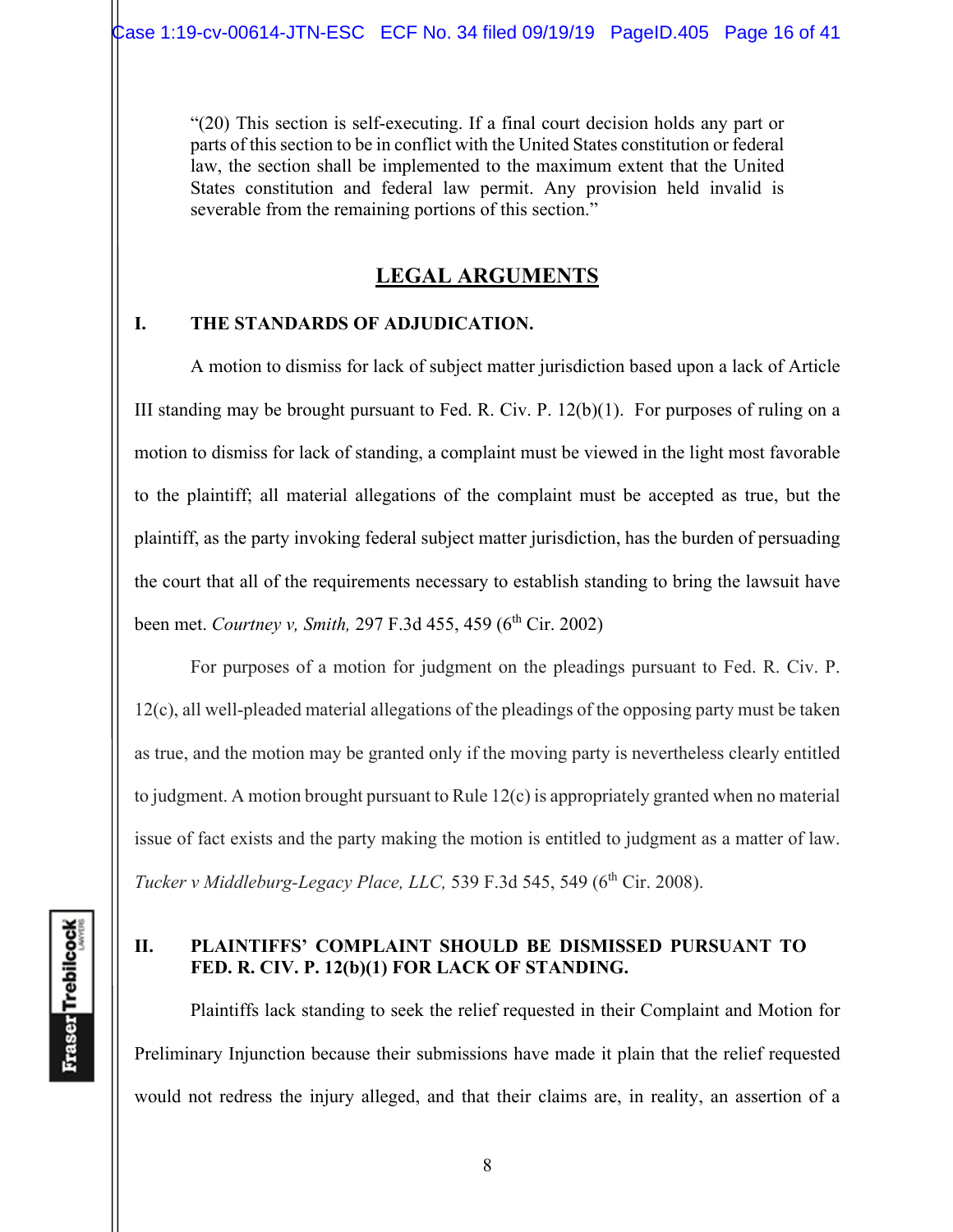generalized grievance shared by all who opposed the approval of Proposal 18-2. Thus, Plaintiffs' lack of standing is evident on the face of their Complaint.

It is well established that a federal court is not "a forum for generalized grievances." *Gill v. Whitford,* \_\_\_ U.S. \_\_\_; 138 S.Ct. 1916, 1929; 201 L.Ed.2d 313 (2018); *Warth v. Seldin,*  422 U.S. 490; 95 S.C. 2197, 2205; 45 L.Ed2d 343 (1975). Thus, a plaintiff must meet three requirements which together constitute the "irreducible constitutional minimum" for standing to satisfy the Article III "case or controversy" requirement: 1) an "injury in fact" – a harm that is both "concrete" and "actual or imminent, not conjectural or hypothetical"; 2) that the alleged injury is fairly traceable to the challenged conduct of the defendant"; and 3) that there is "a 'substantial likelihood' that the requested relief will remedy the alleged injury in fact." *Id.*; *Vermont Agency of Natural Resources v. United States, ex rel. Stevens,* 529 U.S. 765; 120 S.Ct. 1858, 1861-1862; 146 L.Ed.2d 836 (2000); *Lujan v Defenders of Wildlife,* 504 U.S. 555, 560- 561;112 S.Ct. 2130, 2136; 119 L.Ed2d 351 (1992).

Plaintiffs cannot establish standing in this matter for two reasons. First, as the Supreme Court noted in *Lujan*, "it must be 'likely,' as opposed to merely 'speculative' that the injury will be 'redressed by a favorable decision.'" 112 S.Ct. at 2136. Plaintiffs have asserted in passing that they wish to serve on the new Commission, although the sincerity of that claim seems doubtful in light of the relief that they seek, which would prevent any implementation or use of that Commission. But if it were assumed that any of them actually desire to serve and the constitutional restrictions were limited in a way that would allow them to do so, they would then have the same minimal chance of being randomly selected that any other applicant would have. Under these circumstances, there is no basis for the Court to conclude that it would be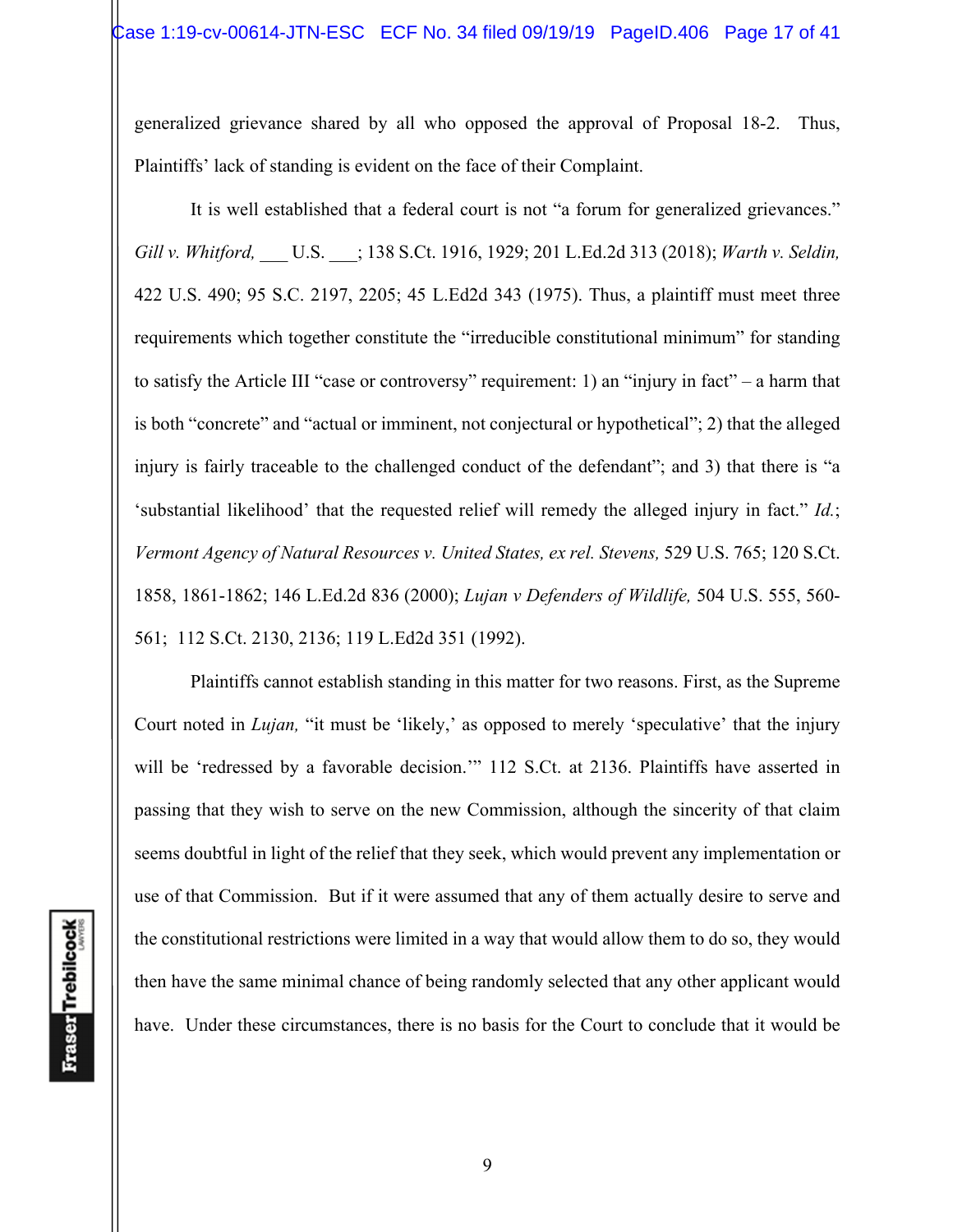"likely," as opposed to purely "speculative" that an inability to serve on the commission would be remedied by a favorable decision in this matter.

Second, and more importantly, the prayer for relief made in Plaintiffs' Complaint and their accompanying Motion for Preliminary Injunction has shown that Plaintiffs are not seeking a remedy that would allow them an opportunity to serve on the new Commission at all. It shows, instead, that Plaintiffs are seeking to prevent any implementation or use of the Commission to accomplish the purpose that the voters of Michigan intended. And this, in turn, provides irrefutable proof that none of the Plaintiffs are asserting an individualized grievance **–** that they are instead asserting, and seeking a remedy for, a generalized grievance shared by everyone who voted "no" on Proposal 18-2.

As the Supreme Court held in *Vermont Agency of Natural Resources, supra,* the third requirement for Article III standing **–** the showing of "redressability" **–** requires proof of "a 'substantial likelihood' that the requested relief will remedy the alleged injury in fact." 120 S.Ct. at 1861, 1862. *Accord, Davis v. Detroit Public Schools Community District,* 899 F.3d 437, 443-444 (6<sup>th</sup> Cir. 2018); *Babcock v. Michigan*, 812 F.3d 531, 539 (6<sup>th</sup> Cir. 2016) Thus, as the Supreme Court aptly noted in *Steel Co v Citizens for a Better Environment,* 523 U.S. 83, 107; 118 S.Ct. 1003, 1019; 140 L.Ed.2d 210 (1998), "[r]elief that does not remedy the injury suffered cannot bootstrap a plaintiff into federal court; that is the very essence of the redressability requirement."

The remedy sought in this matter cannot be seen as a remedy for the injury alleged, and it would actually *worsen* Plaintiffs' injury. As it stands now, Plaintiffs' disqualifying conflicts of interest might expire in time for a subsequent redistricting cycle. But the relief they request would *permanently* foreclose them from serving on the Commission. Thus, Plaintiffs have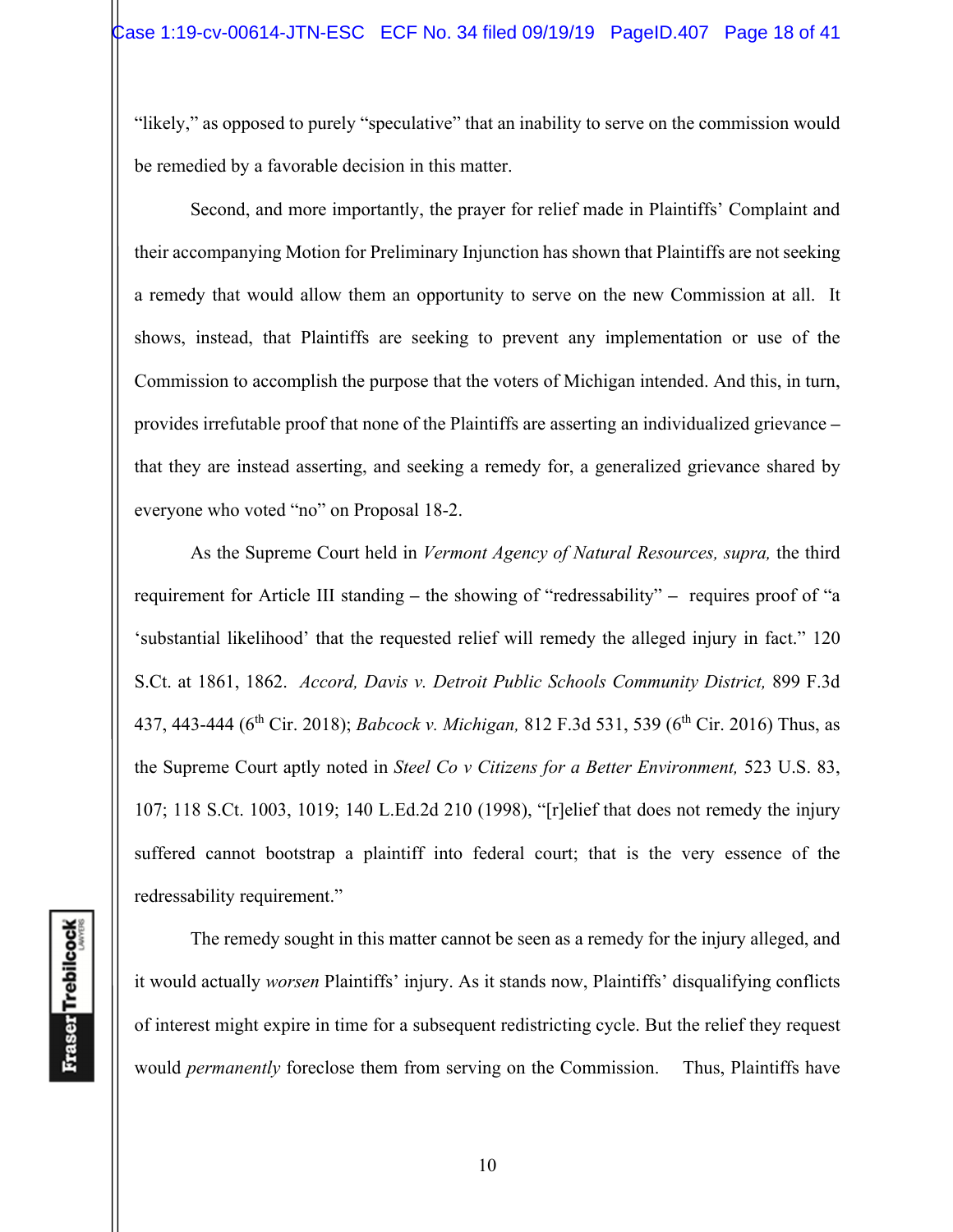Case 1:19-cv-00614-JTN-ESC ECF No. 34 filed 09/19/19 PageID.408 Page 19 of 41

themselves proven that they do not have standing to assert their claim for the requested relief

in this matter. Because this Court is not a forum for generalized grievances, their Complaint is

ripe for dismissal for lack of subject matter jurisdiction pursuant to Fed. R. Civ. P.  $12(b)(1).<sup>4</sup>$ 

- **III. PLAINTIFFS' COMPLAINT HAS FAILED TO STATE A CLAIM FOR WHICH RELIEF CAN BE GRANTED BECAUSE THE ALLEGATIONS STATED THEREIN HAVE NOT ESTABLISHED, AND CANNOT ESTABLISH, A DENIAL OR INFRINGEMENT OF ANY RIGHTS GUARANTEED UNDER THE FIRST AMENDMENT OR THE EQUAL PROTECTION CLAUSE OF THE FOURTEENTH AMENDMENT. JUDGMENT SHOULD THEREFORE BE GRANTED IN FAVOR OF THE DEFENDANT AND INTERVENOR-DEFENDANT ON THE PLEADINGS PURSUANT TO FED. R. CIV. P. 12(C).** 
	- **A. PLAINTIFFS' COMPLAINT HAS NOT IDENTIFIED ANY LEGALLY SUFFICIENT BASIS FOR A FINDING THAT THEY ARE BEING OR WILL BE DENIED THEIR RIGHTS OF FREE SPEECH AND ASSOCIATION OR THEIR RIGHT TO PETITION THE GOVERNMENT GUARANTEED UNDER THE FIRST AMENDMENT.** 
		- **1. MICHIGAN HAS A CONSTITUTIONAL RIGHT TO STRUCTURE ITS GOVERNMENT, AND THE COMMISSION'S MEMBERSHIP QUALIFICATIONS WERE PROPERLY APPROVED BY ITS CITIZENS IN ACCORDANCE WITH THAT RIGHT.**

Michigan has a constitutional right to structure its government, including the membership qualifications of the Commission tasked with drawing the districts from which its

citizens elect their representatives. Its chosen membership qualifications—which exclude only

those citizens with conflicts of interest, or the appearance of such conflicts—are in accord with

the historical power of states to exclude conflicted governmental decisionmakers, and does not

<sup>4</sup> Intervenor-Defendant Voters Not Politicians requests that Plaintiffs' Complaint be dismissed for lack of subject matter jurisdiction pursuant to Fed. R. Civ. P. 12(b)(1), but asks that the Court also address Plaintiffs' constitutional challenges and grant a final judgment in favor of the Defendant and Intervenor-Defendant on the pleadings pursuant to Fed. R. Civ. P. 12(c) as an additional, separate form of relief in order to facilitate a complete and efficient final adjudication and review of all of the issues presented in this matter.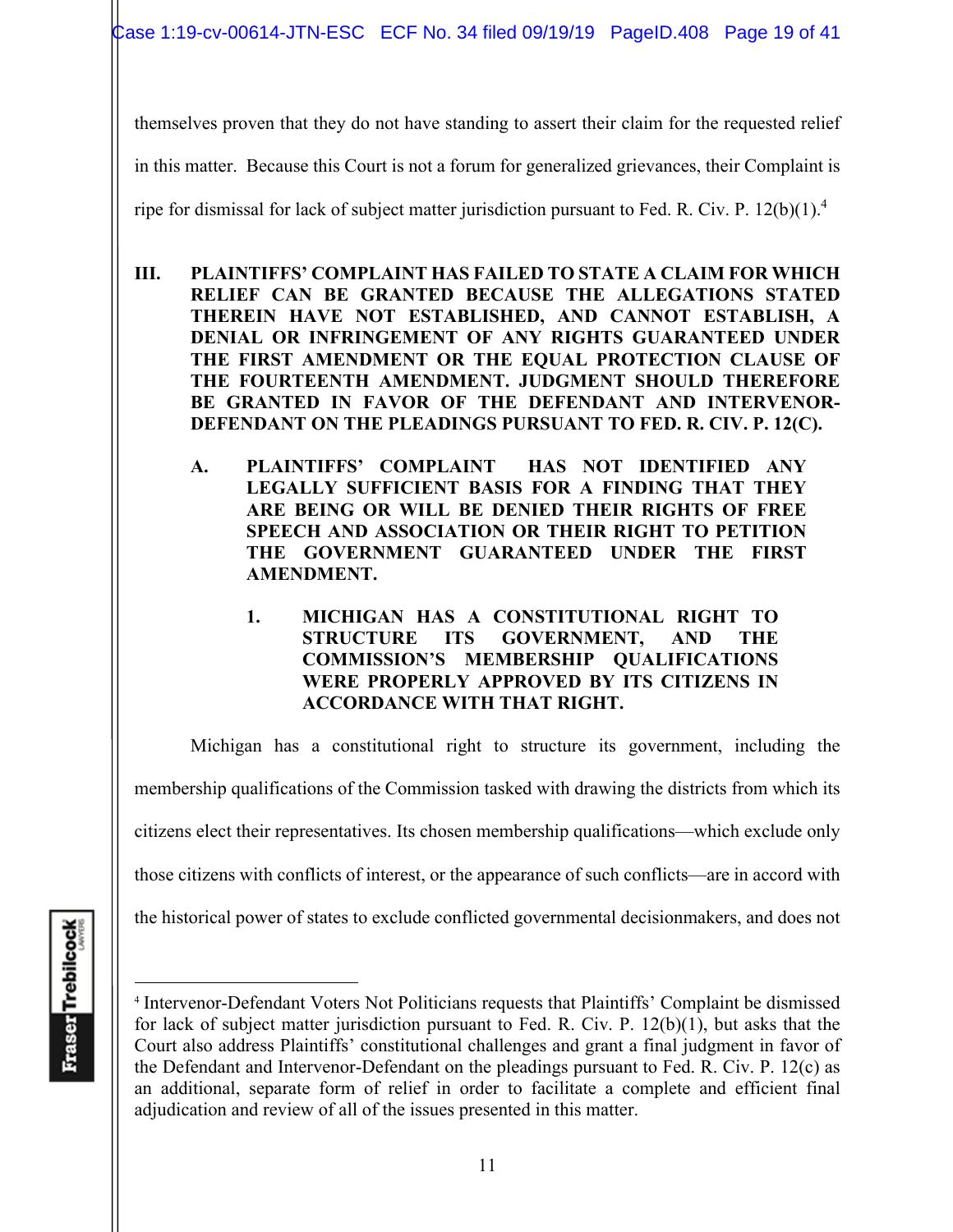implicate, let alone violate, the First or Fourteenth Amendments. Plaintiffs' motion for a preliminary injunction should be denied.

In *Citizens for Legislative Choice v. Miller*, 144 F.3d 916, 925 (6th Cir. 1998), the Sixth Circuit affirmed the district court's rejection of First and Fourteenth Amendment challenges to the state constitutional amendment imposing term limits for state legislators approved by Michigan's voters in 1992. In so ruling, the Court explained that, "[a]s a sovereign, Michigan deserves deference in structuring its government." That is so because "the authority of the people of the States to determine the qualifications of their most important government officials . . . is a power reserved to the States under the Tenth Amendment and guaranteed them by [the Guarantee Clause] of the Constitution." *Id.,* quoting *Gregory v. Ashcroft*, 501 U.S. 452, 463; 111 S.Ct. 2395; 115 L.Ed2d 410 (1991). Michigan's power to determine its own governmental structure is its most fundamental right. "Through the structure of its government, and the character of those who exercise governmental authority, a State defines itself as a sovereign." *Id.*

A state's sovereign choices regarding the qualifications for important government offices must be upheld unless *plainly* in conflict with the federal Constitution. "It is obviously essential to the independence of the States, and to their peace and tranquility, that their power to prescribe the qualifications of their own officers . . . should be exclusive, and free from external interference, except so far as plainly provided by the Constitution of the United States." *Gregory v. Ashcroft*, *supra,* 501 U.S. at 460, quoting *Taylor v. Beckham*, 178 U.S. 548, 570- 571; 20 S.Ct 890; 44 L.Ed 1187 (1900).

In *Citizens for Legislative Choice*, the Sixth Circuit explained that this standard is a "workable, deferential test for evaluating state decisions regarding their government structure,"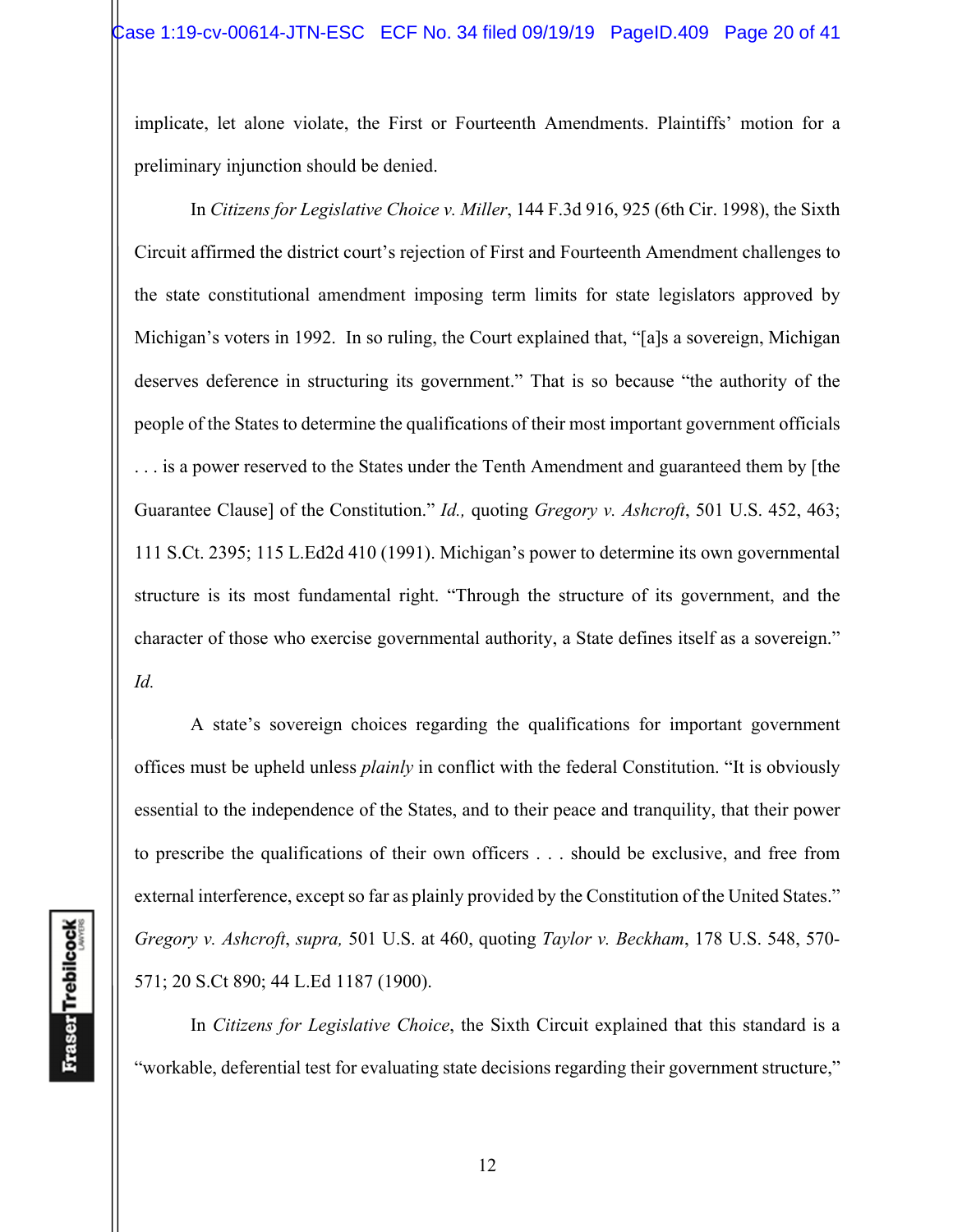and that "under this framework, a court should uphold a qualification "unless the qualification is plainly prohibited by some other provision in the Constitution." 144 F.3d at 916. As the Sixth Circuit explained, this deferential standard accords with the Supreme Court's jurisprudence, including the Court's decision dismissing for "want of a substantial federal question" an appeal challenging West Virginia's gubernatorial term limits on First and Fourteenth Amendment grounds. *Id.,* citing *Moore v. McCartney*, 425 U.S. 946; 96 S.Ct. 1656 (1976) (Mem.). It is also consistent with cases invalidating qualifications based on invidious grounds, such as religious discrimination, *see McDaniel v. Paty*, 435 U.S. 618; 98 S.Ct.1322; 55 L.Ed.2d 593 (1978), or viewpoint discrimination, *see Bond v. Floyd*, 385 U.S. 116; 87 S.Ct 339; 17 L.Ed.2d 235 (1966). This standard requires the rejection of Plaintiffs' claims in this case.

### **2. PLAINTIFFS HAVE NO FIRST AMENDMENT INTEREST IN MEMBERSHIP ON THE COMMISSION.**

Plaintiffs have no First Amendment right to qualify for Commission membership. State laws that disqualify those with conflicts of interest, or the appearance thereof, from participating in governmental decision making do not implicate the First Amendment. In *Nevada Commission on Ethics v. Carrigan*, 564 U.S. 117; 131 S.Ct. 2343; 180 L.Ed.2d 150 (2011), the Supreme Court rejected a First Amendment challenge to Nevada's law requiring legislators to recuse themselves from voting on, or advocating for passage or defeat of, matters with which they had a conflict of interest. Among the conflicts identified by the Nevada law were matters "with respect to which the independence of judgment of a reasonable person . . . would be materially affected by' . . . a 'commitment to a person' who is a member of the officer's household; is related by blood, adoption, or marriage to the officer; employs the officer or is a member of his household; [ ] has a substantial and continuing business relationship with the officer," or any "substantially similar" relationship. *Id.,* 564 U.S. at 119, quoting Nev. Rev.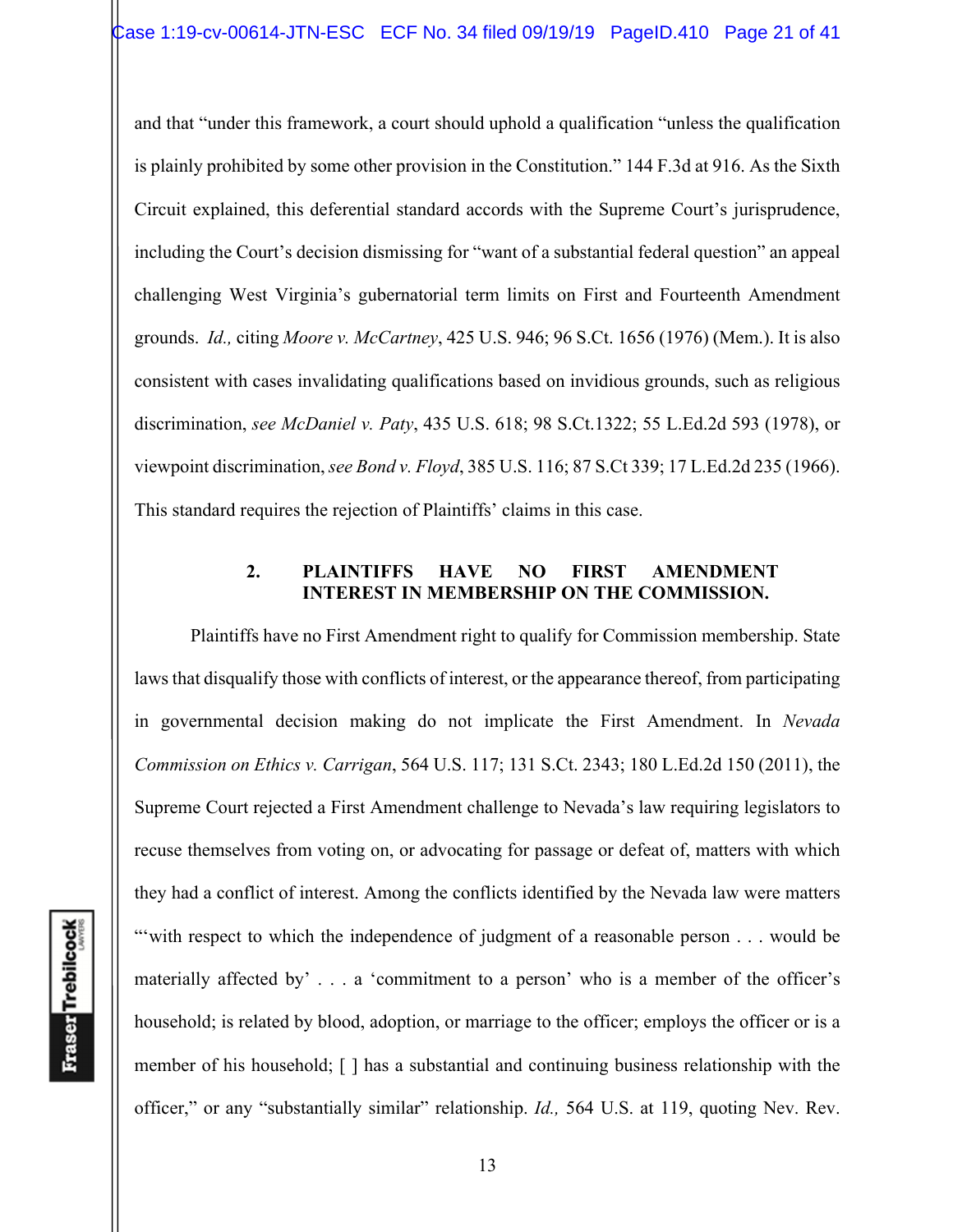Stat. § 281A.420(2) & (8)(a)-(d). The Court held that the law did not implicate the First Amendment rights of legislators to vote on legislation, reasoning that conflict-of-interest prohibitions had a long history: "[A] universal and long-established tradition of prohibiting certain conduct creates the strong presumption that the prohibition is constitutional." *Id.,* 564 U.S. at 122, quoting *Republican Party of Minn. v. White*, 536 U.S. 765, 785; 122 S.Ct. 2528; 153 L.Ed.2d 694 (2002). Just as libel and defamation laws do not violate the First Amendment, the Court explained, neither do "legislative recusal rules." *Id.*

 For support, the Court cited "[e]arly congressional enactments," which it noted "'provid<sup>[e]</sup> contemporaneous and weighty evidence' of the Constitution's meaning." *Id.*, quoting *Printz v. United States*, 521 U.S. 898, 905; 117 S.Ct. 2365; 138 L.Ed.2d 914 (1997). Both the House and Senate adopted recusal rules within fifteen years of the founding; the House's rule, adopted "within a week of that chamber's first achieving a quorum," provided that "[n]o member shall vote on any question, in event of which he is immediately and particularly interested." *Id.,* quoting 1 Annals of Cong. 99 (1789). The Court explained that "[m]embers of the House would have been subject to this recusal rule when they voted to submit the First Amendment for ratification; their failure to note any inconsistency between the two suggests there was none." *Id.,* 564 U.S. at 123. Likewise, as President of the Senate, Thomas Jefferson adopted a rule requiring that,

"[w]here the private interests of a member are concerned in a bill or question, he is to withdraw. . . . In a case so contrary not only to the laws of decency, but to the fundamental principles of the social compact, which denies to any man to be a judge in his own case, it is for the honor of the house that this rule, of immemorial observance, should be strictly adhered to."

*Id., quoting A Manual of Parliamentary Practice of the Use of the Senate of the United States* 31 (1801).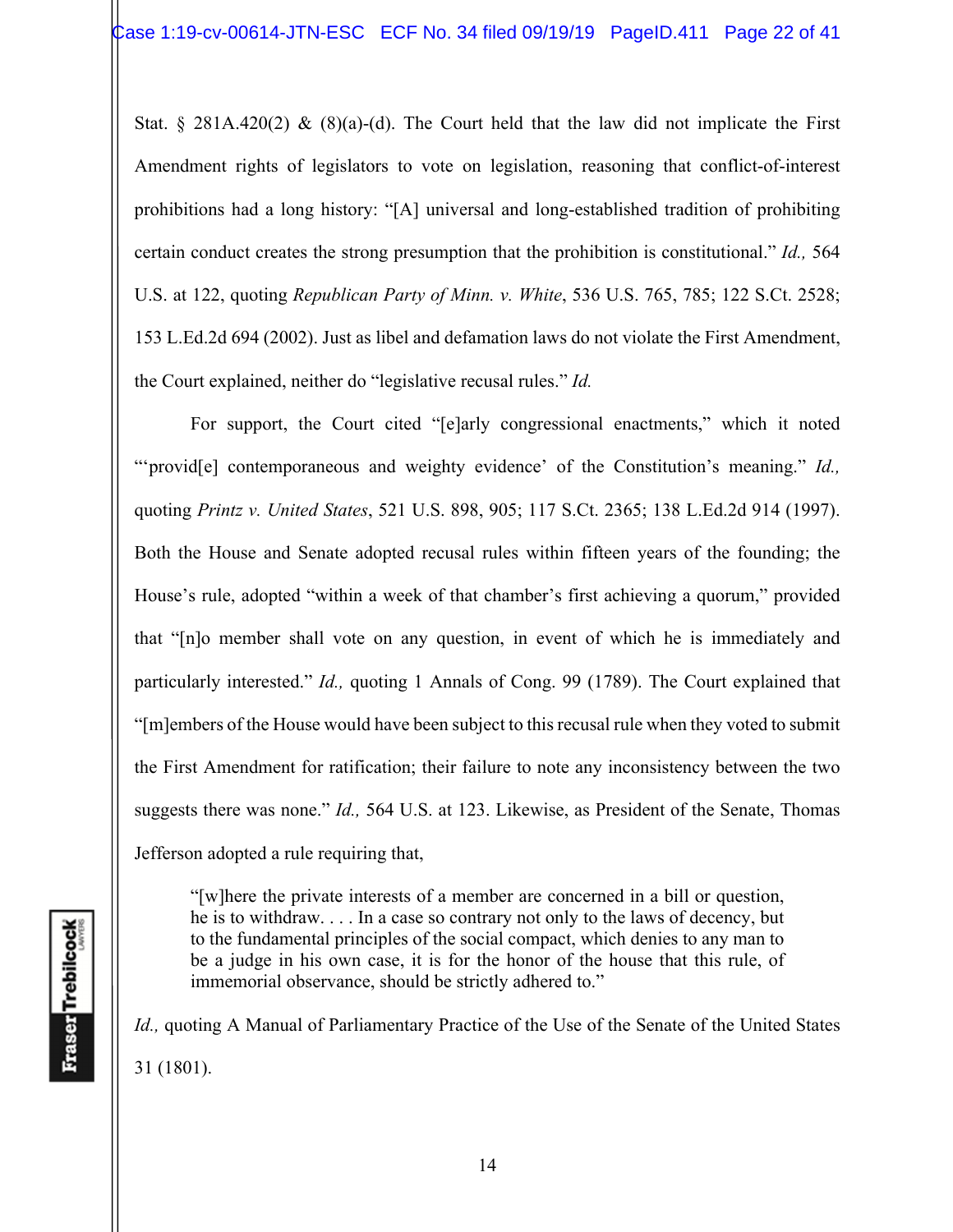The Court likewise noted that "[f]ederal conflict of interest rules applicable to judges date back to the founding," *Id.*, and that "a number of States, by common-law rule, have long required recusal of public officials with a conflict," *Id.,* 564 U.S. at 124, citing *In re Nashua*, 12 N.H. 425, 430 (1841) ("If one of the commissioners be interested, he shall not serve"); *Commissioners' Court v. Tarver*, 25 Ala. 480, 481 (1854) ("If any member . . . has a peculiar, personal interest, such member would be disqualified"); and *Stubbs v. Fla. State Finance Co.*, 118 Fla. 450, 451 (1935) ("[A] public official cannot legally participate in his official capacity in the decision of a question in which he is personally and adversely interested."). These historic laws accord with modern laws: "[t]oday, virtually every State has enacted some type of recusal law, many of which . . . require public officials to abstain from voting on all matters presenting a conflict of interest." *Id.* 564 U.S. at 125.

 Moreover, the Court explained that voting by a governmental body does not constitute protected speech under the First Amendment. "[A] legislator's vote is the commitment of his apportioned share of the legislature's power to the passage or defeat of a particular proposal. The legislative power thus committed is not personal to the legislator but belongs to the people; the legislator has no personal right to it." *Id.* at 126. "[A] legislator has no right to use official powers for expressive purposes." *Id.,* at 127.

 In this case, Michigan's voters, by a supermajority vote, exercised their sovereign authority to exclude from the Commission those citizens most likely to have a conflict of interest, or the appearance thereof,<sup>5</sup> in choosing district boundaries for the state legislature and

<sup>5</sup> *Cf. Buckley v. Valeo*, 424 U.S. 1, 26; 96 S.Ct. 612; 46 L.Ed.2d 659 (1976) (noting that government interest in preventing "appearance of corruption" is "[o]f almost equal concern as the danger of actual quid pro quo arrangements" and sufficient to withstand First Amendment scrutiny).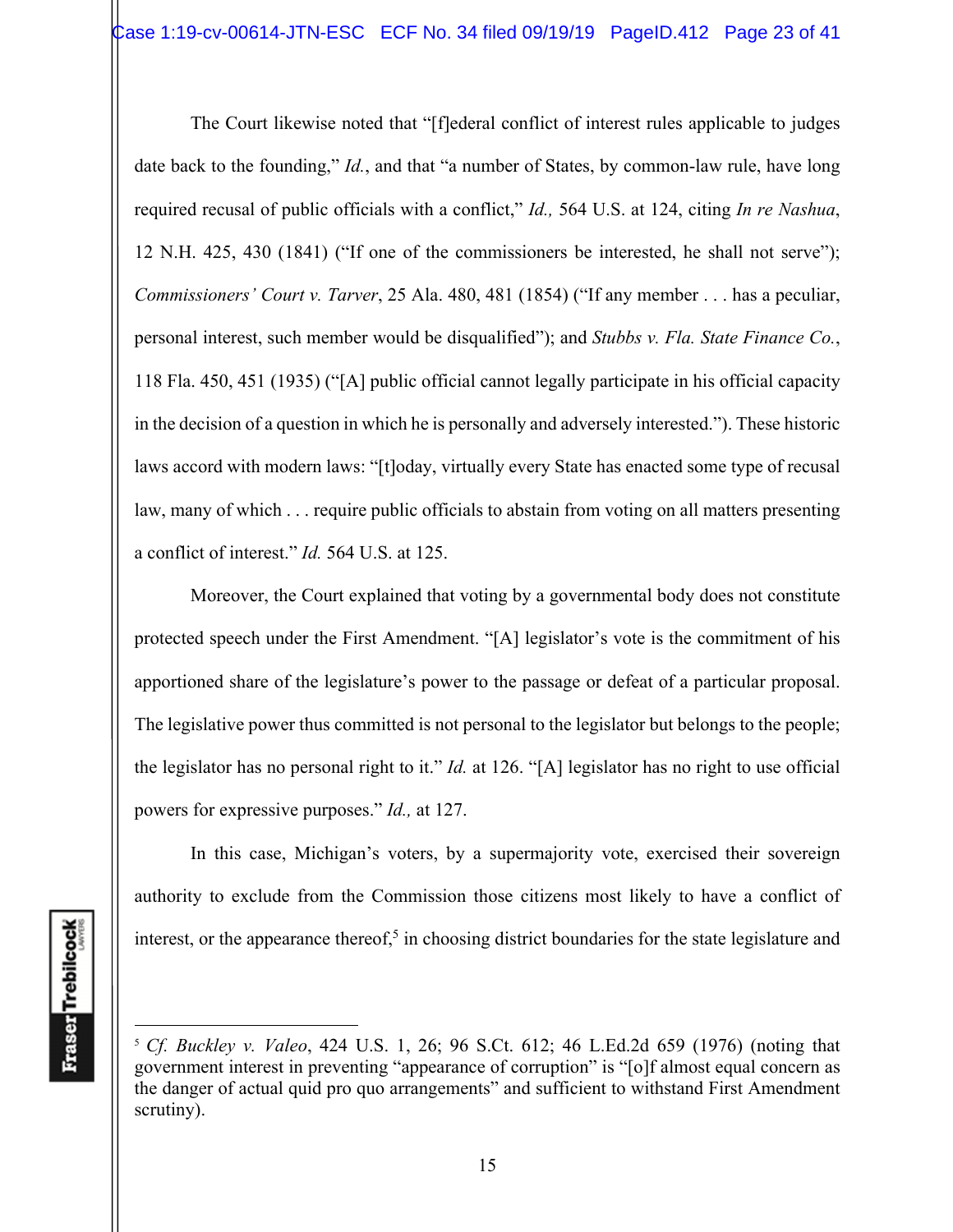Congress. The Supreme Court has acknowledged the importance of that goal: "[i]ndependent redistricting commissions . . . have succeeded to a great degree [in limiting the conflict of interest implicit in legislative control over redistricting.] They thus impede legislators from choosing their voters instead of facilitating the voters' choice of their representatives." *Ariz. State Legislature v. Ariz. Indep. Redistricting Comm'n*, 135 S.Ct. 2652, 2676; 192 L.Ed.2d 2652 (2015) (brackets in original). The categories of excluded persons are those whose political careers (and thus paychecks or potential paychecks) are affected by the drawing of lines (*i.e.*, candidates for partisan office or partisan officeholders); those with a substantial interest in the lines being drawn to advantage particular candidates or who are themselves likely future candidates (*i.e.*, officers or members of governing bodies of political parties); those whose employment may depend upon the lines being drawn to favor or disfavor particular candidates (*i.e.*, paid consultants or employees of candidates or elected officials, employees of the legislature, lobbyists, or employees of lobbyists); and those who are financially supported by people with a political or pecuniary interest in how the lines get drawn (*i.e.*, family members of the above categories of people).

The characteristics identified by Michigan voters as disqualifying a person from voting membership on the Commission are the same types of characteristics that the Supreme Court held Nevada could rely upon to disqualify government officials from voting on certain matters. *See, Carrigan*, 564 U.S. at 119-120. And the categories of disqualified persons are viewpointneutral and apply to all persons with conflicts regardless of party. *See Id.,* 564 U.S. at 125. It does not matter that *Carrigan* involved recusals from particular matters as opposed to disqualification from serving altogether. Unlike most governmental bodies—such as the city council at issue in *Carrigan*—the Commission has only a single matter before it—redrawing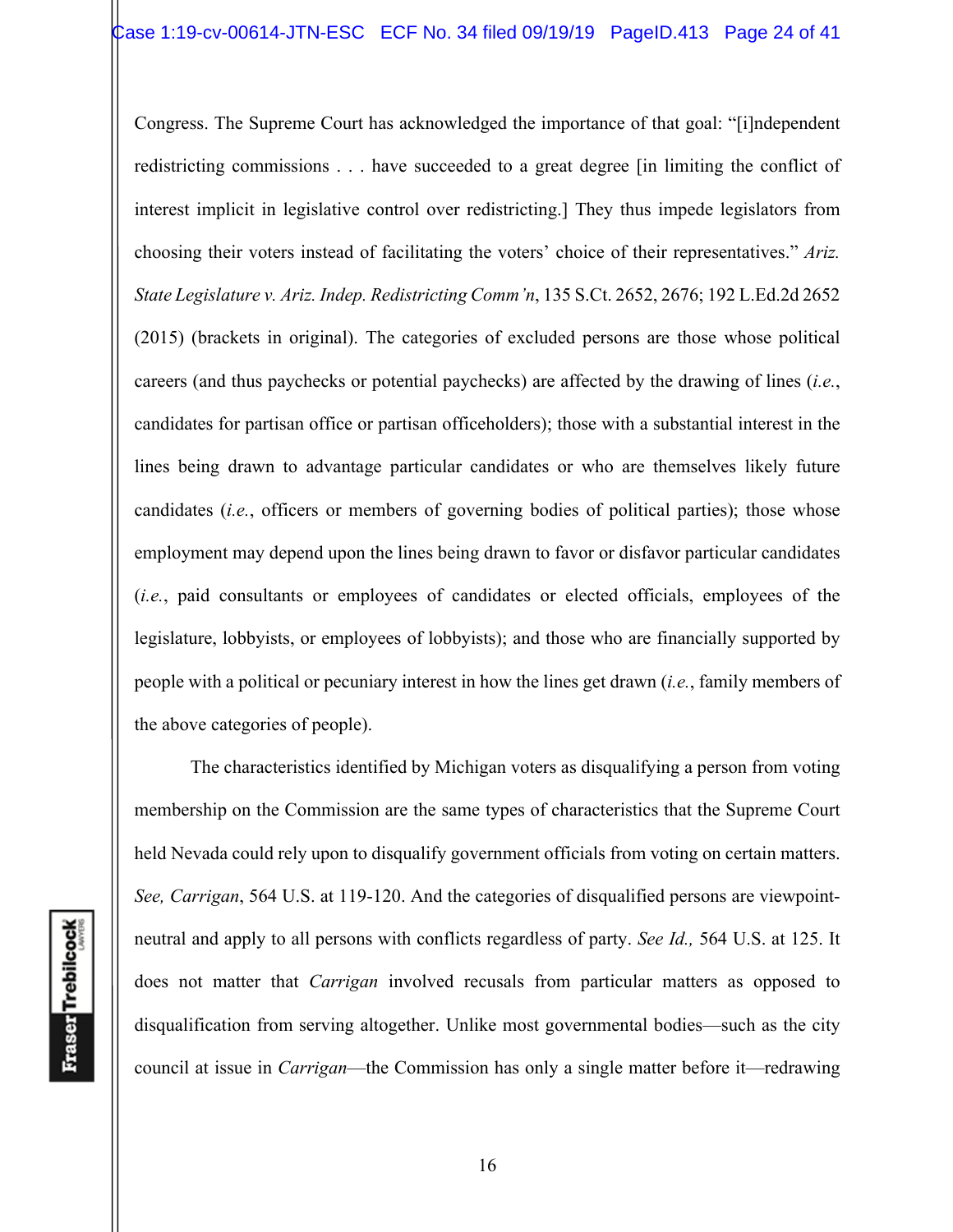district lines. There would be no purpose in permitting someone to be a commissioner but requiring their recusal from voting on the maps. Indeed, the Supreme Court cited statutes disqualifying conflicted persons from membership on commissions in reaching its decision that the First Amendment was inapplicable. *See Carrigan*, 546 U.S. at 124. Michigan's voters did not violate the First Amendment by seeking to guard against conflicts of interest, or the appearance thereof, in drawing the districts from which their representatives would be elected.

 Disregarding this authority, Plaintiffs instead contend that Michigan cannot disqualify people with the anticipated conflicts of interest from serving on the Commission because those conflicts relate to their connection to protected political activities, and thus, the First Amendment prohibits their exclusion from the Commission on the basis of those activities. For support, plaintiffs rely upon a line of cases invalidating patronage personnel decisions for lowlevel, nonpolicymaking governmental positions. *See* ECF No. 4 at 12-15 (citing *Rutan v. Republican Party of Ill.*, 497 U.S. 62; 110 S.Ct. 2729; 111 L.Ed.2d 52 (1990); *Elrod v. Burns*, 427 U.S. 347; 96 S.Ct 2673; 49 L.Ed.2d 547 (1976). Plaintiffs' reliance on these cases is misplaced.

 In *Elrod v. Burns*, a plurality of the Supreme Court held that the First Amendment prohibits the practice of patronage dismissals—*i.e.*, firing government employees because they do not support the political party in power—for "nonpolicymaking individuals [with] limited responsibility." 427 U.S. 347, 367 (1976). In reaching its decision, the *Elrod* Court noted that it was faced with resolving conflicting First Amendment interests: the right of political parties to engage in patronage employment to support their political activities versus the right of individual employees to associate freely. "The illuminating source to which we turn in performing the task is the system of government the First Amendment was intended [to] protect,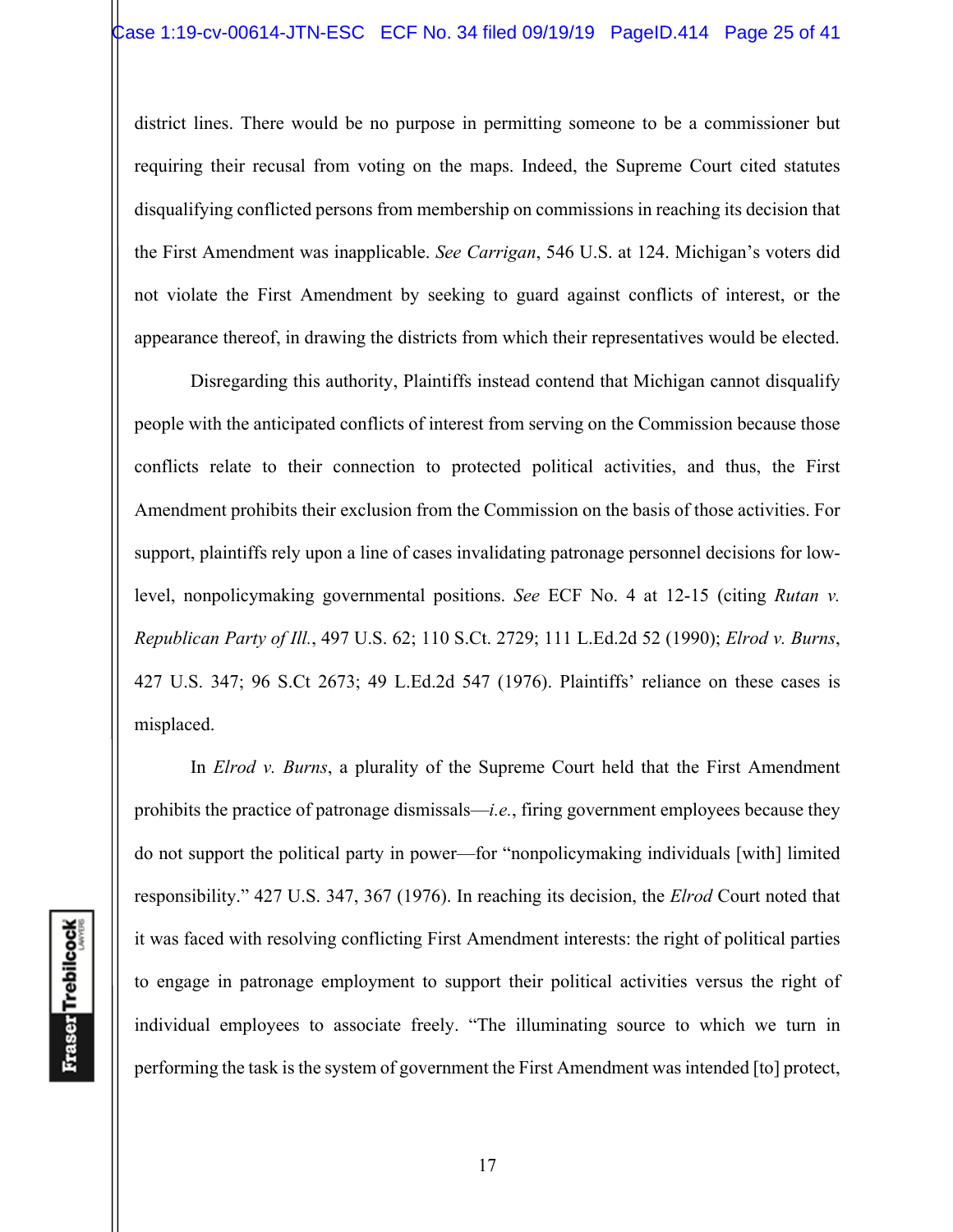a democratic system whose proper functioning is indispensably dependent on the unfettered judgment of each citizen on matters of political concern." *Id.,* at 372. The Court struck a balance between the competing First Amendment interests by concluding that the First Amendment did *not* preclude patronage dismissals for "policymaking positions," in part to ensure that the "policies presumably sanctioned by the electorate" would not be undercut by employees opposed to those policies. *Id.*; *See also, Id.* at 372 ("There is [ ] a need to insure that policies which the electorate has sanctioned are effectively implemented."). The Court suggested that policymaking positions could include those "of broad scope" and where the employee "formulates plans for implementation of broad goals." *Id.* at 368.

The Court refined that exception four years later in *Branti v. Finkel*, 445 U.S. 507; 100 S.Ct. 1287; 63 L.Ed2d 574 (1980), holding that "the ultimate inquiry is not whether the label "policymaker" . . . fits a particular position; rather, the question is whether the hiring authority can demonstrate that party affiliation is an appropriate requirement for the effective performance of the public office involved." 445 U.S. at 518. In *Rutan v. Republican Party of Illinois*, *supra,* the Court extended *Elrod*'s holding to "promotion, transfer, recall, and hiring decisions based on party affiliation." 497 U.S. at 79. In doing so, the Court reaffirmed the exception to the rule first stated in *Elrod* and refined in *Branti*: "A government's interest in securing employees who will loyally implement its policies can be adequately served by choosing or dismissing certain high-level employees on the basis of their political views." *Id.* at 74. Applying these cases, Sixth Circuit has explained that the First Amendment does not prohibit taking political affiliation into account in "positions that are part of a group of positions filled by balancing out political party representation, or that are filled by balancing out selections made by different governmental agents or bodies." *Sowards v. Loudon Cnty., Tenn.*,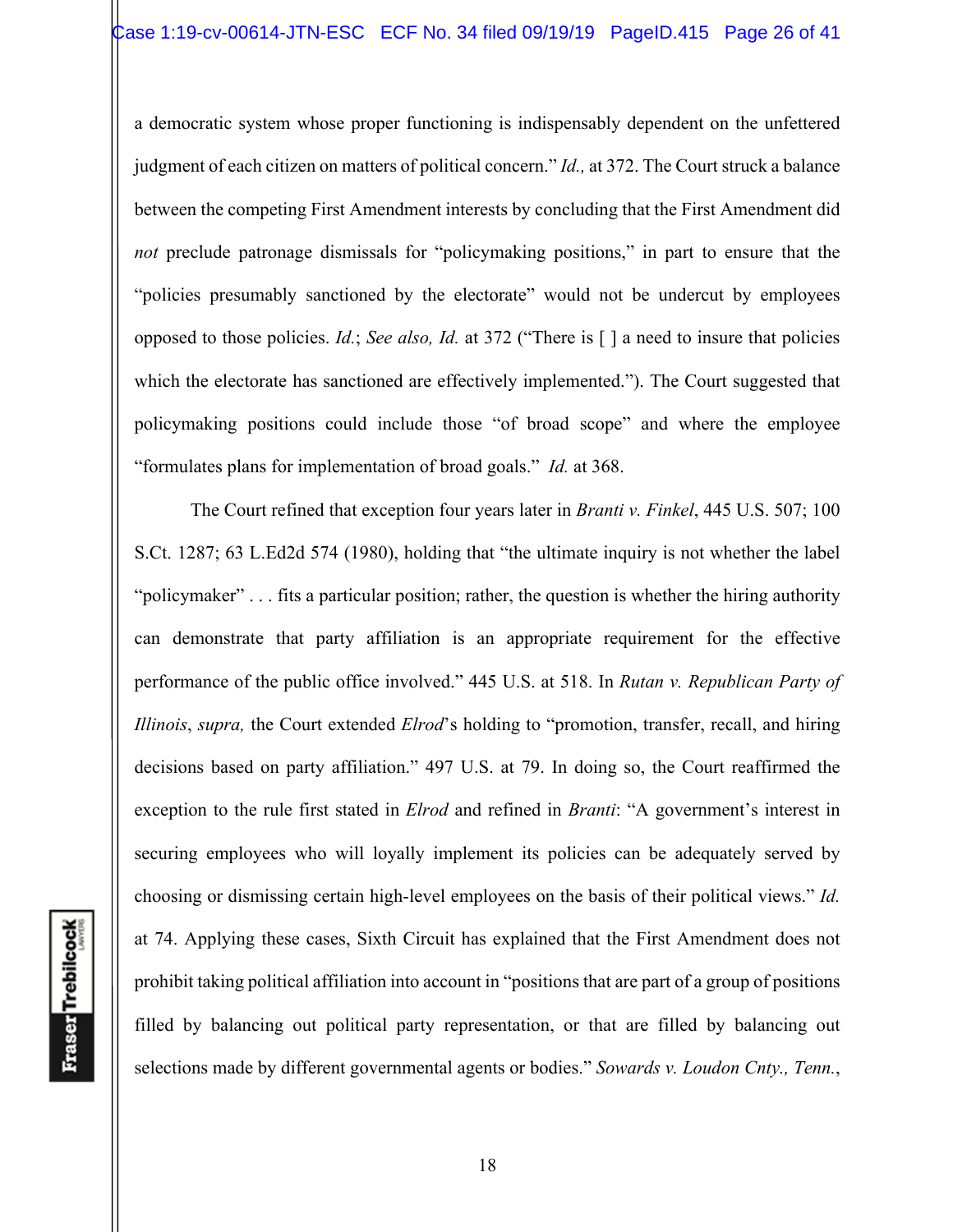203 F.3d 426, 436 (6th Cir. 2000). Partisan views and affiliations may be considered as a qualification for such positions "without violating the First Amendment." *Id.*

Contrary to Plaintiffs' contention, the Supreme Court's and the Sixth Circuit's patronage cases do not aid their claims in this case—tellingly, Plaintiffs entirely omit from their brief the Supreme Court's conclusion that personnel decisions for high-level policy positions may be based upon partisan considerations. This exception to the anti-patronage rule bars Plaintiffs' claims here. If policymaking positions can be limited to members of a given party, the membership on the Commission can be limited to persons who are not actively engaged in political activity in a manner that engenders conflicts of interests or the appearance thereof. Certainly, the members of the Commission are high-level policymakers. The Michigan Constitution provides that "the powers granted to the commission are legislative functions not subject to the control or approval of the legislature, and are exclusively reserved to the commission." Article IV  $\S 6 (22)$ . The Commission has the sole power to decide the boundaries that govern how voters elect their representatives. *Id.* Each commissioner is empowered to create a proposed map for each type of district: congressional, state house, and state senate, *Id.*  $§ 6 (14)(c)(i)$ , and the commissioners have the power to rank their choices among the proposed plans in order to vote on the final plan, *Id.* § 6 (14)(c)(ii) and (iii) . The Commission "shall elect its own chairperson," has "the sole power to make its own rules of procedure," and "may hire staff and consultants . . . including legal representation." *Id.* § 6 (4) . These are plainly highlevel policymaking powers, and nothing like the lower-level employees whose First Amendment claims were sustained in the Supreme Court's patronage cases.

 If the First Amendment permits the government to prefer one partisan viewpoint over another in hiring high-level policymakers, *see, e.g.*, *Branti*, 445 U.S. at 518, it necessarily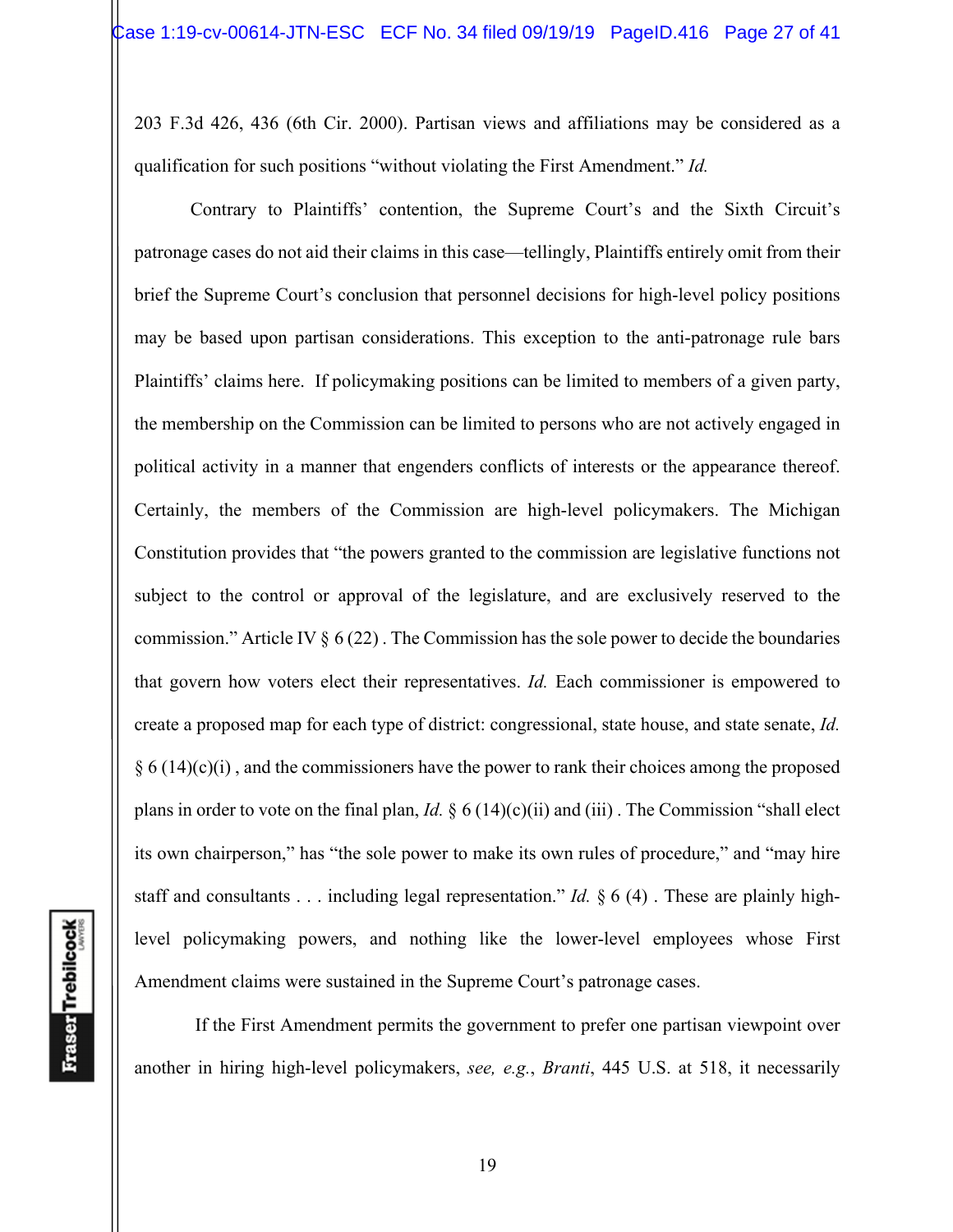permits the government to prefer candidates who have avoided partisan politics altogether equally disqualifying people regardless of their political viewpoints. In this case, the *absence*  of connections to partisan political powerbrokers is key to the "effective performance of the public office involved." *Branti*, 445 U.S. at 518. One of the policies that a supermajority of Michigan voters sanctioned was to "[p]rohibit partisan officeholders and candidates, their employees, certain relatives, and lobbyists from serving as commissioners," in order to ensure that the maps drawn do "not provide a disproportionate advantage to any political party" and do "not favor or disfavor an incumbent elected official or a candidate." Mich. Const. Article IV § 6 (13)(d) & (e). The Commission falls within the policymaker exception to the patronage cases, and thus the First Amendment is not violated by Plaintiffs' exclusion from the Commission on account of their partisan political involvement or connections.

Moreover, there is considerable irony in Plaintiffs' reliance upon cases whose outcome was to *limit* the ability of the politically powerful to reshape the government to their liking. Here, Plaintiffs—whose conflicts of interest related to redistricting were among the evils Michigan voters sought to eliminate by adopting an independent Commission—seek to overrule a supermajority of Michigan voters and return the power to shape the government to the politically powerful. The Supreme Court's decisions curbing political patronage practices do not compel that result. Indeed, the guiding principle behind the Court's patronage decisions preservation of a "meaningful system of democratic [and] . . . . representative government," *Elrod*, 427 U.S. at 369-70—requires that the Commission's membership qualifications be

<sup>6</sup> Board of State Canvassers, *Official Ballot Wording approved by the Board of State Canvassers August 30, 2018 Voters Not Politicians* (2019), https://www.michigan.gov/documents/so/Official\_Ballot\_Wording\_Prop\_1802\_632052\_7.pd f.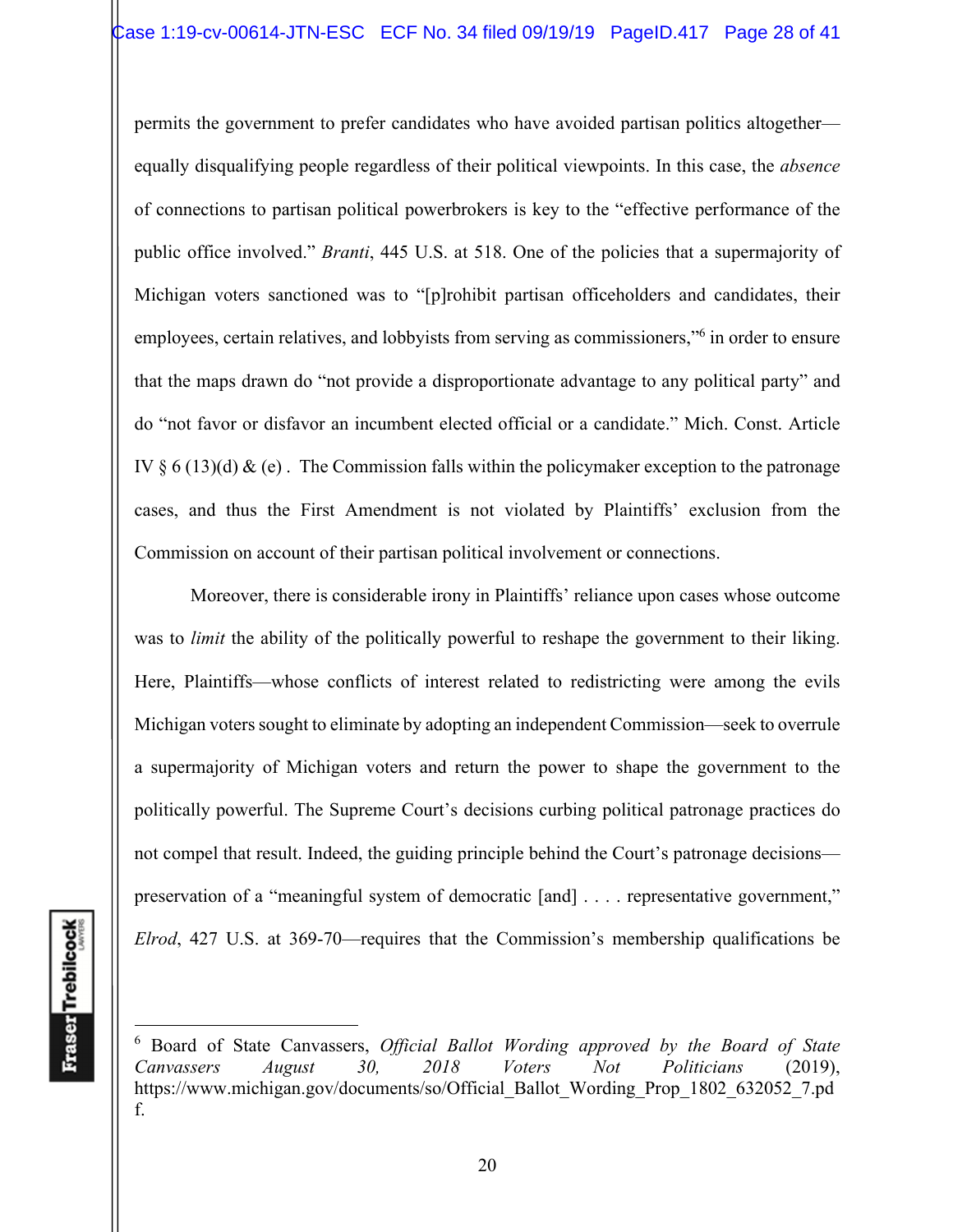upheld. As the Supreme Court has acknowledged, "[p]artisan gerrymanders . . . [are incompatible] with democratic principles." *Arizona Indep. Redistricting Comm'n*, *supra,* 135 S.Ct. at 2658 (second bracket in original).

Although the Supreme Court has foreclosed the federal judiciary as an avenue to curb the ability of politicians to choose their voters, the Court cited the power of states to enact independent commissions as a remedy to the problem. In fact, the Supreme Court highlighted Michigan's Commission in particular—the very entity under attack by the Plaintiffs in this case. *See, Rucho v. Common Cause*, \_\_ U.S.\_\_ ; 139 S.Ct. 2484, 2507; 2014 L.Ed2d 931 (2019) ("One way to [restrict partisan gerrymandering] is by placing power to draw electoral districts in the hands of independent commissions. For example, in November 2018, voters in Colorado and Michigan approved constitutional amendments creating multimember commissions that will be responsible . . . for creating and approving district maps for congressional and state legislative districts."). Michigan's citizens have a constitutional right to structure their sovereign government and choose the qualifications of their officeholders. *Citizens for Legislative Choice*, 144 F.3d at 925. They do not exceed that right by excluding from the Commission those citizens with a self-interest in thwarting, rather than promoting, a functioning representative democracy.

To the extent that the Supreme Court's patronage cases have any bearing here, it is to foreclose Plaintiffs' claims.

### **3. MICHIGAN HAS A COMPELLING GOVERNMENTAL INTEREST IN ENFORCING THE COMMISSION'S MEMBERSHIP QUALIFICATIONS.**

Even if could be found that Plaintiffs have identified a cognizable First Amendment interest, that interest would be overcome by the state's compelling interest in enforcing the

**Fraser** Trebilcock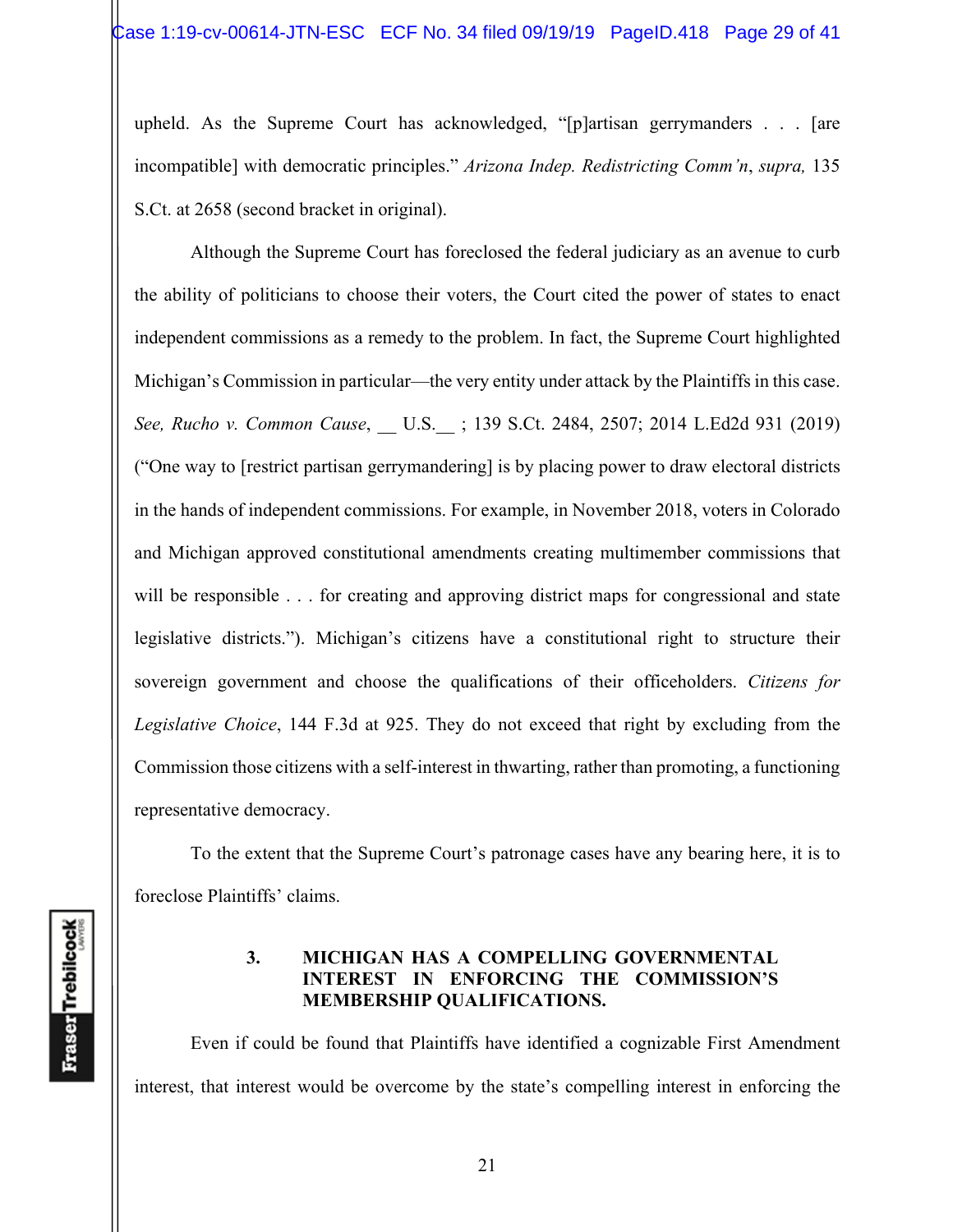Commission's membership qualifications. Courts have routinely recognized that states and the federal government have compelling interests advanced by laws limiting government officials' political activities or precluding government service based on prior political activities. For example, in *Citizens for Legislative Choice*, the Sixth Circuit upheld Michigan's lifetime term limits for state legislators. 144 F.3d at 925. Michigan's constitutional amendment imposed a lifetime limit of three terms in the state house and two terms in the state senate. Mich. Const. Article IV § 54. As a result, the amendment disqualified citizens from further legislative service, and precluded voters from voting to keep those legislators in office, based upon the prior political activities of those legislators. The court nonetheless rejected the plaintiffs' First Amendment challenge, noting "Michigan<sup>['s]</sup> . . . fundamental interest in structuring its government." *Id.* at 923. The Sixth Circuit accepted Michigan's asserted compelling interests:

"Michigan asserts that term limits are necessary to maintain the integrity of the democratic system. Michigan asserts, among other interests, that lifetime term limits will foster electoral competition by reducing the advantages of incumbency and encouraging new candidates. According to Michigan, lifetime term limits will also enhance the lawmaking process by dislodging entrenched leaders, curbing special interest groups, and decreasing political careerism. We, of course, express no views on the wisdom of term limits, but we simply respect Michigan's views."

*Id.* (quotation marks omitted).

All of the same interests that the Sixth Circuit accepted as compelling in *Citizens for Legislative Choice* support the Commission's membership qualifications here. The exclusion of applicants who are officeholders, candidates, or those financially tied to officeholders and candidates is necessary to maintain the integrity of the electoral system, to ensure district lines that will foster competition, reduce incumbency protection in line-drawing, and encourage new candidates. It will likewise dislodge entrenched leaders by ensuring districts drawn based upon partisan fairness and without regard to incumbency and will thereby curb the power of special

**Fraser** Trebilcock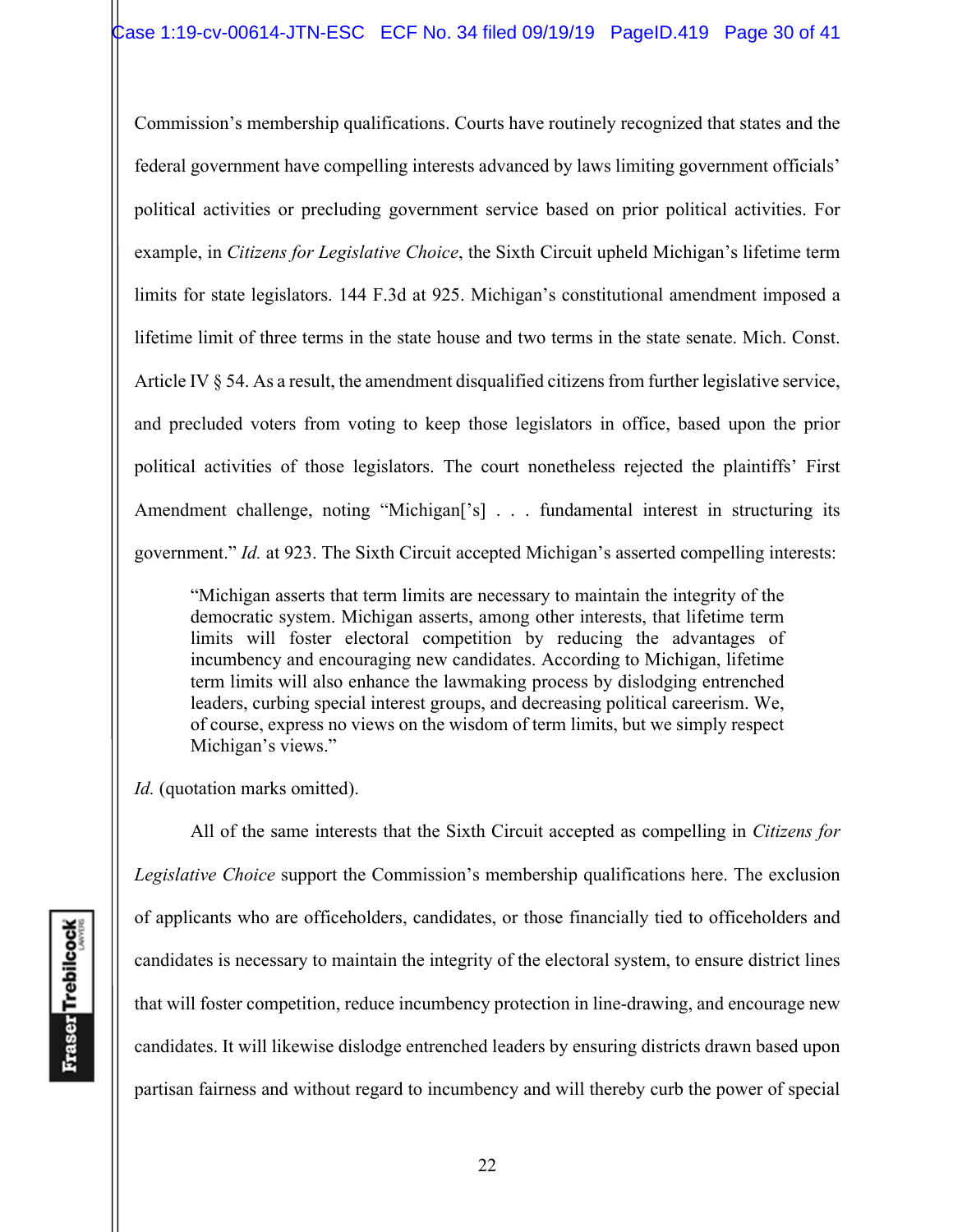interest groups and prevent political careerism by those with an interest in staying in power. All of these compelling interests can only be advanced by excluding from the Commission those whose interests are advanced by drawing districts that benefit their own political and financial interests, rather than drawing districts that foster a functioning representative democracy. If Michigan has a constitutional interest in prohibiting—for life—further legislative service by individuals, it plainly has a constitutional interest in prohibiting those with political or financial ties to legislators from drawing the districts that will determine who gets elected.7

Courts have likewise upheld state and federal laws prohibiting employees from engaging in partisan political activities. For example, the Hatch Act imposes a number of restrictions on federal employees related to partisan activities, including prohibiting them from holding partisan office. *See,* 5 U.S.C. § 7323(a)(3). The Supreme Court has held that the First Amendment does not preclude the Hatch Act's limitations. The Court endorsed the Hatch Act's "major thesis" that "it is essential that federal employees, for example, not take formal positions in political parties, not undertake to play substantial roles in partisan political campaigns, and not run for office on partisan political tickets." *U.S. Civil Serv. Comm'n v. Nat'l Ass'n of Letter Carriers AFL-CIO*, 413 U.S. 548, 565; 93 S.Ct. 2880; 37 L.Ed2d 796 (1973). This was so, the Court reasoned, because "it is not only important that the Government and its employees in fact avoid practicing political justice, but it is also critical that they appear to the public to be avoiding it, if confidence in the system of representative Government is not to be eroded to a disastrous extent." *Id.* Likewise, the Court concluded that the Hatch Act furthered the critical

<sup>7</sup> Indeed, as the Sixth Circuit noted in *Citizens for Legislative Choice*, the Supreme Court dismissed an appeal in a case challenging, on First and Fourteenth Amendment grounds, West Virginia's gubernatorial term limits, concluding that the case did not even present a substantial federal question. *See, Moore v. McCartney*, *supra.*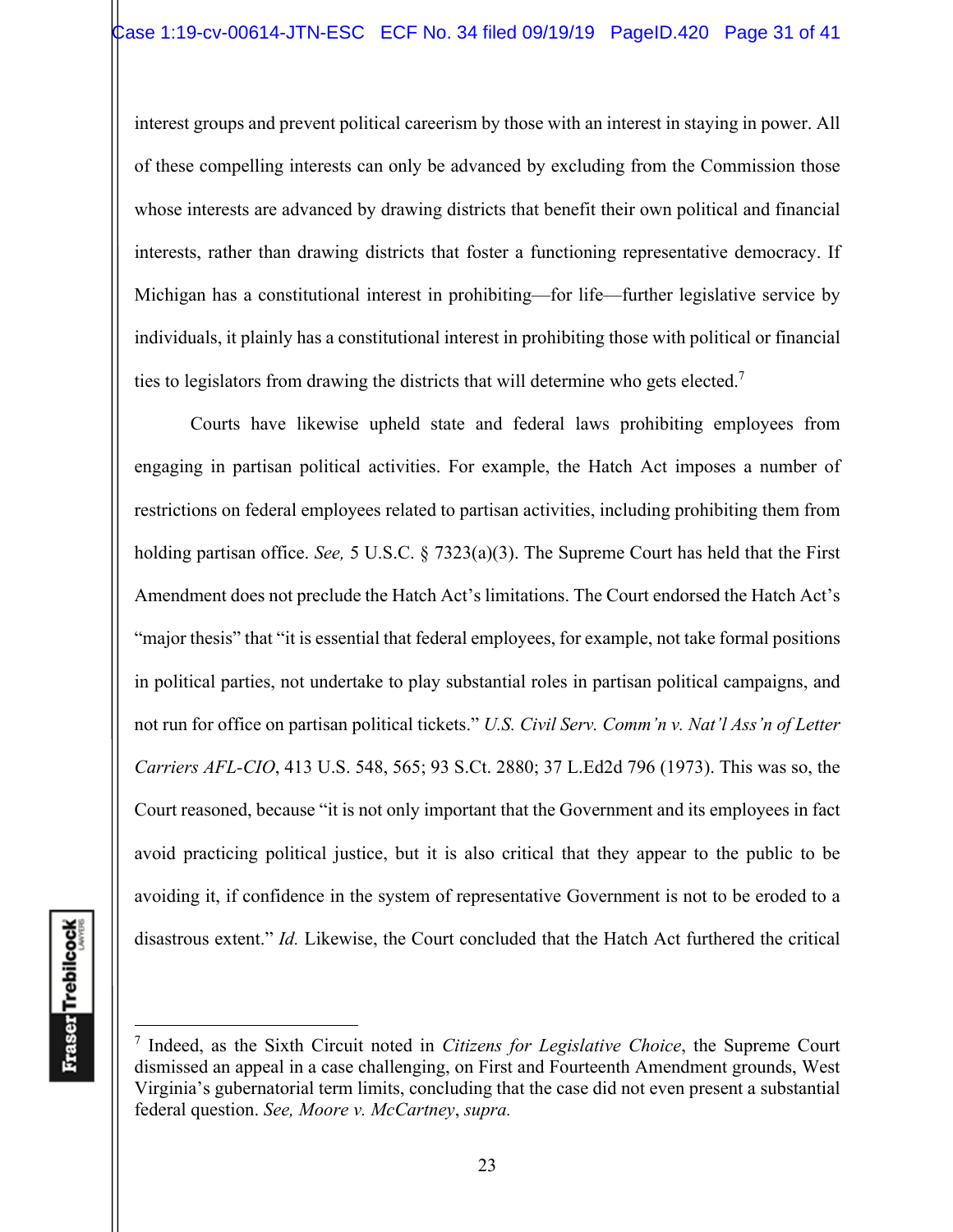purpose of ensuring that "Government employees would be free from pressure and from express or tacit invitation to vote in a certain way or perform political chores in order to curry favor with their superiors rather than to act out their own beliefs." *Id.* at 566. The Court thus concluded that federal employees could be prohibited from engaging in a bevy of political activities, including,

"organizing a political party or club; actively participating in fund-raising activities for a partisan candidate for, or campaigning for, an elective public office; actively managing the campaign of a partisan candidate for public office; initiating or circulating a partisan nominating petition or soliciting votes for a partisan candidate for public office; or serving as a delegate, alternative or proxy to a political party convention. Our judgment is that neither the First Amendment nor any other provision of the Constitution invalidates a law barring this kind of partisan conduct by federal employees."

*Id.* at 556.

The Supreme Court has likewise upheld the ability of states to enact their own versions of the Hatch Act, *see Broadrick v. Oklahoma*, 413 U.S. 601; 98 S.Ct. 2908; 37 L.Ed.2d 830 (1973), and the Sixth Circuit has upheld the application of the Hatch Act to state employees whose agencies receive federal funds, *see Molina-Crespo v. U.S. Merit Systems Protection Bd.*, 547 F.3d 651 (6th Cir. 2008), and the termination of a public employee "because of the fact of that employee's candidacy," *Murphy v. Cockrell*, 505 F.3d 446, 450 (6th Cir. 2007).<sup>8</sup> As the

 $8$  The composition of government commissions is frequently limited in partisan terms, and those membership requirements are not considered to violate the First Amendment by excluding potential members on partisan grounds. The Federal Election Commission, for example, cannot have a majority of its positions filled by members of the same political party. *See,* 52 U.S.C. § 301016(a)(1). The Federal Trade Commission, 15 U.S.C. § 41, the Securities Exchange Commission, 28 U.S.C. § 78d, and the Federal Energy Regulatory Commission, 42 U.S.C. § 7171(b), for example, cannot have more than three of their five members be of the same political party. Similar requirements exist for various commissions established by the Michigan Constitution, which may not have one political party holding a majority of the seats. *See,* Mich. Const. Article II § 7 (Board of Canvassers); *Id.* Article II § 29 (Civil Rights Commission); *Id.* Article XI §5 (Civil Service Commission). The prior version of the Michigan redistricting commission, though invalidated by the Michigan Supreme Court on other grounds in 1982,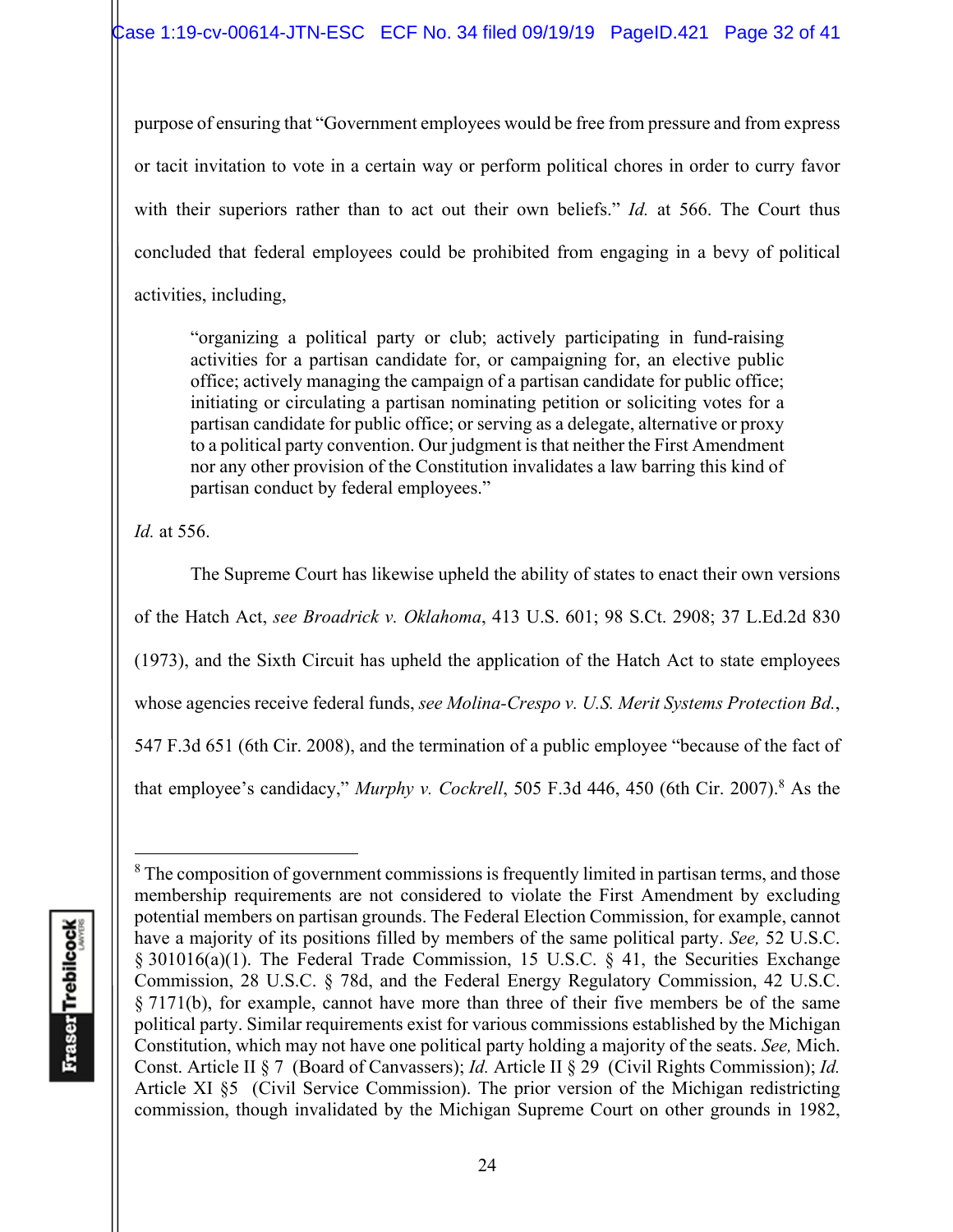Sixth Circuit has noted, these prohibitions protect against corruption and its appearance, which would otherwise be present if state employees were conflicted by partisan political activities. *See, Molina-Crespo*, *supra,* 547 F.3d at 665, citing *First Nat'l Bank of Boston v. Bellotti*, 435 U.S. 765, 788-89; 98 S.Ct. 1407; 55 L.Ed.2d 707 (1978) ("Preserving the integrity of the electoral process; preventing corruption, and [sustaining] the active, alert responsibility of the individual citizen in a democracy for the wise conduct of government are interests of the highest importance.").

If Michigan can fire employees for engaging in partisan political activities without violating the First Amendment, then it necessarily follows that Michigan can disqualify those engaged (or financially dependent upon those engaged) in partisan political activities from serving on a Commission tasked with deciding the very structure of its representative democracy. The same interests that permit the Hatch Act likewise support the exclusion of those with a direct or indirectly political or pecuniary interest in districting.<sup>9</sup>

Finally, Plaintiffs contend that the Commission's membership qualifications are not adequately tailored because some people who are not excluded might hold even greater partisan beliefs than Plaintiffs, and that the Commission is not designed to be impartial because it includes "an amalgam of a variety of views across the political spectrum." ECF No. 4 at 24-27. Plaintiffs' arguments are unpersuasive. Plaintiffs misunderstand the state's interest in excluding candidates, officeholders, and those financially tied to candidates and officeholders from

likewise excluded from its membership officers of federal, state, or local governments and made commissioners ineligible for legislative service for a period of years following the enactment of the districting plan. *See,* Mich. Const. of 1963, Article IV § 6, as adopted in 1963.

 $9$  In general, the government may regulate its employees' free speech interests to a greater extent than it can private citizens. *See, e.g.*, *Pickering v. Bd. of Educ.*, 391 U.S. 563, 568; 88 S.Ct. 1731; 20 L.Ed2d 811 (1968); *Shirvell v. Dep't of Atty. Gen.*, 308 Mich. App. 702, 731; 866 N.W. 2d 478, 495-96 (2015).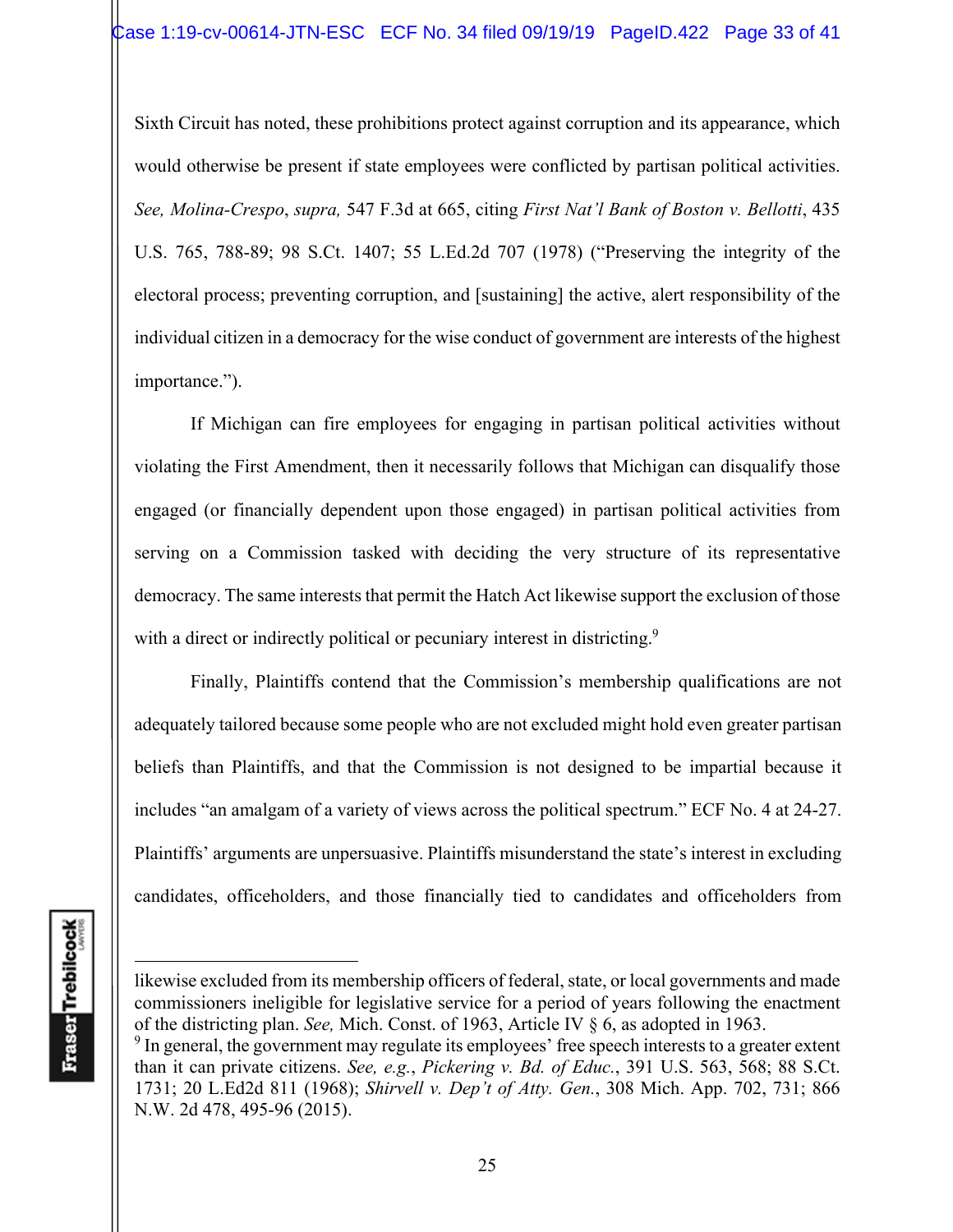service on the Commission. The purpose is not to identify and disqualify those people with the strongest ideological beliefs, but rather to identify and disqualify those with a direct or indirect personal political or financial interest in the outcome of the line-drawing. An officeholder's or candidate's job (or potential job) is on the line in redistricting—as are the jobs of their employees and the lobbyists hired based upon their relationships with those officeholders. Their family members are financially dependent upon them retaining districts likely to elect them. A regular voter may well be more ideologically liberal or conservative than these people and remain eligible to serve on the Commission, but that voter is substantially less likely to vote for maps that contravene the districting principles mandated by the Michigan Constitution in order to advance some personal pecuniary interest in determining district boundaries. For the same reason, plaintiffs' partiality argument is without merit. An "amalgam of a variety of views across the political spectrum" can be represented on the Commission while retaining impartiality with respect to *personal* political or pecuniary interests in the outcome of the districting.

## **B. THE PLAINTIFFS' COMPLAINT HAS NOT IDENTIFIED ANY LEGALLY SUFFICIENT BASIS FOR A FINDING THAT THEY HAVE BEEN OR WILL BE DENIED THEIR RIGHT TO EQUAL PROTECTION OF THE LAW GUARANTEED UNDER THE EQUAL PROTECTION CLAUSE OF THE FOURTEENTH AMENDMENT.**

Plaintiffs' equal protection challenge fails for much the same reasons that their First Amendment challenge fails. Plaintiffs rest their equal protection argument on their quibbles with various categories of people who are either permitted or disqualified from serving on the Commission. Plaintiffs note that those involved in partisan politics are excluded while those not so involved are not excluded. ECF No. 4 at 21. They likewise note that paid employees are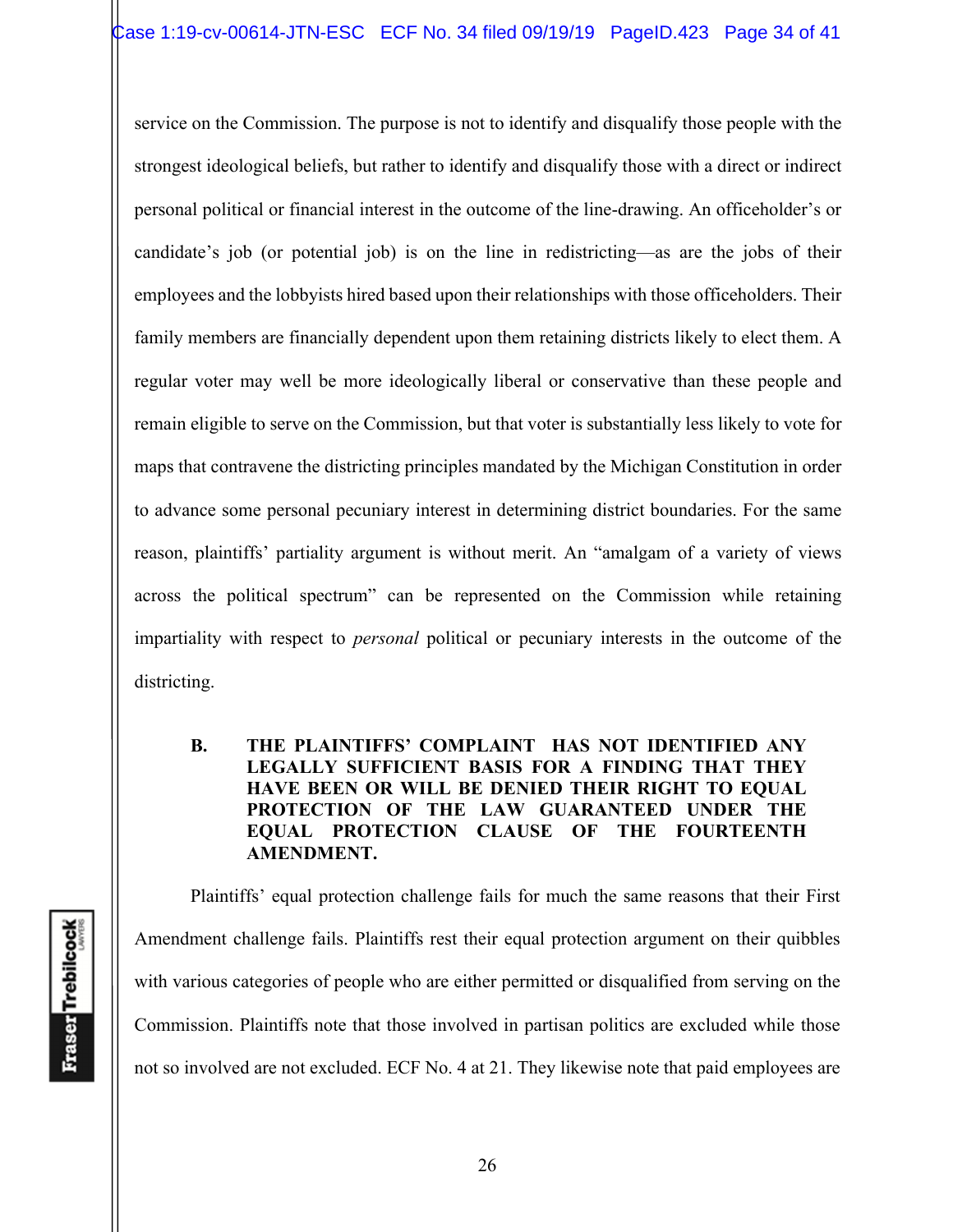excluded but volunteers are not. *Id.* They object to the reliance on registered lobbyists for the exclusion determination, the potential inclusion of employees of non-partisan candidates, and the failure to exclude Michigan Supreme Court justices from eligibility. *Id.*

These arguments do not implicate a cognizable equal protection claim. They do not involve any protected class. Nor are the categories of people subject to Plaintiffs' comparisons "similar in 'all relevant respects,'" *Paterek v. Vill. of Armada, Mich.*, 801 F.3d 630, 650 (6th Cir. 2015) (quoting *United States v. Green*, 654 F.3d 637, 651 (6th Cir. 2011)), so as to trigger the Equal Protection Clause. The excluded persons have a direct or indirect political or pecuniary interest in districting, while others do not. For example, volunteers are not similarly situated to employees; their paychecks do not depend upon their preferred candidates prevailing. Michigan Supreme Court justices are not similarly situated, because they are elected in nonpartisan elections and are "ineligible to be nominated for or elected to an elective office other than a judicial office during the period of [ ] service and for one year thereafter." Mich. Const. Article IV § 21. They thus lack the same personal or pecuniary conflict that the excluded persons have. None of the differences that plaintiffs cite implicate the Equal Protection Clause of the Constitution, and none is sufficient—let alone "*plainly*" so—to overcome the great deference "Michigan deserves [ ] in structuring its government" and "'determin[ing] the qualifications of [its] most important government officials.'" *Citizens for Legislative Choice*, 144 F.3d at 925, quoting *Gregory*, *supra,* 501 U.S. at 463) (emphasis added).10

<sup>&</sup>lt;sup>10</sup> Courts routinely reject underinclusiveness arguments like those raised by Plaintiffs so long as the distinction is not "the result of invidious discrimination." *Richland Bookmart, Inc. v. Nichols*, 278 F.3d 570, 576 (6th Cir. 2002) (citing *Williamson v. Lee Optical of Okla. Inc.*, 348 U.S. 483, 489; 75 S.Ct. 461; 99 L.Ed2d 563 (1955), for proposition that legislature may properly "take one step at a time" in making reform).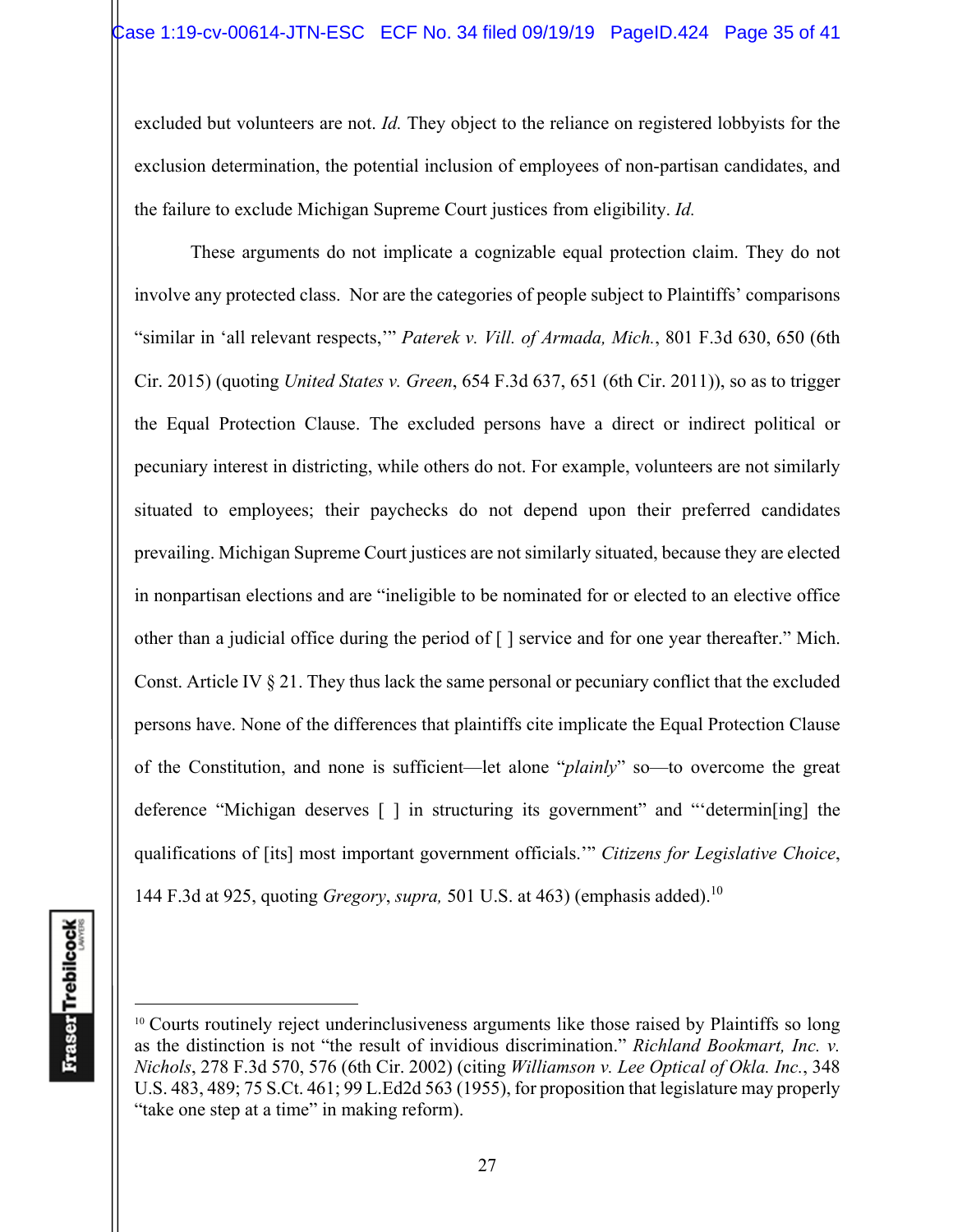Case 1:19-cv-00614-JTN-ESC ECF No. 34 filed 09/19/19 PageID.425 Page 36 of 41

Plaintiffs' constitutional claims are without merit. Defendant Secretary of State and Intervenor-Defendant Voters not Politicians should therefore be granted judgment in their favor on the pleadings pursuant to Fed. R. Civ. P. 12(c).

## **C. THE PLAINTIFFS HAVE ERRONEOUSLY IGNORED THE EXISTENCE AND EFFECT OF THE SEVERABILITY CLAUSE NOW INCLUDED IN ARTICLE IV, § 6.**

As the proposed remedy for their allegedly improper exclusion from service on the new Independent Redistricting Commission, the Plaintiffs have asked that the new Commission be declared unconstitutional and invalid, and that the Secretary of State and her employees and agents be preliminarily and then permanently enjoined from administering or preparing for selection of commissioners to serve on the Commission. In other words, the Plaintiffs are asking to have the use of the new Commission scrapped in its entirety. Plaintiffs have contended, unpersuasively, that this result is required because the challenged provisions are unseverable. This argument should not occupy the Court's attention for long because it inexplicably ignores the existence and effect of the severability clause now included in Article IV, § 6 (20) .

As previously discussed, that severability clause provides, in pertinent part, that:

"If a final court decision holds any part or parts of this section to be in conflict with the United States constitution or federal law, the section shall be implemented to the maximum extent that the United States constitution and federal law permit. Any provision held invalid is severable from the remaining portions of this section."

 It is difficult to imagine how the will of the people could have been expressed with greater clarity. As the unequivocal language states, it was their preference and directive that any provision of § 6 found to be in conflict with the U.S. Constitution or federal law be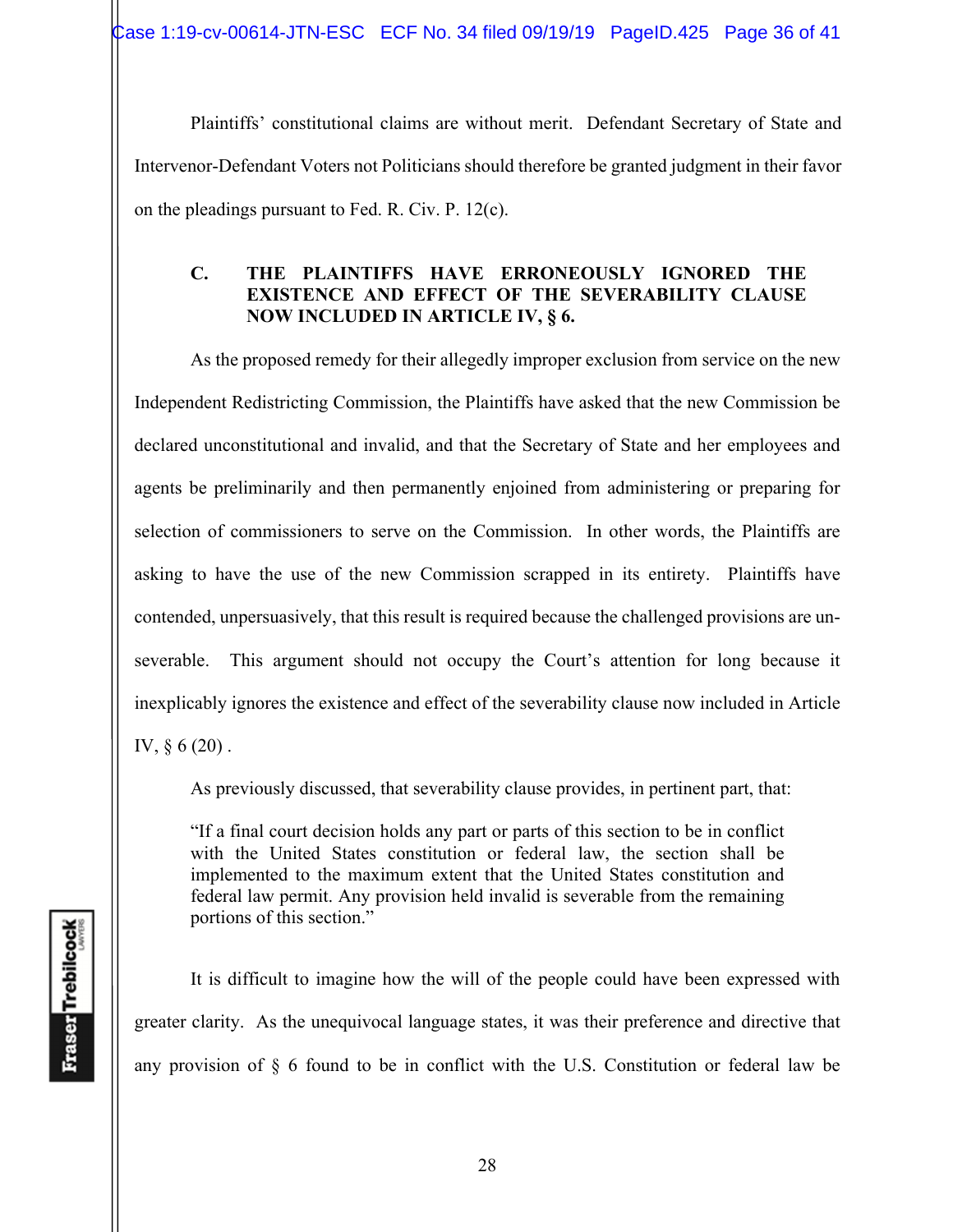considered severable, and that all remaining portions be "implemented to the maximum extent that the United States constitution and federal law permit."

 Plaintiffs' discussion of cases addressing the question of when legislative enactments may be considered severable are unhelpful because it is a constitutional provision that is being challenged in this case. Plaintiffs' reliance upon *In re Apportionment of State Legislature – 1982,* 413 Mich. 96; 321 N.W.2d 565 (1982), is also misplaced. In that case, which addressed Article IV, § 6 as originally approved by the people in 1963, there was no severability clause that could be applied to the original constitutional language, and the Court was unable to assume that the people would have voted to approve the proposed Constitution without the highly significant provisions held unconstitutional by that decision.<sup>11</sup> Plaintiffs' citation of *Lucas v*. *Forty-Fourth General Assembly,* 377 U.S. 713; 84 S.Ct. 1459; 12 L.Ed.2d 632 (1964) is equally unhelpful in light of the Court's observation that "there is no indication that the apportionment of the two houses of the Colorado General Assembly, pursuant to the 1962 constitutional amendment, is severable." 377 U.S. at 735.

The new constitutional language of Const 1963, Article IV, 4, § 6 includes a severability clause, which the people voted to approve, so there is no uncertainty as to what the people intended when they voted to approve the constitutional language in question, as there was in 1982 with respect to the original language establishing the original Redistricting Commission.

<sup>&</sup>lt;sup>11</sup> The new provisions created by the approval of VNP's ballot proposal are similar to the original provisions of Article IV, § 6, which provided for apportionment of the state Senate and House of Representatives districts by a politically-balanced Redistricting Commission. That Commission was not utilized for apportionment of Michigan's Senate and House districts after 1972 because the Supreme Court's decision in *In re Apportionment of State Legislature* held that the constitutionally prescribed use of weighted land area/population formulae violated the Equal Protection Clause of the U.S. Constitution, and that the invalid provisions were not severable because it could not assume that the people would have voted to approve the proposed Constitution without the highly significant provisions later held unconstitutional.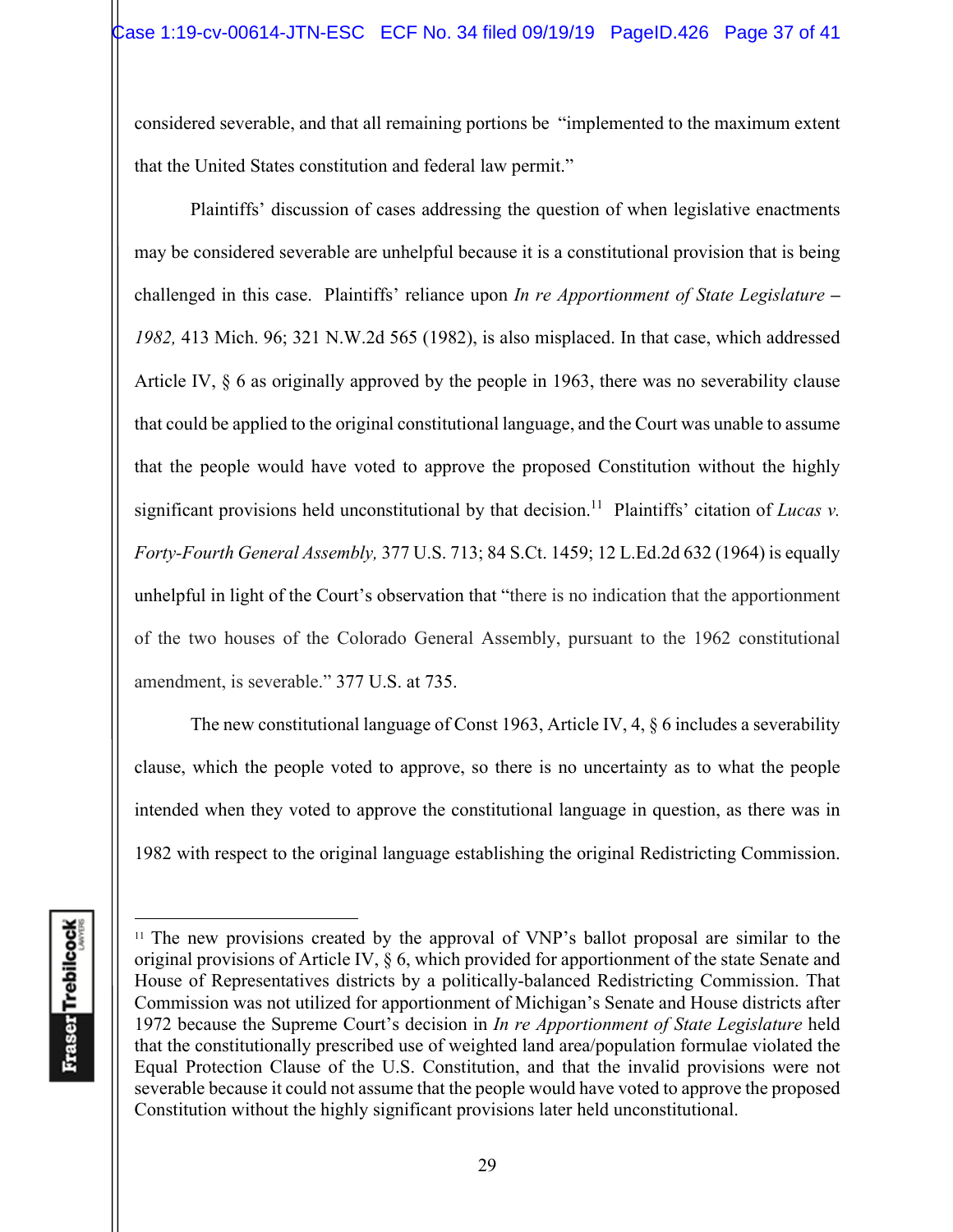By their overwhelming vote to approve Proposal 18-2, the people have clearly expressed their preference and directive that any provision of § 6 found to be in conflict with the U.S. Constitution or federal law be considered severable, and that all remaining portions be "implemented to the maximum extent that the United States constitution and federal law permit." This being the case, there is no basis for Plaintiffs' present unreasonable suggestion that the new Commission must be scrapped in its entirety so that the Legislature may regain its control of the redistricting function. That is not what the people intended, and thus, it would be wholly inappropriate to disregard their will by granting the relief requested. If the Court should ultimately determine that one of more of the challenged restrictions runs afoul of constitutional protections, it can and should prescribe an appropriately limited remedy which may then be properly applied in accordance with the new severability provision.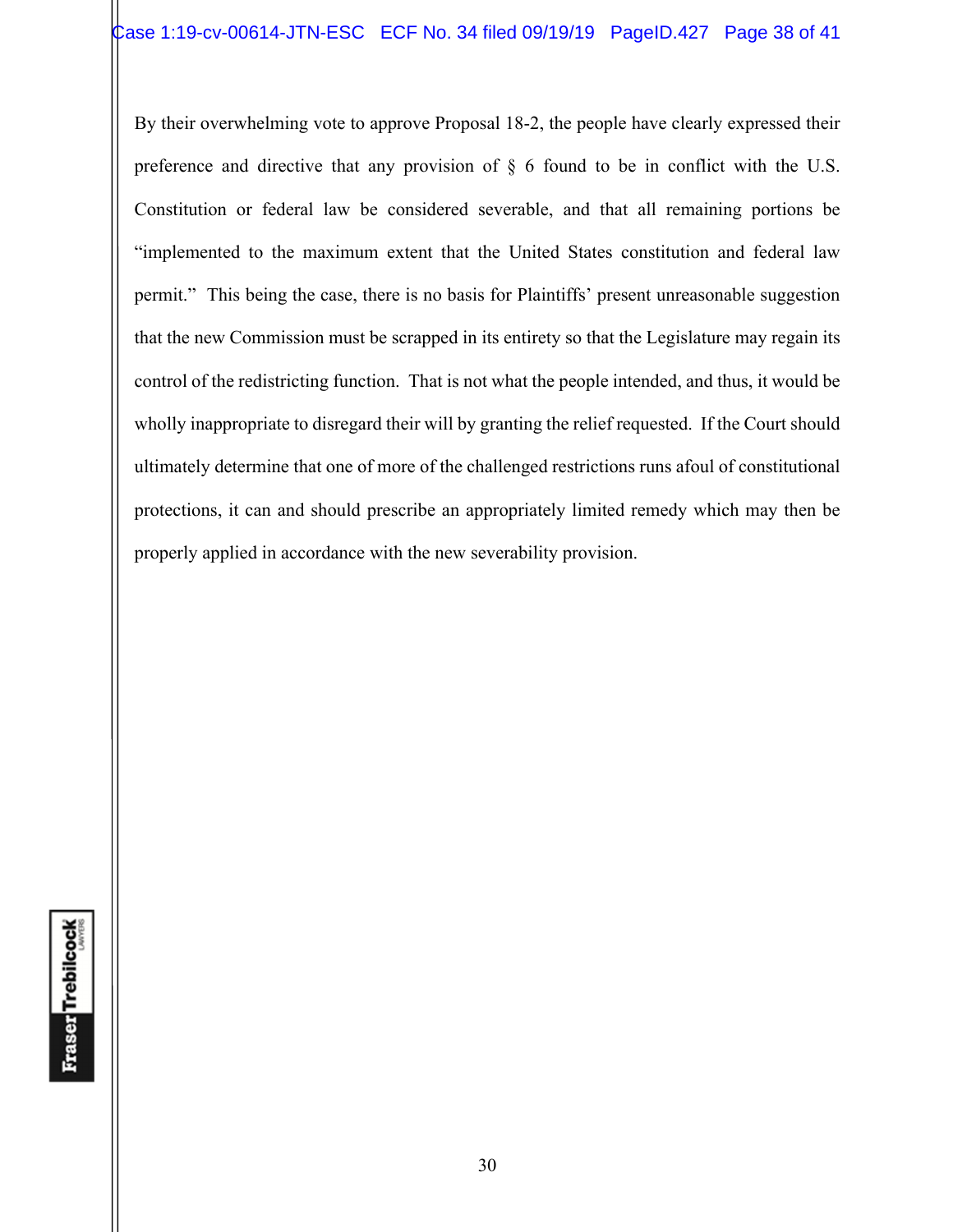Case 1:19-cv-00614-JTN-ESC ECF No. 34 filed 09/19/19 PageID.428 Page 39 of 41

# **RELIEF**

 WHEREFORE, Intervenor-Defendant Count MI Vote, d/b/a Voters Not Politicians respectfully requests that this Honorable Court dismiss Plaintiffs' Complaint for lack of subject matter jurisdiction pursuant to Fed. R. Civ. P. 12(b)(1), and that upon consideration of Plaintiffs' constitutional challenges, the Court also grant a final judgment in favor of the Defendant and Intervenor-Defendant on the pleadings pursuant to Fed. R. Civ. P. 12(c).

*Respectfully submitted*,

 Fraser Trebilcock Davis & Dunlap, P.C. Attorneys for Intervenor-Defendant Count MI Vote, d/b/a Voters Not Politicians

Dated: September 19, 2019 By: /s/ Graham K. Crabtree

Peter D. Houk (P15155) Graham K. Crabtree (P31590) Jonathan E. Raven (P25390) Ryan K. Kauffman (P65357) 124 W. Allegan, Suite 1000 Lansing, Michigan 48933 (517) 482-5800

and and state of the state of the state of the state of the state of the state of the state of the state of the state of the state of the state of the state of the state of the state of the state of the state of the state

 Paul M. Smith Mark Gaber Campaign Legal Center 1101 14th Street N.W., Suite 400 Washington D.C. 20005

Annabelle Harless Campaign Legal Center 73 W. Monroe Street, Suite 302 Chicago, Illinois 60603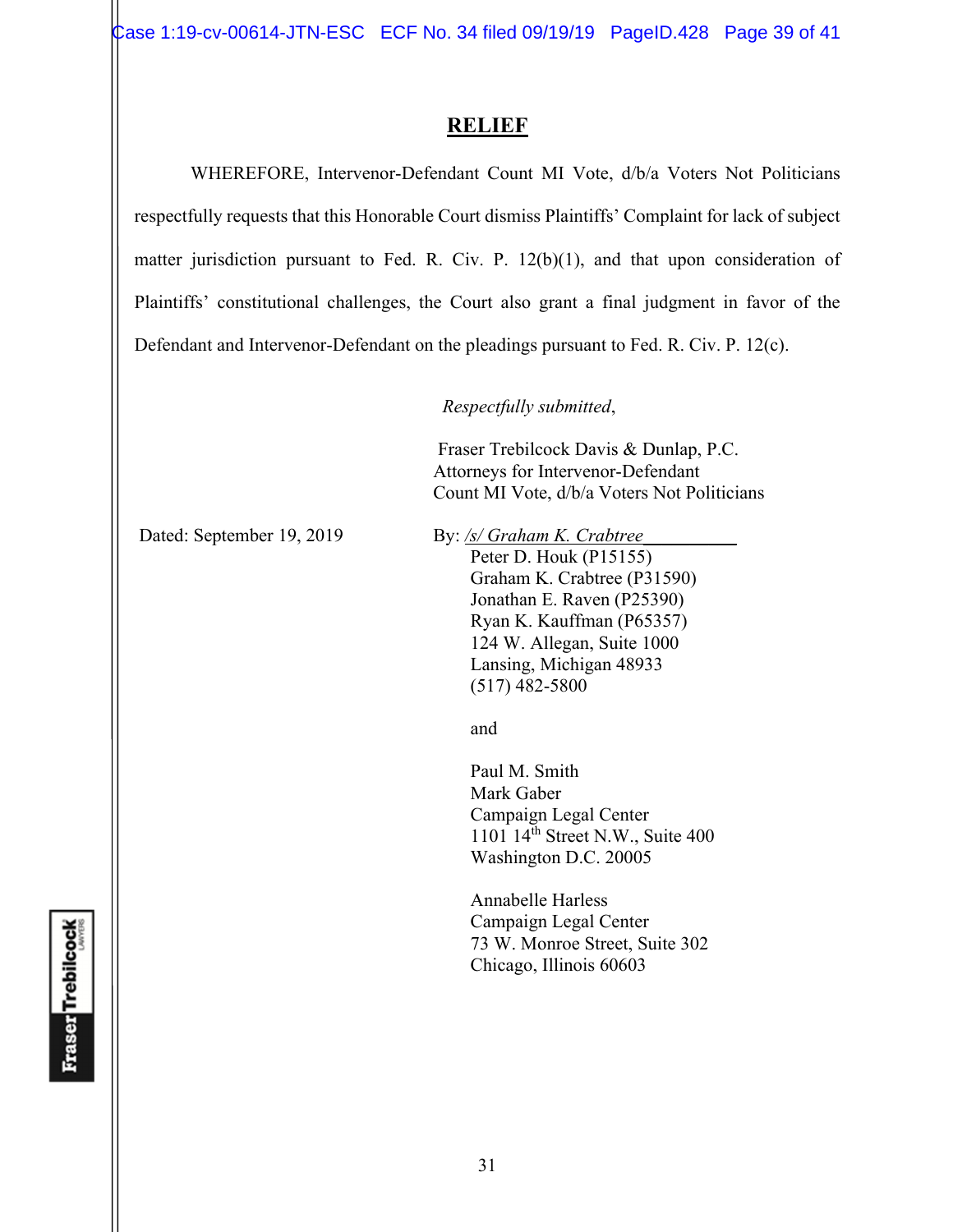Case 1:19-cv-00614-JTN-ESC ECF No. 34 filed 09/19/19 PageID.429 Page 40 of 41

### **CERTIFICATE OF COMPLIANCE**

 This document was prepared using Microsoft Word. The word count for Intervenor-Defendant's Brief in Support of its Motion to Dismiss as provided by that software is 9,666 words which is less than the 10,800-word limit for a brief filed in support of a dispositive motion.

*Respectfully submitted*,

**FRASER TREBILCOCK DAVIS & DUNLAP, P.C.** Attorneys for Proposed Intervenor-Defendant Count MI Vote d/b/a Voters Not Politicians

Dated: September 19, 2019 By: /s/Graham K. Crabtree Peter D. Houk (P15155)

Jonathan E. Raven (P25390) Graham K. Crabtree (P31590) Ryan K. Kauffman (P65357) 124 W. Allegan, Suite 1000 Lansing, Michigan 48933 (517) 482-5800

**Fraser Trebilcock**